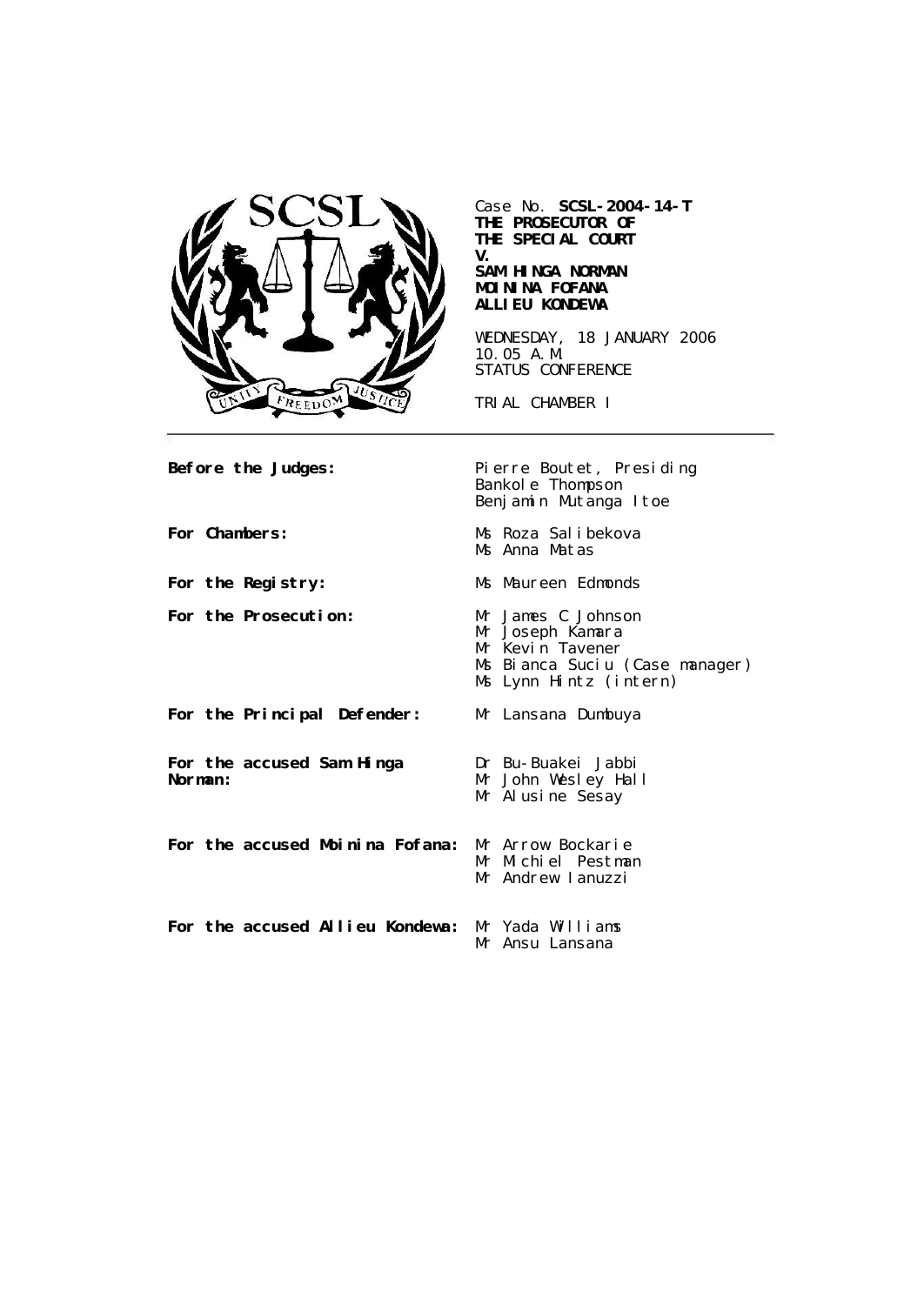1 2 3 4 5 6 7 8  $\mathsf{Q}$ 10 10:05:07 11 12 13 14 15 10:05:30 16 17 18 19 20 10:05:52 21 22 23 24 25 10:06:16 26 27 28 29 09:57:47 [CDF18JAN06 - EKD] Wednesday, 18 January 2006 [Status conference] [Open session] [The accused Fofana present] [The accused Norman and Kondewa not present] [Upon commencing at 10.05 a.m.] MS EDMONDS: The CDF status conference. PRESIDING JUDGE: Good morning. I have a bit of a cold this morning, so if my voice disappears it is outside of my control. May I ask for representation this morning, please, starting with the first accused? MR JABBI: Good morning, Your Honour. PRESIDING JUDGE: Good morning. MR JABBI: Your Honour, this morning Dr Bu-Buakei Jabbi for the first accused, and with him, if I may be given leave -- PRESIDING JUDGE: Yes, please. MR JABBI: Mr Alusine Sesay, who I want to just introduce very briefly with your leave, My Lord. PRESIDING JUDGE: Yes, please do so. MR JABBI: Mr Sesay is joining our team newly. He is a Sierra Leonean lawyer of 13 years standing with extensive criminal practice and has been for quite some time a special consultant to the Law Officers department in Sierra Leone. Thank you, My Lord. PRESIDING JUDGE: Thank you. So I take it he will be part of your regular team as we move along. MR JABBI: Yes, indeed, My Lord.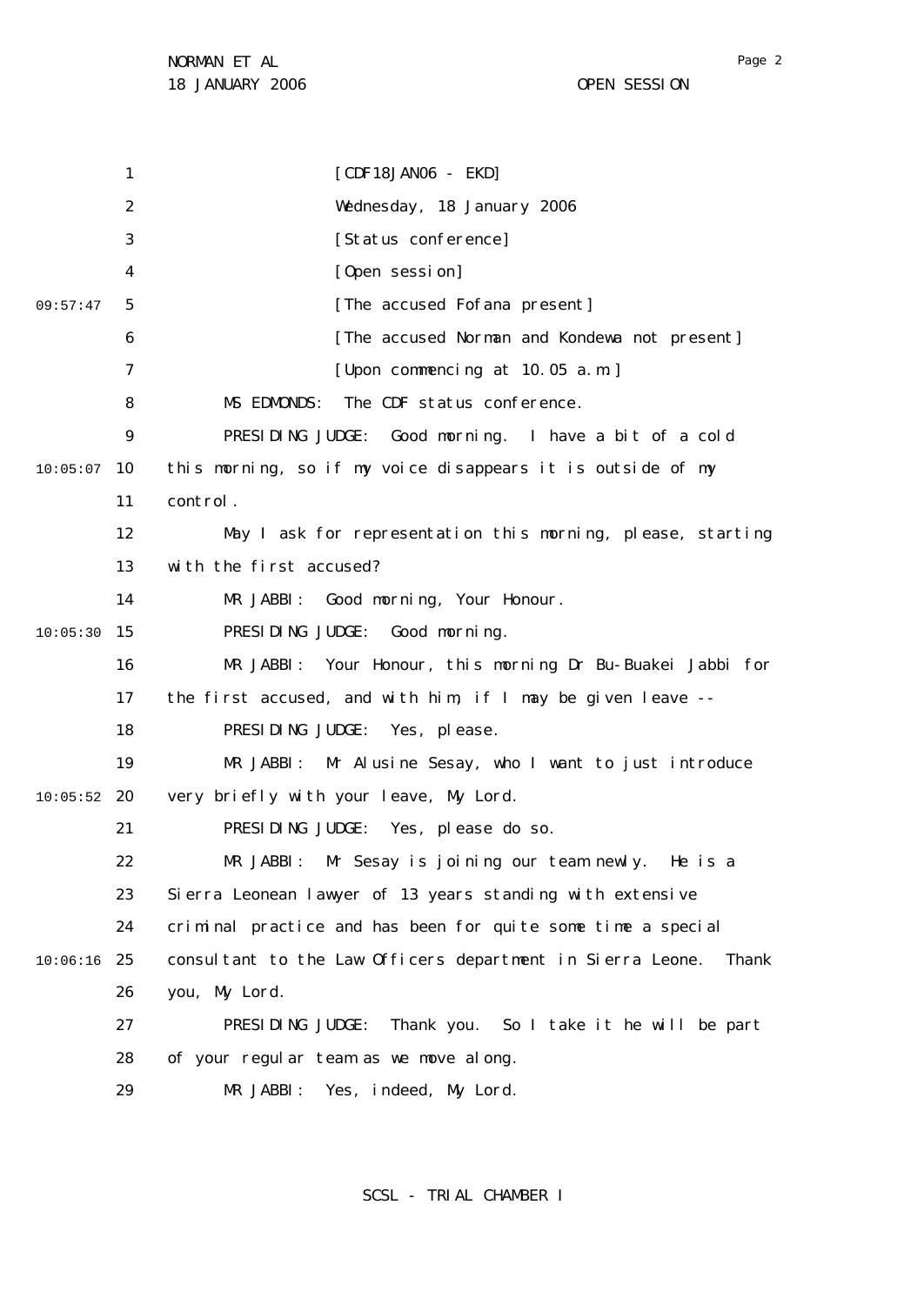1 2 3 4 5 6 7 8  $\mathsf{Q}$ 10 10:07:07 11 12 13 14 15 16 17 18 19 20 21 22 23 24 25 26 27 28 29 10:06:51 PRESIDING JUDGE: Thank you. Mr Sesay, welcome to this Court. Mr Hall. MR HALL: Yes, Your Honour, John Wesley Hall also for Mr Norman and our legal assistant. Introduce yourself. PRESIDING JUDGE: Please, introduce himself, that will be easier. MR DUMBUYA: Sorry, Your Honour. I am from the Defence Office, the duty counsel. I am not -- PRESIDING JUDGE: So you are the duty counsel. You are not the one assigned to the team of Mr Norman. MR DUMBUYA: I am assigned to the team of Mr Norman. PRESIDING JUDGE: But you are not a legal assistant. MR DUMBUYA: No, I am duty counsel. PRESIDING JUDGE: Understood, thank you. MR HALL: I was confusing him with Mr Yillah's former role. JUDGE ITOE: I was going to ask, is he numerically stepping in for Yillah? MR HALL: No, Mr Sesay is. PRESIDING JUDGE: No, that's Mr Sesay. JUDGE ITOE: Mr Sesay. All right. Okay. MR PESTMAN: Good morning. PRESIDING JUDGE: Good morning. Welcome back. MR PESTMAN: Thank you. It's nice to be back. On my right Andrew Ianuzzi and on my left Arrow Bockarie and myself, Michiel Pestman. PRESIDING JUDGE: Thank you, Mr Pestman. MR LANSANA: And if it pleases Your Honours, AB Lansana for the third accused. PRESIDING JUDGE: Thank you, Mr Lansana. For the

SCSL - TRIAL CHAMBER I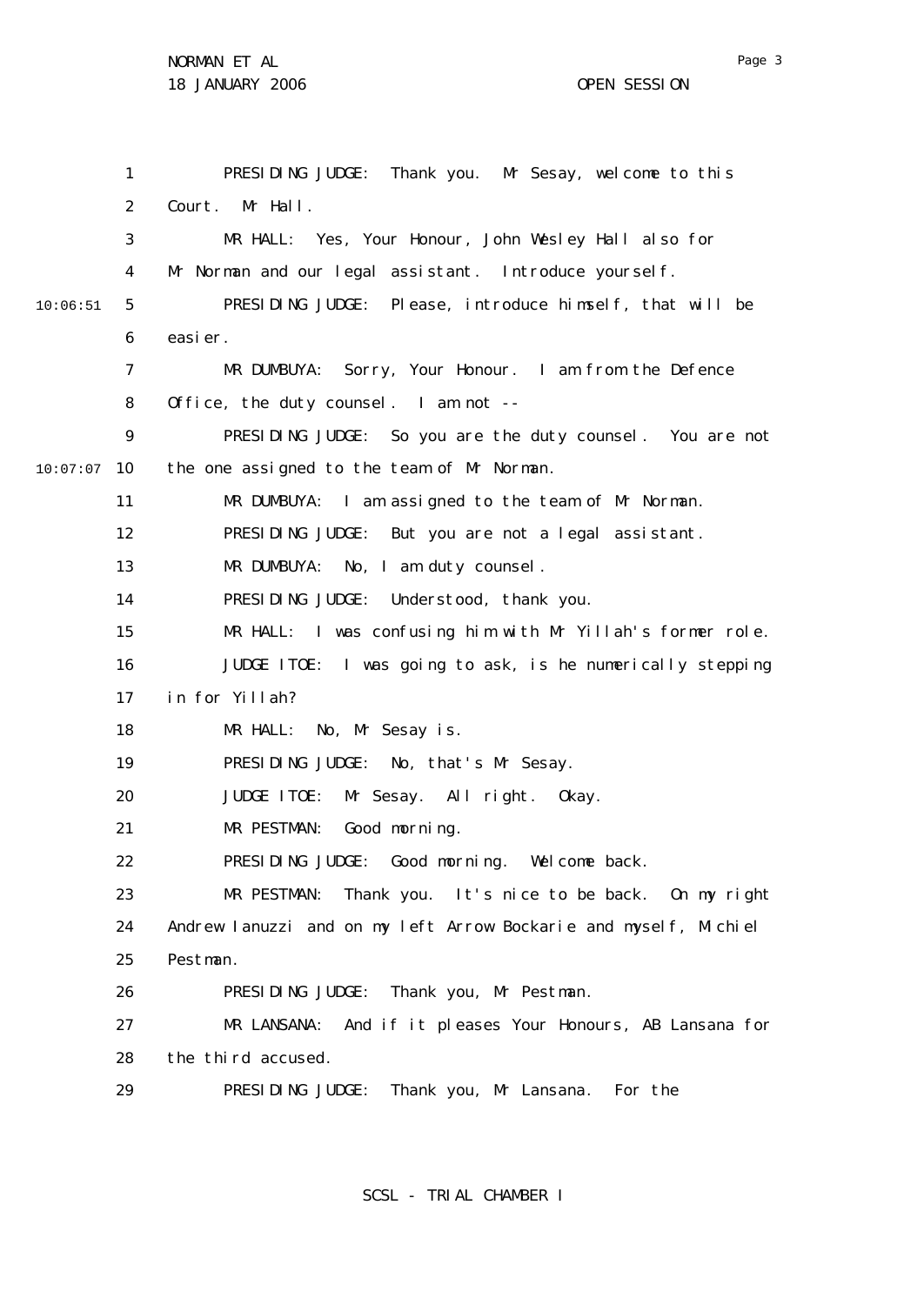1 Prosecution?

|          | 2              | MR KAMARA: Your Honours, for the Prosecution Jim Johnson,           |
|----------|----------------|---------------------------------------------------------------------|
|          | 3              | Kevin Tavener, Joseph Kamara, Bianca Suciu and Lynn Hintz.          |
|          | $\overline{4}$ | PRESIDING JUDGE: So I presume the last name you said is to          |
|          | 5              | come later?                                                         |
|          | 6              | MR KAMARA: Yes, she stepped out a few moments ago.                  |
|          | $\overline{7}$ | PRESIDING JUDGE: Thank you. So the purpose of this status           |
|          | 8              | conference this morning is a follow-up to the last meeting that     |
|          | 9              | has taken place in this court room, which was a pre-defence trial   |
| 10:12:30 | 10             | conference that was presided over by Honourable Justice Thompson.   |
|          | 11             | It appeared that as a result of that conference that there were     |
|          | 12             | still fairly important outstanding issues that needed               |
|          | 13             | clarification and we felt that it was most appropriate to try to    |
|          | 14             | solve these matters before we embark upon hearing evidence from     |
| 10:12:30 | 15             | the Defence. So it is done in a way to try to not only clarify      |
|          | 16             | these matters but make sure that there is a common understanding    |
|          | 17             | of these matters and that the proceedings that will follow will     |
|          | 18             | be done in an orderly fashion and will lead to an expeditious       |
|          | 19             | So this is really what we are trying to do this morning<br>tri al . |
| 10:12:30 | 20             | and we are trying to achieve some progress in this respect.         |
|          | 21             | For the information of all concerned, what we are planning          |
|          | 22             | to do at this particular moment, and I say this before we look      |
|          | 23.            | into the specificity of the purpose of the conference, is           |
|          | 24             | tomorrow morning we will we hear all comments from both parties     |
| 10:12:31 | 25             | on the motion that has been filed by both the second accused and    |
|          | 26             | the first accused about the subpoena to be issued to                |
|          | 27             | President Kabbah. This is what we are setting aside for tomorrow    |
|          | 28             | morning, oral arguments on this issue. When I say oral              |
|          | 29             | arguments, I would like, inasmuch as possible, that parties would   |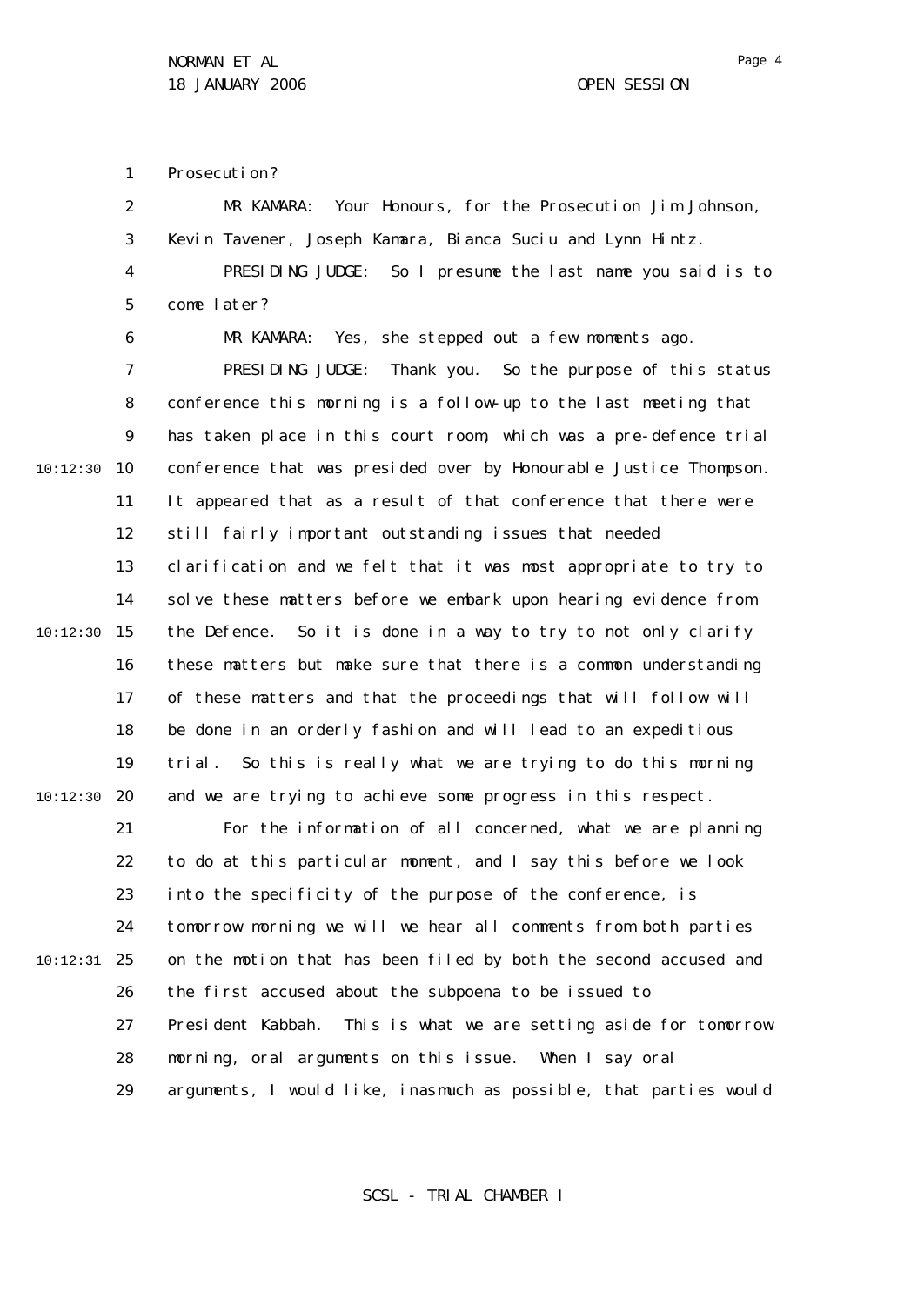|          | $\mathbf{1}$ | expand on what they have submitted up to now in writing.<br>And we  |
|----------|--------------|---------------------------------------------------------------------|
|          | 2            | would, if need be, intervene in this presentation to seek some      |
|          | 3            | clarification on some of these matters as we move long. So this     |
|          | 4            | is what we are hoping to do tomorrow morning.                       |
| 10:13:00 | 5            | Tomorrow afternoon, we would like to start with the opening         |
|          | 6            | statements, if any, and I know there has been indication yet that   |
|          | 7            | the second accused and the third accused will make opening          |
|          | 8            | statements. So it is expected that this is what we are going to     |
|          | 9            | be starting with in the afternoon tomorrow.                         |
| 10:13:51 | 10           | [Trial Chamber conferred]                                           |
|          | 11           | What my brother and colleague has mentioned to me is should         |
|          | 12           | the arguments in the morning be so short - but it is not the        |
|          | 13           | experience we have had up till now - but if they are very short     |
|          | 14           | and everything is dealt with in a very short time frame, we might   |
| 10:14:09 | 15           | wish to hear the opening statements in the morning.<br>We are       |
|          | 16           | mentioning that so that everybody is ready to proceed accordingly   |
|          | 17           | tomorrow morning.                                                   |
|          | 18           | Any question on these matters up to now, and we are talking         |
|          | 19           | here of procedural matters? Yes, Mr Hall?                           |
| 10:14:26 | 20           | MR HALL: Yes, Your Honour. Is the first accused able to             |
|          | 21           | make an opening statement?                                          |
|          | 22           | PRESIDING JUDGE: Absolutely not. He has already exercised           |
|          | 23           | his right at the beginning of the trial and that was the subject    |
|          | 24           | of many discussions. You may remember that at that particular       |
| 10:14:40 | 25           | And therefore he is precluded from making a statement<br>moment.    |
|          | 26           | He had the right, he exercised that right at the beginning<br>now.  |
|          | 27           | to make his opening statement then, and therefore there is not      |
|          | 28           | the second option to make another opening statement.<br>That is why |
|          | 29           | in my comments I directed that the second accused and then the      |

SCSL - TRIAL CHAMBER I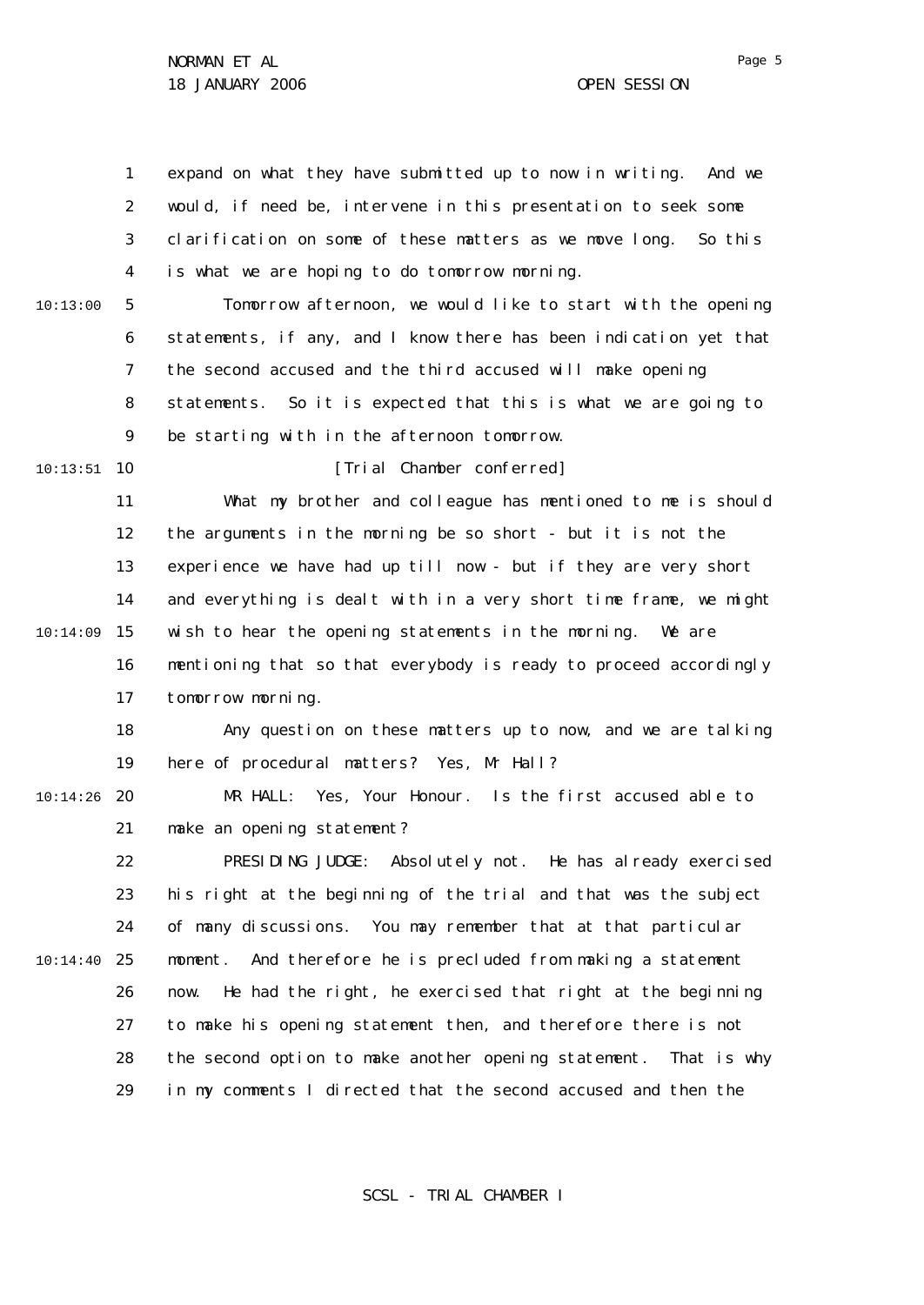1 2 3 4 5 6 7 8  $\mathsf{Q}$ 10 10:15:31 11 12 13 14 15 10:15:51 16 17 18 19 20 10:16:24 21 22 23 24 25 10:16:54 26 27 28 29 10:15:17 third accused would make opening statements. MR HALL: I wasn't here when that happened but I read the transcript three days ago and it was not definitively stated. We tried to figure out exactly what it said. This issue was addressed at that time but whether or not he was precluded from a later opening statement -- PRESIDING JUDGE: Well, if there is any doubt in your mind I would hope that my comment now makes it very clear that he is not allowed to make another opening statement. MR HALL: Would the Court at least allow counsel 15 minutes? PRESIDING JUDGE: No, there are no such provisions. This was explained to the first accused when that took place at the opening of the CDF trial. It is either the accused or his counsel, but -- when I say the first accused will not make an opening statement, that means the first accused and/or his counsel, whoever it may be. MR HALL: Understood. PRESIDING JUDGE: Thank you, Mr Hall. The first issue that I would like to raise at this particular moment - and this is directed to the team of the first accused, Mr Norman - has to do with the first accused testifying as a witness, being the first witness to be called. The information that was provided to the Court, at least at the pre-trial conference, was that Mr Norman was to testify first. Is it still the case and is he to testify? Because there has been some information that would indicate that he may not testify now. So we would like to know clearly if he is to testify, and, indeed, if he is to testify that he will, in accordance with the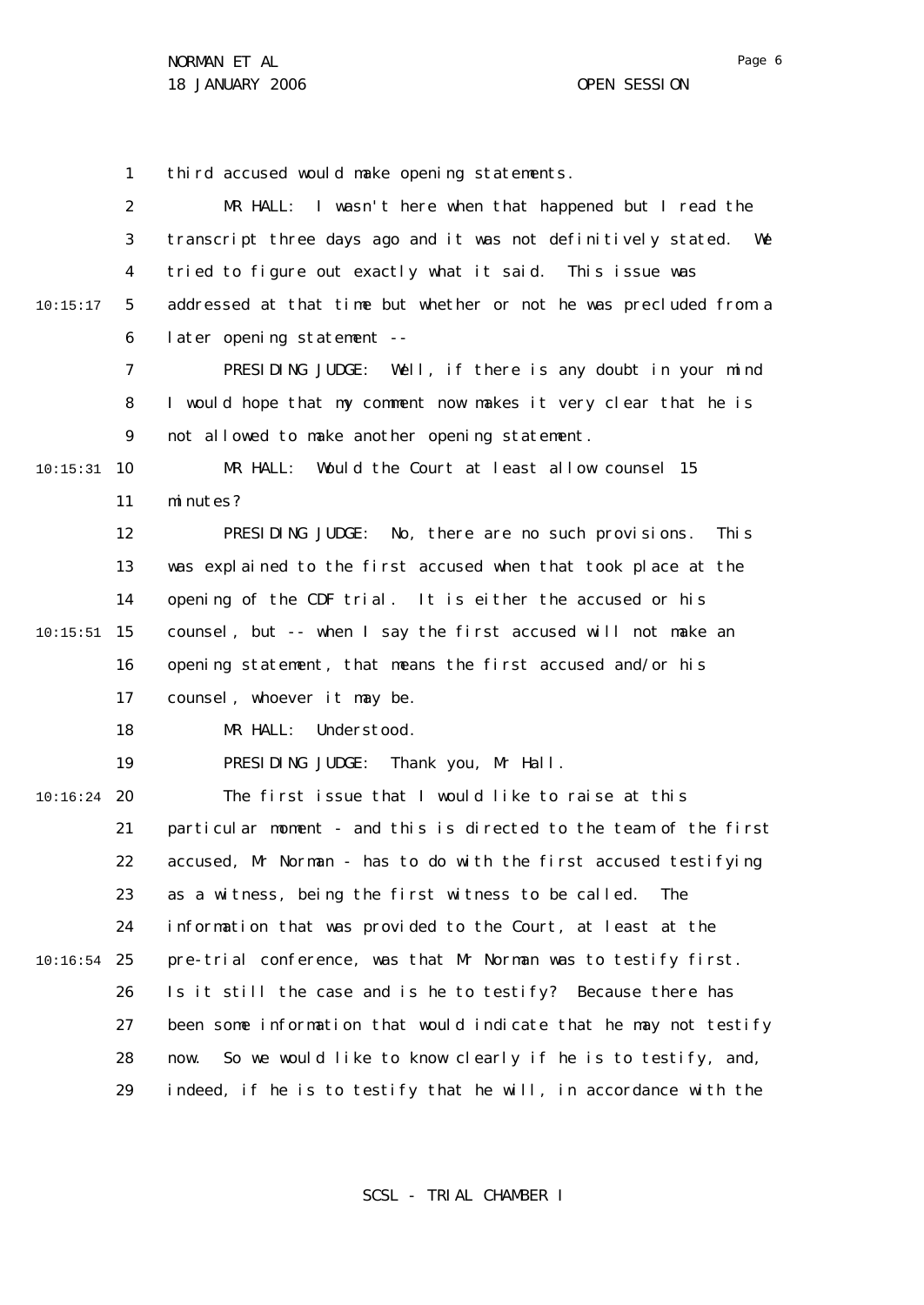1 2 3 4 5 6 7 8  $\mathsf{Q}$ 10 10:18:13 11 12 13 14 15 10:18:36 16 17 18 19 20 10:18:50 21 22 23 24 25 10:19:50 26 27 28 29 10:17:54 Rule, testify first. Mr Jabbi? MR JABBI: My Lord, our position is still that the first accused will be testifying. I believe it is by operation of the relevant rule that if he is testifying he must testify first. As up to now that is the team's understanding. PRESIDING JUDGE: But this is your understanding as well, that he will indeed testify? MR JABBI: So far as I can tell, yes. PRESIDING JUDGE: Well, so far as you can tell, Dr Jabbi, we are the day before the opening of his evidence. So we want to have a fairly clear indication as to is he or is he not. This is not a maybe, because. You have been in the case for a long time, Dr Jabbi, so you know we are about to start. You are telling me and you are telling this Court that he is the first witness to be called and I don't sense, in what you are telling the Court, that there is a clear indication that he will indeed testify. MR JABBI: Yes, My Lord. PRESIDING JUDGE: He will? MR JABBI: He will. PRESIDING JUDGE: Thank you. JUDGE THOMPSON: Learned counsel, having given that undertaking of assurance as far as you can give it, do I take it then as a matter of law that if the first accused does testify there will be no request to vary the statutory provisions of Rule 85(C) in terms of what it stipulates clearly there? And of course, one is here more or less reflecting on a comparative analysis between our own Rule 85(C) as distinct from similar rules in ICTR and ICTY, which do not have the strict stipulation that we have. I just want some kind of assurance that indeed we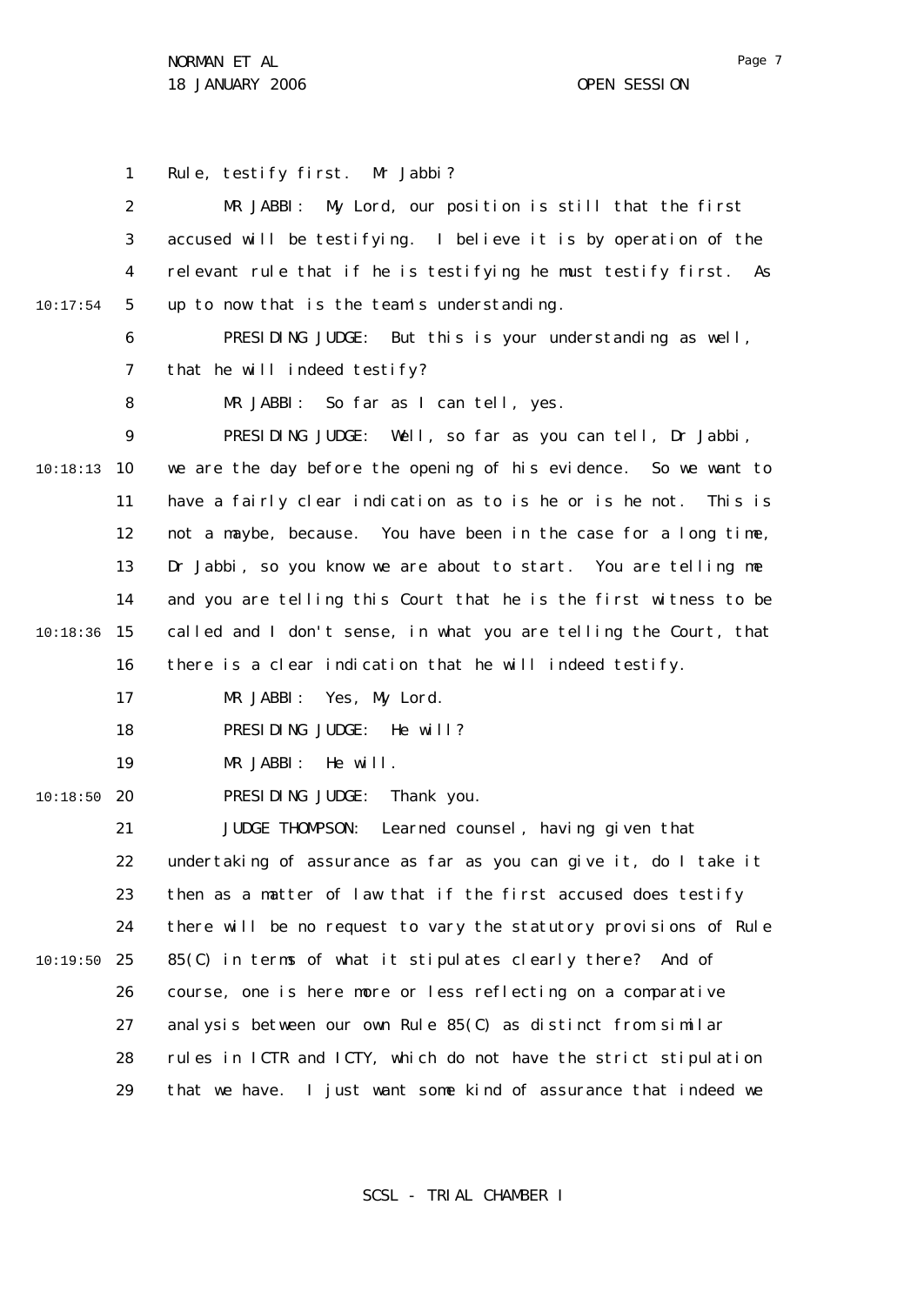1 2 3 4 5 6 7 8  $\mathsf{Q}$ 10 10:21:08 11 12 13 14 15 10:21:44 16 17 18 19 20 10:22:05 21 22 23 24 25 10:22:38 26 27 28 29 10:20:44 would not have cause to entertain any motion to vary the strict terms of Rule 85(C). MR JABBI: By that I understand Your Lordship to be referring to the order. JUDGE THOMPSON: Precisely. We are on the same radar screen, Dr Jabbi. MR JABBI: My Lord, we will endeavour to stay on that screen. JUDGE THOMPSON: Thank you. PRESIDING JUDGE: Another issue related to the first accused giving evidence has been raised by the Prosecution in their notice of issues to be raised at this hearing, which has to do with the disclosure of a witness summary or statement to the Prosecution by the Defence. Am I misquoting you, Mr Prosecutor? Mr Kamara or Mr Johnson or whoever, or Mr Tavener? Yes? MR TAVENER: Certainly that is a concern. We don't know what Chief Norman will be testifying about. There is no summary provided as to his proposed evidence. PRESIDING JUDGE: Mr Jabbi, do you wish to say anything about that at this particular moment? MR JABBI: Yes, indeed, My Lord. My Lord, we have usually given some indication of the special constraints the team experiences. PRESIDING JUDGE: Sorry, Dr Jabbi. Please proceed. MR JABBI: Yes, My Lord. I was just explaining that we have either given some indication as to the special constraints that the team has been experiencing in connection with our client. We have endeavoured to elicit these pieces of information which would give the basis for the supply of

SCSL - TRIAL CHAMBER I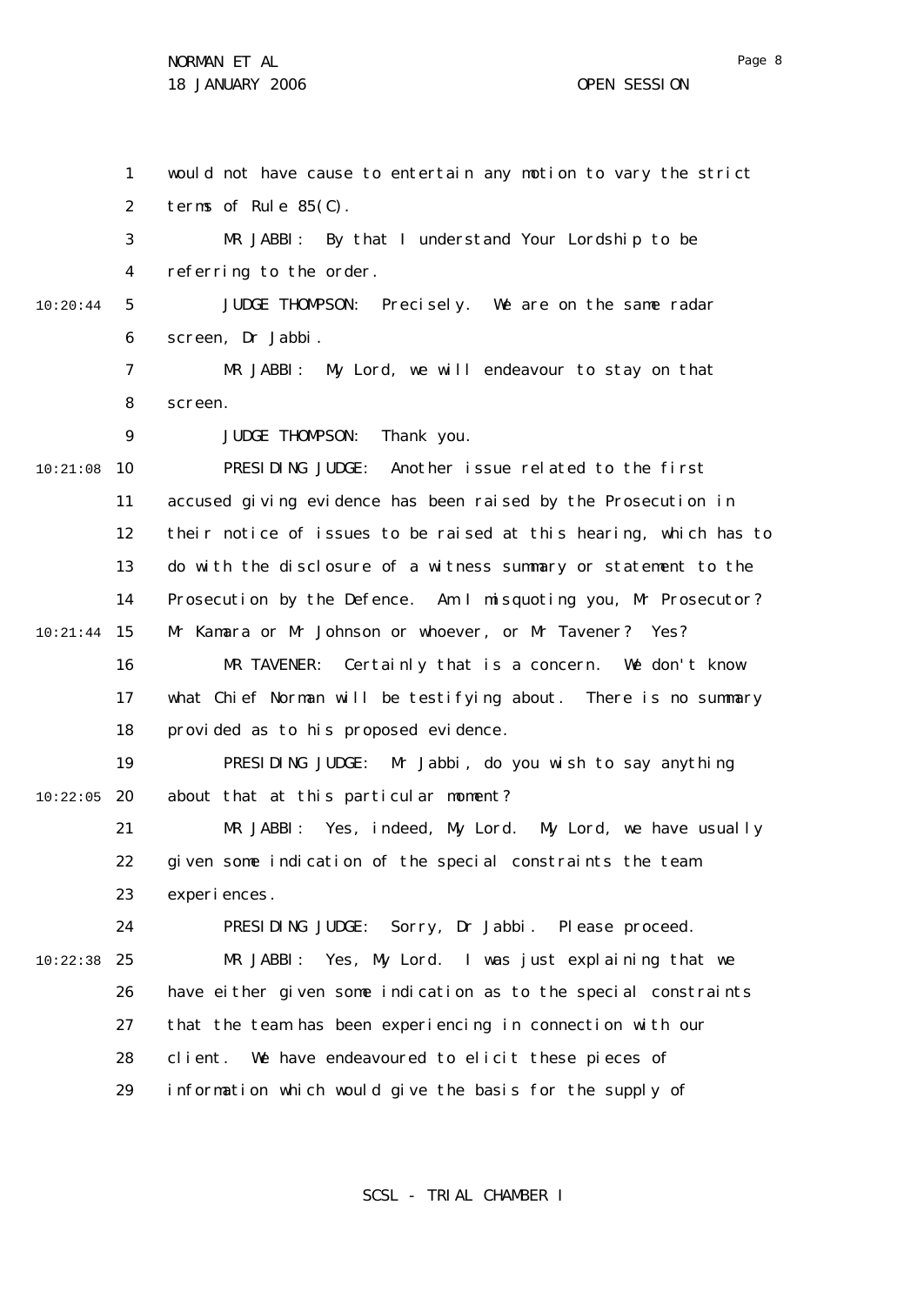1 2 3 4 5 6 7 8  $\mathsf{Q}$ 10 10:24:16 11 12 13 14 15 10:24:41 16 17 18 19 20 10:25:06 21 22 10:23:44 summaries of witness statements to the other side, but we have encountered problems so far. If you saw me saying at the beginning that so far as we know the accused will give evidence, this is one of the factors leading to that form of speech. Even though we are sure that he will, we have not been, up to this moment, able to obtain from him the basic statement that will be the ground for his evidence. But it is still possible that before he actually comes to the witness stand that may be available. Unfortunately, we will not then have been able to have filed, for the benefit of the other side, the relevant pieces of information. This is a special constraint, My Lord, that we are experiencing. We have tried to get over it by every possible means, but we have not been able to get over it, and we can only inform the Chamber to that effect. But we are endeavouring to ensure that notwithstanding that we will still keep compliance with Rule 85. Thank you very much, My Lord. PRESIDING JUDGE: Thank you, Dr Jabbi. Can we hear from you, Mr Tavener, for the Prosecution? MR TAVENER: Thank you, Your Honour. The Prosecution view is we would like to start this session and continue on without unnecessary adjournments or delays. Without any information as to the evidence or the material to which Chief Norman will

23 24 25 10:25:29 26 27 28 29 testify, that may cause an application by the Prosecution to adjourn if matters are raised about which we have no notice or haven't been raise previously. So our preference would be to have a summary prior to Chief Norman testifying, so that then, one, he can testify, we have an idea of the matters he will be raising, and then we can go on to the next witness without any application from our part.

SCSL - TRIAL CHAMBER I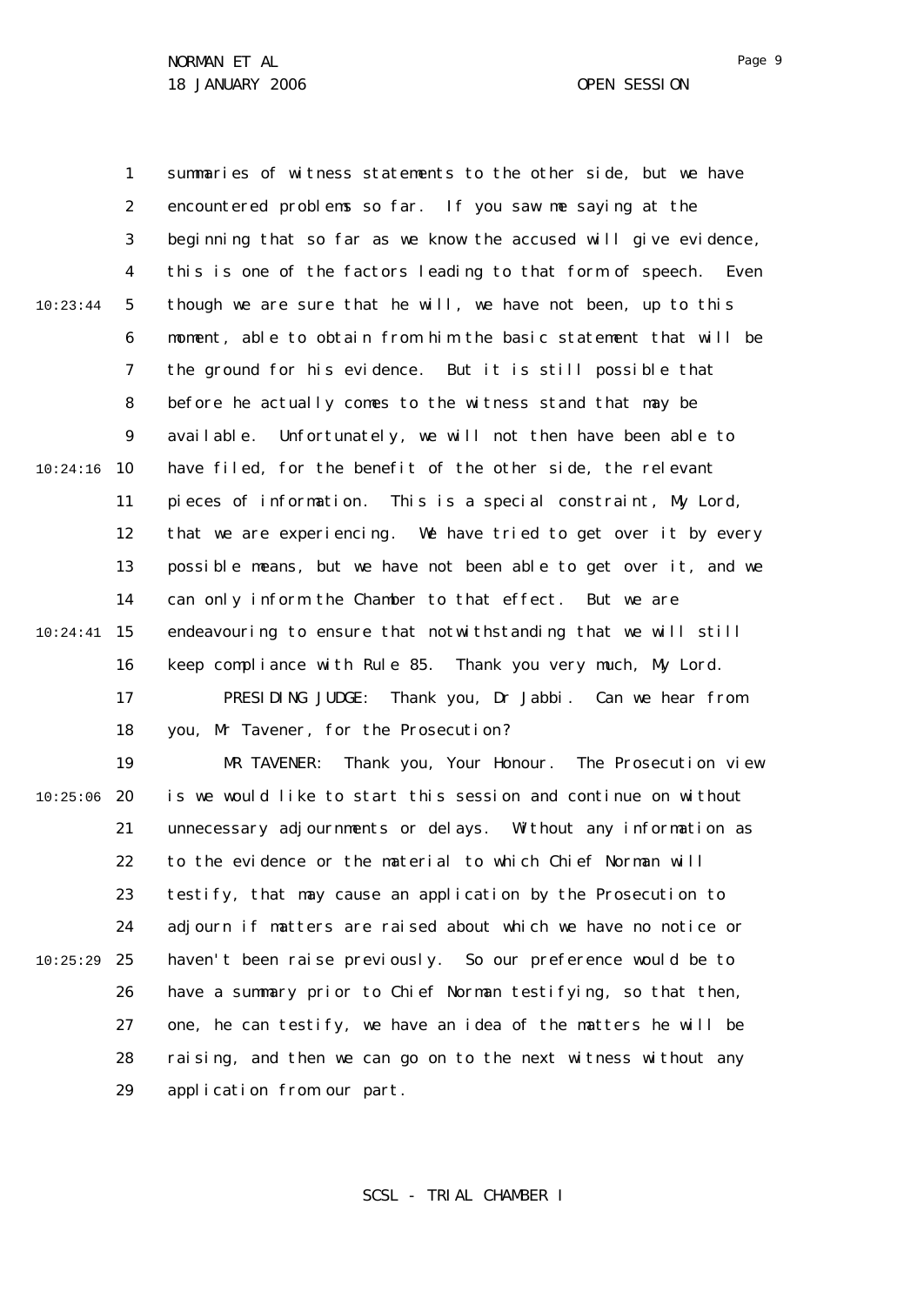1 2 3 4 5 6 7 8  $\mathsf{Q}$ 10 10:26:13 11 12 13 14 15 10:26:34 16 17 18 19 20 10:26:47 21 22 23 24 25 10:27:01 26 27 28 29 10:25:57 Then we have the other issue that I will just mention in passing. We then don't know, at this stage, who the second witness will be, and again, we don't --PRESIDING JUDGE: We will get there in due course. MR TAVENER: Yes. One thing at a time, I appreciate that. But certainly we would like to know what Chief Norman is testifying about. In particular, is it relevant and other related issues. Thank you. PRESIDING JUDGE: Thank you. You wish to add anything? Yes, Mr Hall? MR HALL: I would like to make a suggestion, if it would help Mr Tavener. Of course we haven't had our client write out a statement, but we generally know what he is going to say. But if the Court would allow, if they ask for leave, we wouldn't object for them to postpone cross-examination of Mr Norman while we take the next witness. As long as the postponement was for two or three days, for as long as they need to prepare, then we could get on to the next witness. Our next witness will be Dr Demby, the former vice-president. He is here. PRESIDING JUDGE: We will get there, Mr Hall. MR HALL: So we could go right to the next witness. PRESIDING JUDGE: That's fine. MR TAVENER: Our preference would always be that upon the evidence-in-chief being completed we go straight to cross-examination in order to maintain the momentum, and also for the fairness of the witness as well. We don't want delays of several days between a person testifying and being cross-examined. That wouldn't be suitable at all. JUDGE THOMPSON: But we have in the past departed from the

SCSL - TRIAL CHAMBER I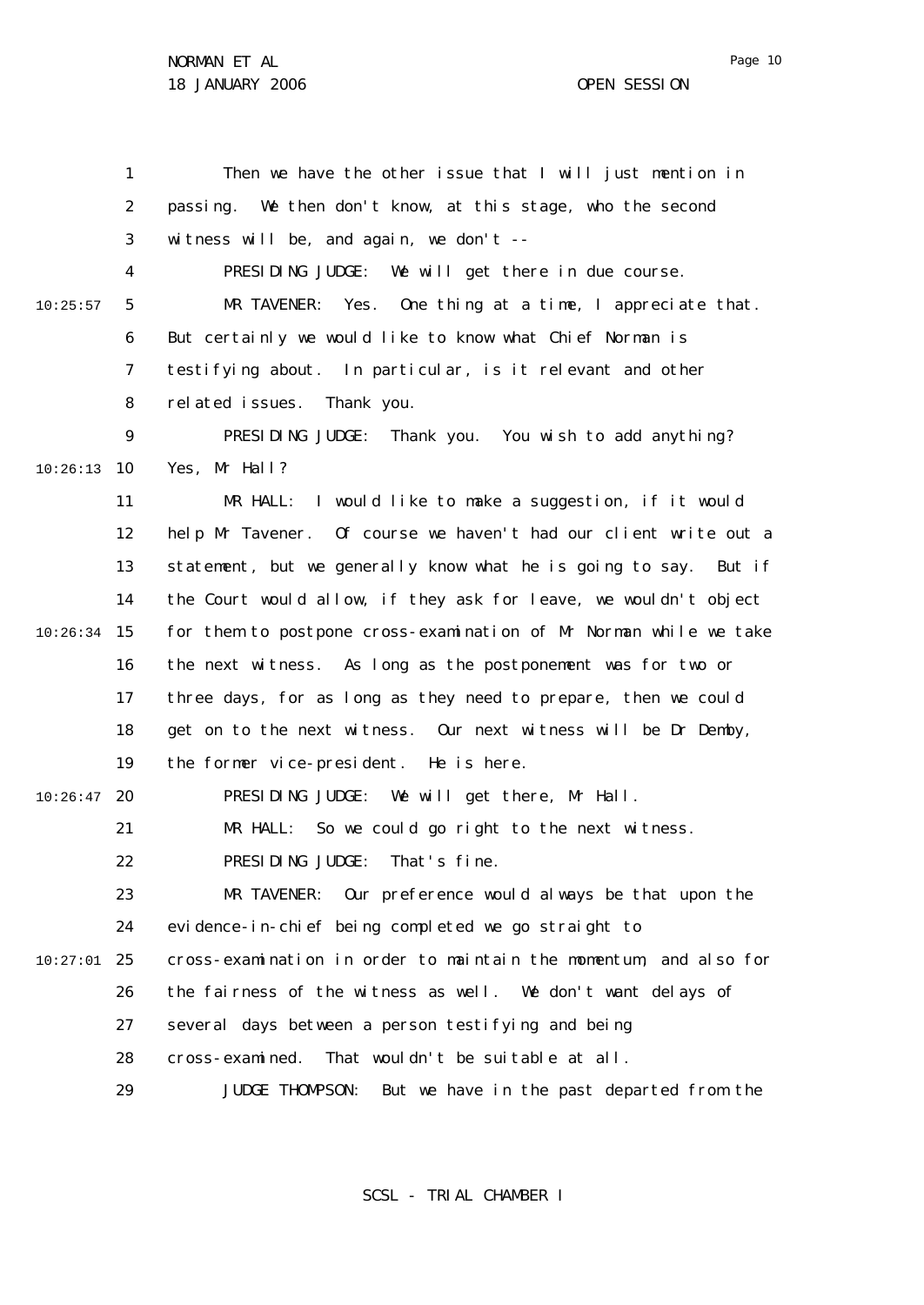1 2 3 4 5 6 7 8  $\mathsf{Q}$ 10 10:27:57 11 12 13 14 15 10:28:14 16 17 18 19 20 10:30:00 21 22 23 24 25 10:30:00 26 27 28 29 10:27:38 strict pattern where compelling circumstances so dictate, and sometimes in favour of the Prosecution. So even though one recognises the importance of adhering to the strict sequence, one cannot discount the possibility that in some cases, because of certain imponderables and certain unpredictables, where there is judicial concession on the part of the Chamber to Prosecution, the same cannot be discounted in the case of the Defence. MR TAVENER: I accept that, Your Honour, but there are no imponderables here. The Defence has just said they know what Norman is going to say. JUDGE THOMPSON: They say they know generally. They do not know specifically or with great particularity, and that is very much an important dimension of the judicial process. We usually make a distinction. JUDGE ITOE: To back-up my learned colleague, it is not counsel who will be testifying for Norman. It is Norman who will be testifying for himself. They may know generally, but Norman may depart from the pattern they think he might adopt. PRESIDING JUDGE: And experience has shown that it has happened in the past. MR TAVENER: I understand it has happened. But we would at least -- it may progress the matter more quickly if Defence at least tell us at this stage what they know, or what they are willing to tell us. If they provide a summary of what they know as we now speak and that may preclude us from asking for an adjournment. JUDGE ITOE: Will you not complain about the details contained in the summary? MR TAVENER: I haven't seen it yet, Your Honour.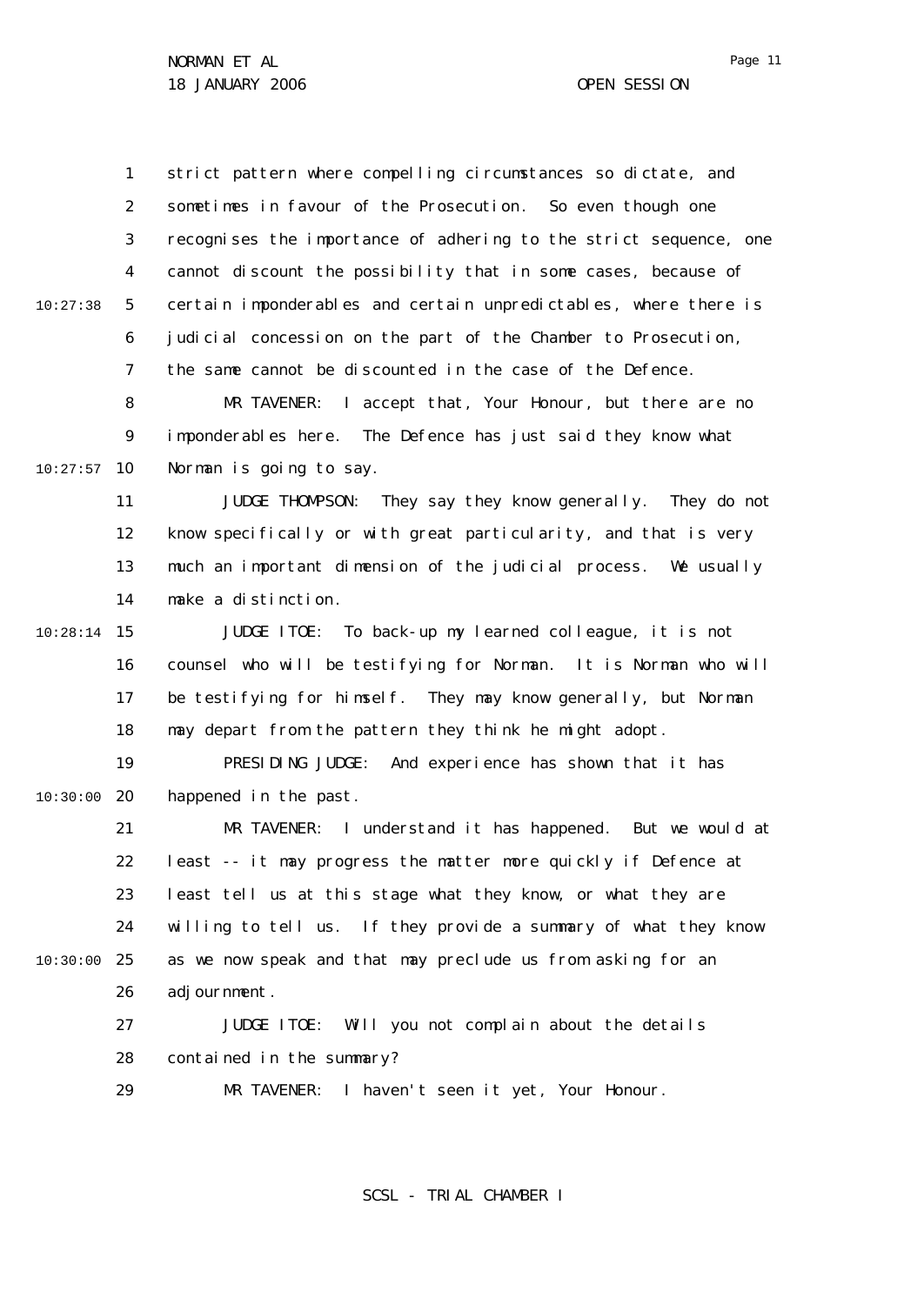1

29

JUDGE ITOE: Well, I am just coming in because I know what

2 3 4 5 6 7 8  $\mathsf{Q}$ 10 10:30:00 11 12 13 14 15 10:30:02 16 17 18 19 20 10:30:20 21 22 23 24 25 10:30:41 26 27 28 10:30:00 your stand is on this matter from previous notes. MR TAVENER: Any indication will be helpful, rather than what we have at the moment. JUDGE THOMPSON: I am clearly in agreement with your position. You are entitled to know if there is anything to know. Of course, the point we have been making is that sometimes it is a little difficult for counsel where they find themselves in a situation in which they are trying to extract from their client important specifics. We can see that all good faith efforts are being made. It is important for us, the judges, to be able to balance the conflicting interests here. And if there are times we make concessions for the Prosecution, I am sure that the doctrine of equality of arms require us to accord to the other side the same concession. But, of course, I agree with you if there is anything they have there, which they can usefully disclose to you, they should, out of good faith, do that to avoid any possibility of trial by ambush. MR TAVENER: The other issue, of course, is that Chief Norman being the accused is in a slightly different position from other witnesses. The rationale behind the accused giving evidence is so that he can't alter his testimony depending on the nature of defence witnesses' testimony. So he goes first, then other witnesses follow. Mr Demby will then be giving evidence second. We would say it is inappropriate that there be this change of order. We prefer all the evidence -- THE INTERPRETER: Your Honours, the interpreter is finding it difficult to interpret what learned counsel is saying because

he is going very fast. Can you go a little slowly, please.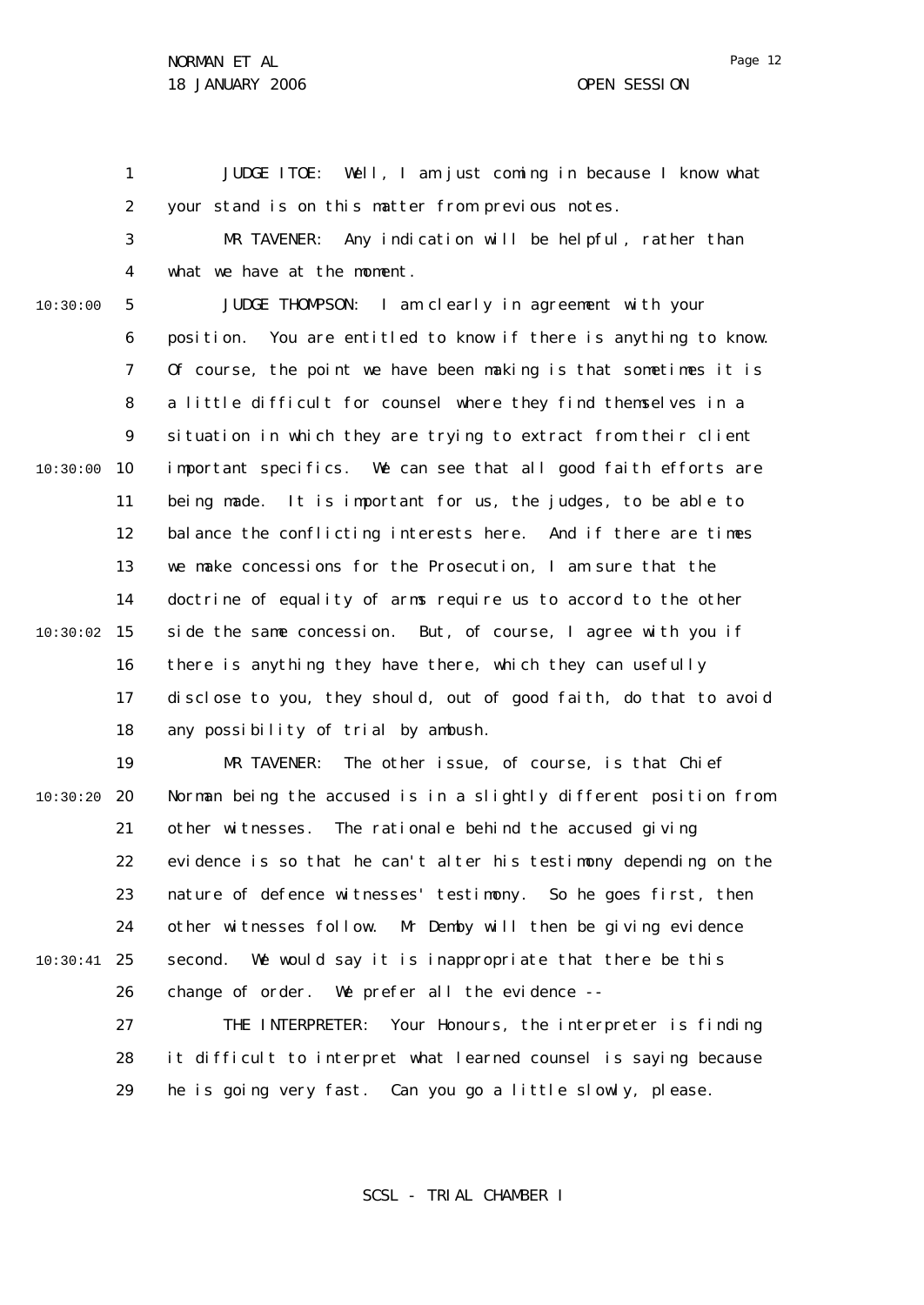28

1 2 3 MR TAVENER: Thank you. We would prefer, at least as regards to the accused, that his entire evidence be finished in one section.

4 5 6 7 10:31:07 JUDGE THOMPSON: I think all we can say is that the Bench will take note of this. Of course, with the caveat that the Bench would be very slow to want to dictate to the Defence the methodology in terms of how they present their defence.

8  $\mathsf{Q}$ 10 10:31:32 11 12 13 14 15 10:31:49 16 17 18 19 20 10:32:14 21 22 23 24 25 10:32:35 26 27 PRESIDING JUDGE: I would add to that as well that you have made a comment that I think is very appropriate, that the situation of an accused giving evidence puts him, although he is a witness, in a different category of witness, I would suggest to you, than other witnesses. So I would suggest that some adjustment needs to be made in this respect. So an accused testifies or can testify indeed as to, and could testify as to all the charges. In fact, he is the one -- no other witness is facing these charges. He is the accused, and therefore you can expect normally that an accused should and could speak to all the charges and any relevant matter about these charges. So in this respect I don't see what the Prosecution is expecting. So, in other words, why should you ask such definite commitment on the part of an accused who is likely to give evidence when he is facing all of these charges. I am at a bit of a loss to understand the logic of your questioning in this respect, Mr Tavener. I would like to be enlightened if I may. MR TAVENER: All the Prosecution is asking for is that the Rules be complied with, and that is that we be given a notice of, one, the order in which witnesses are testifying, and secondly, a

> 29 PRESIDING JUDGE: We are talking of the accused, we are not

useful summary about what they are testifying about.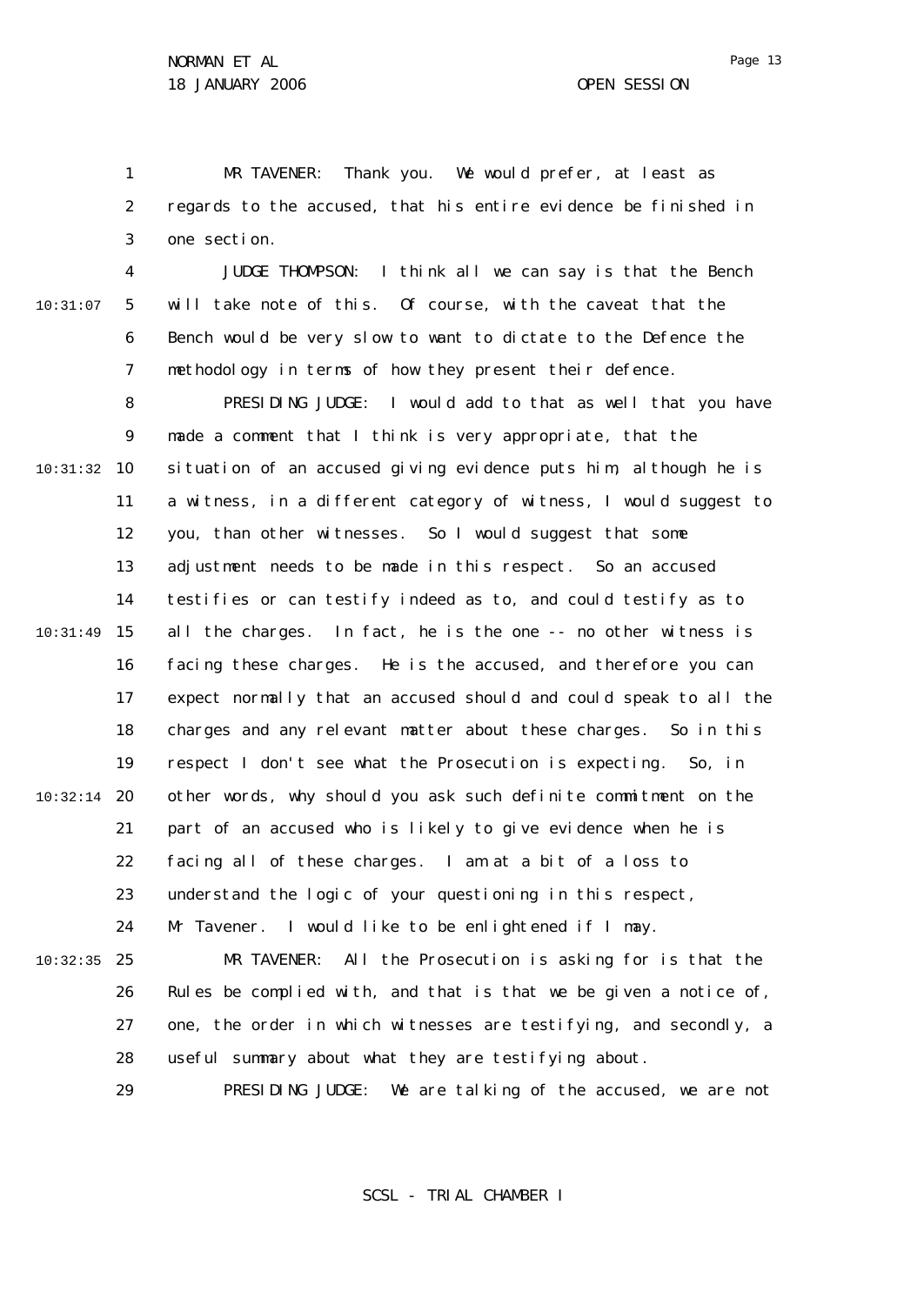1 2 3 4 5 6 7 8  $\mathsf{Q}$ 10 10:33:14 11 12 13 14 15 10:33:29 16 17 18 19 20 10:33:49 21 22 23 24 25 10:34:09 26 27 28 10:33:00 tal king of other witnesses. MR TAVENER: Yes, that's a general proposition. In regards to Mr Norman, Chief Norman, we have no indication of what he is going to say. We are not even quite sure, although I understand my friend has given undertakings, that he will in fact be testifying. But if he does testify, we should have some notice about which he testifies. The reason for that, amongst other reasons, is to enable us to cross-examine appropriately to prepare our cross-examination. JUDGE ITOE: Mr Tavener, are you suggesting, on the side on which you are sitting, that up to now you have no idea of what Norman is likely to say in this case? MR TAVENER: Obviously we have a reasonable idea, or a reasonable anticipation of what he'll say. JUDGE ITOE: That's right. MR TAVENER: But as has already been mentioned by the Bench, there is no fetter on what Chief Norman may well testify about. Now if a surprise comes out, if matters have not been put to prosecution witnesses during the course of the case - obviously we have a good understanding of the case. But if there are matters that are put that Chief Norman raises for the very first time unbeknownst to us, that may require some investigation, some inquiry. There may be matters Chief Norman knows about that haven't been disclosed at all in any way. And for that we need time. For that we need some degree of notice to enable a reasonable cross-examination. We are not concerned about the matters we know about, it is the matters we don't know about as we now speak that concern us. And that is why we need

29 some indication of what Mr Norman will be testifying about.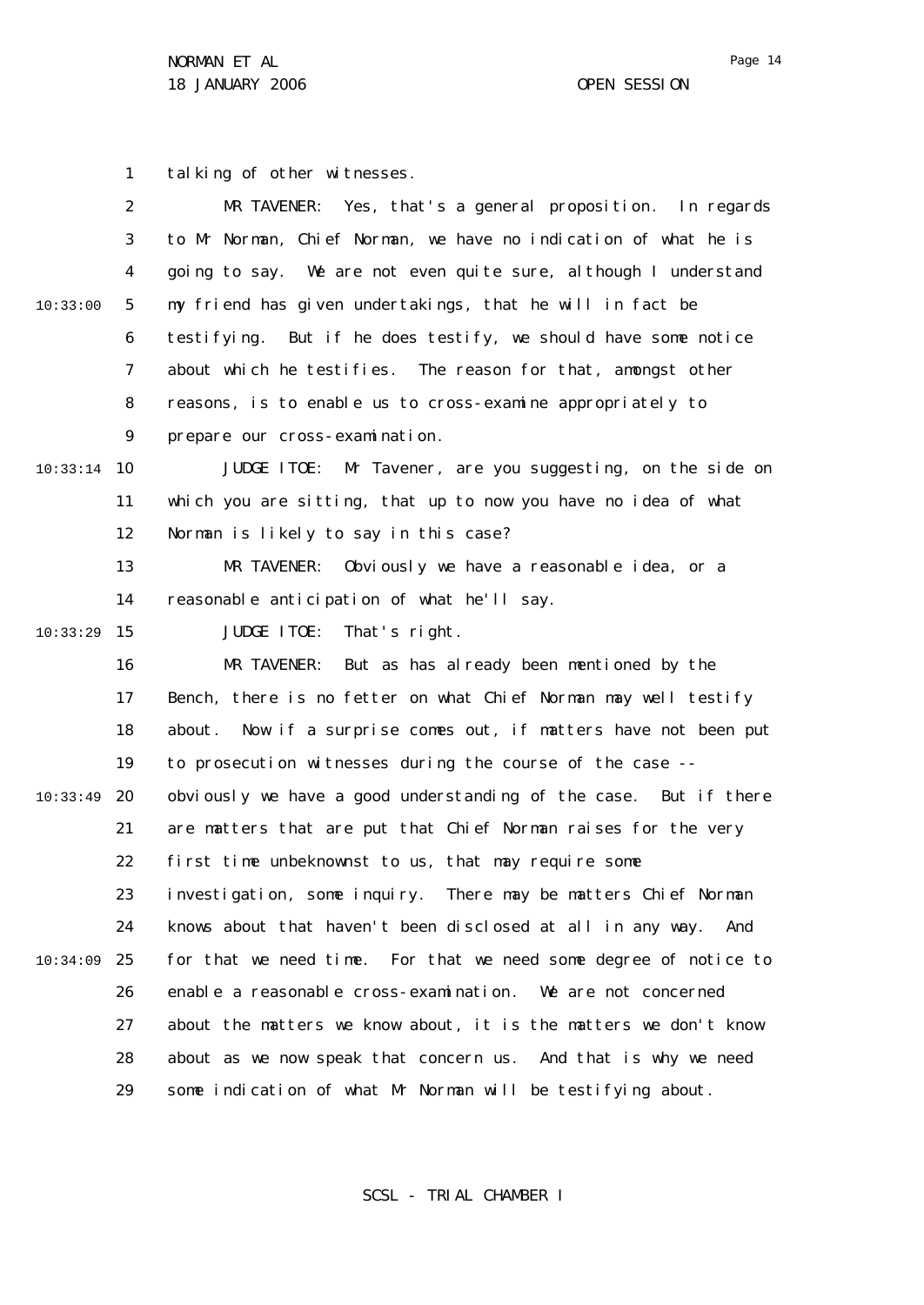1 2 3 4 5 6 7 8  $\mathsf{Q}$ 10 10:35:05 11 12 13 14 15 10:35:20 16 17 18 19 20 10:35:35 21 22 23 24 25 10:36:02 26 27 28 29 10:34:45 JUDGE ITOE: Are you suggesting that if matters do arise *ex-improviso* that than adjournment for you to look at the new situation which has been presented would be suitable. MR TAVENER: Yes, but that is what we are trying to avoid. Once we start this session we don't want to have breaks, adjournments. We prefer to start and finish. JUDGE ITOE: But this is inevitable. Adjournments, Mr Tavener, are inevitable. We tolerated adjournments during the presentation of the case for the Prosecution and I don't see why it should be different now that the Defence is about to present its case. MR TAVENER: Well, our preference is to -- JUDGE ITOE: Nobody wants a break, you know, nobody wants to break the proceedings by numerous adjournments. But I am saying that these are part of the judicial process. Adjournments are part of the judicial process and where they are necessary we have to live with them. This is just what I am saying. MR TAVENER: I accept that. JUDGE THOMPSON: Consistent with that, in fact, I would say myself ideally we would not want to have breaks and adjournments, but of course, like my learned brother has already hinted, we are not in a perfect world and there are situations where we have had to confront the unpredictables, the imponderables in the case of the Prosecution. So it does not lie within the -- in the mouth of the Prosecution to say that okay, it may well have been inevitable in some of our situations, but it may not be inevitable in the case for the Defence. Because the question of whether we grant adjournments or not is eminently a matter of judicial control. We the Bench are in control of that and we

SCSL - TRIAL CHAMBER I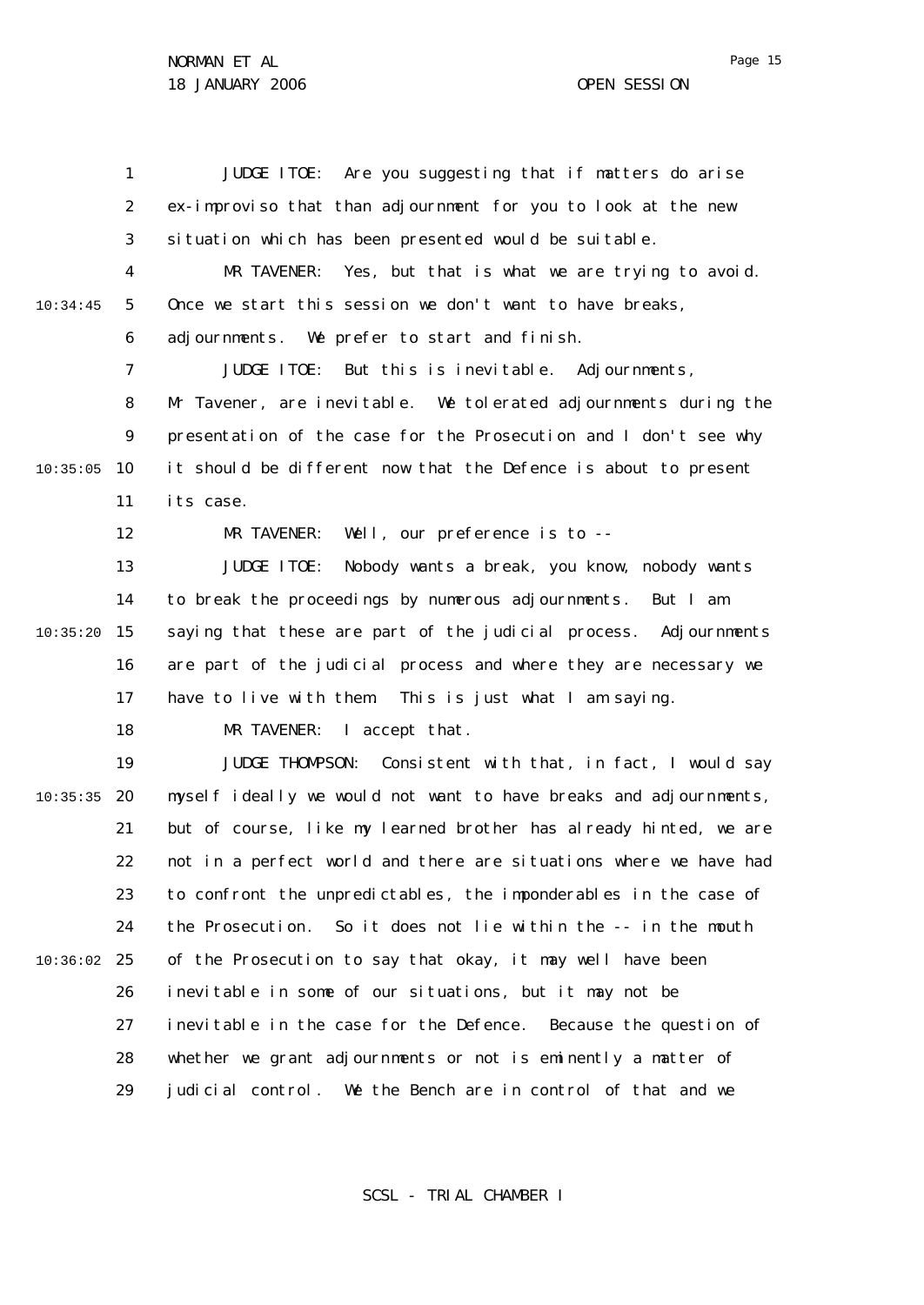1 2 3 4 5 6 10:36:48 determine whether the circumstances warrant that. It is just that we don't want you to push us into a straight-jacket. These are matters of experience. The life of the law has never been logic, entirely logic. It has been experience also, common sense and all these things. Things that we are not able to control. So the judicial process is subject to all this.

7 8  $\mathsf{Q}$ 10 10:37:13 11 12 13 I agree with you that somehow you need to know, with some degree of reasonableness, what the first accused may come to talk about. But I think that in a conceptual sense you know he will be coming to rebut the charges that you have laid against him and also the evidence that you have led in this Court. So why not proceed on that kind of premise, that he will be coming here to rebut them, to poke holes in your case.

14 15 10:37:33 16 17 18 19 20 10:37:53 21 22 23 MR TAVENER: I am sure that is his intention. All we would like is to know what each witness is going to say, including the accused, and in what order, but that is another issue. We are not asking for any more than what is required. I am sure the Defence are capable at this stage, one or two days before their client testifies, to indicate what he is going to say in general. That is all we are asking. And I understand in courts there are always adjournments, however we can reduce the potential for adjournments by that simple process of providing us with the information we are entitled to.

24 25 10:38:11 26 27 28 29 PRESIDING JUDGE: We have listened to you, Mr Tavener, and we will proceed with some other issues and we will give a direction in this respect shortly. I just want to say that our aim, as is the same as the one by the Prosecution, and I would say by the Defence, is to proceed expeditiously but at the same time with fairness. This is to try to balance the whole of it

SCSL - TRIAL CHAMBER I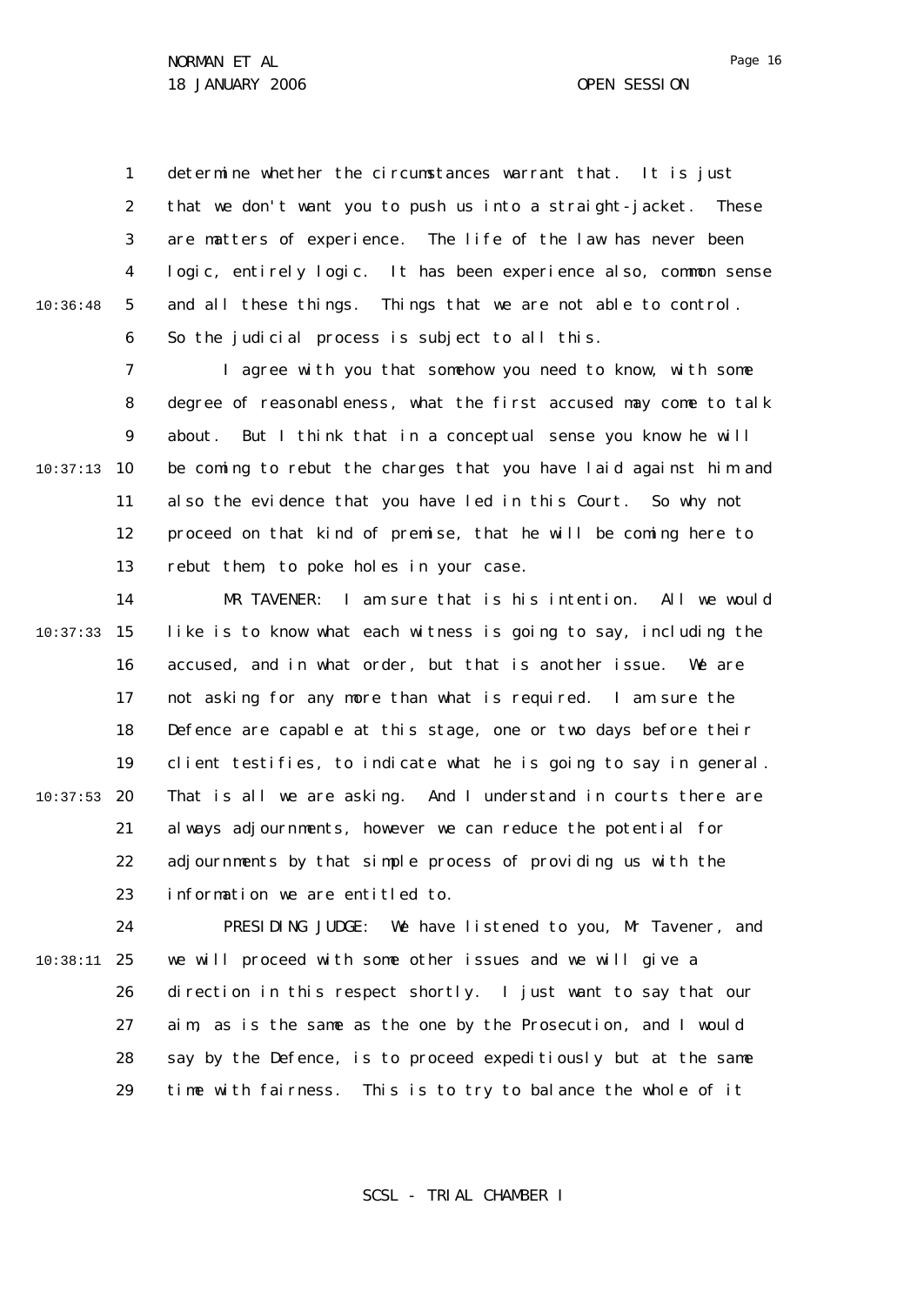Page 17

1 2 and we will see how best we can achieve this. So we have listened to you. Thank you.

3 4 5 6 7 8  $\mathsf{Q}$ 10 10:39:09 11 12 13 14 15 10:39:29 16 17 10:38:50 Given that the first accused is to appear as the first witness in his own case, we would like to emphasise that the proper order of examination would be for counsel for Norman to examine him first; that will be then followed by cross-examination by counsel for the second accused; cross-examination by counsel for the third accused; then cross-examination by the Prosecution. The scope of the cross-examination again should, as much as possible, should be limited to issues raised during examination-in-chief. Obviously, there are exceptions to this, but I just want to remind parties that we would like to see a focused cross-examination if at all possible and feasible. This is the procedure in as much as the first accused is concerned giving evidence. I hope that this issue of procedure to be followed is well understood by all concerned.

18 19 20 10:39:46 21 I would like as well to remark that the counsel for the first accused may re-examine the first accused once this is completed, but again, as the rule prescribes, only on new issues that may have been raised during cross-examination.

22 23 24 25 10:40:10 26 27 28 29 An additional comment has to do with the evidence to be given by the first accused - and I know counsel are aware of it but I want to remind the parties that once the accused has taken an oath or affirmation and commenced testifying he has then become the witness of the Court and the Prosecution and the Defence must not communicate with the witness on the content of the witness testimony because he is a witness in the Court, except with leave of the Court at that particular moment. If the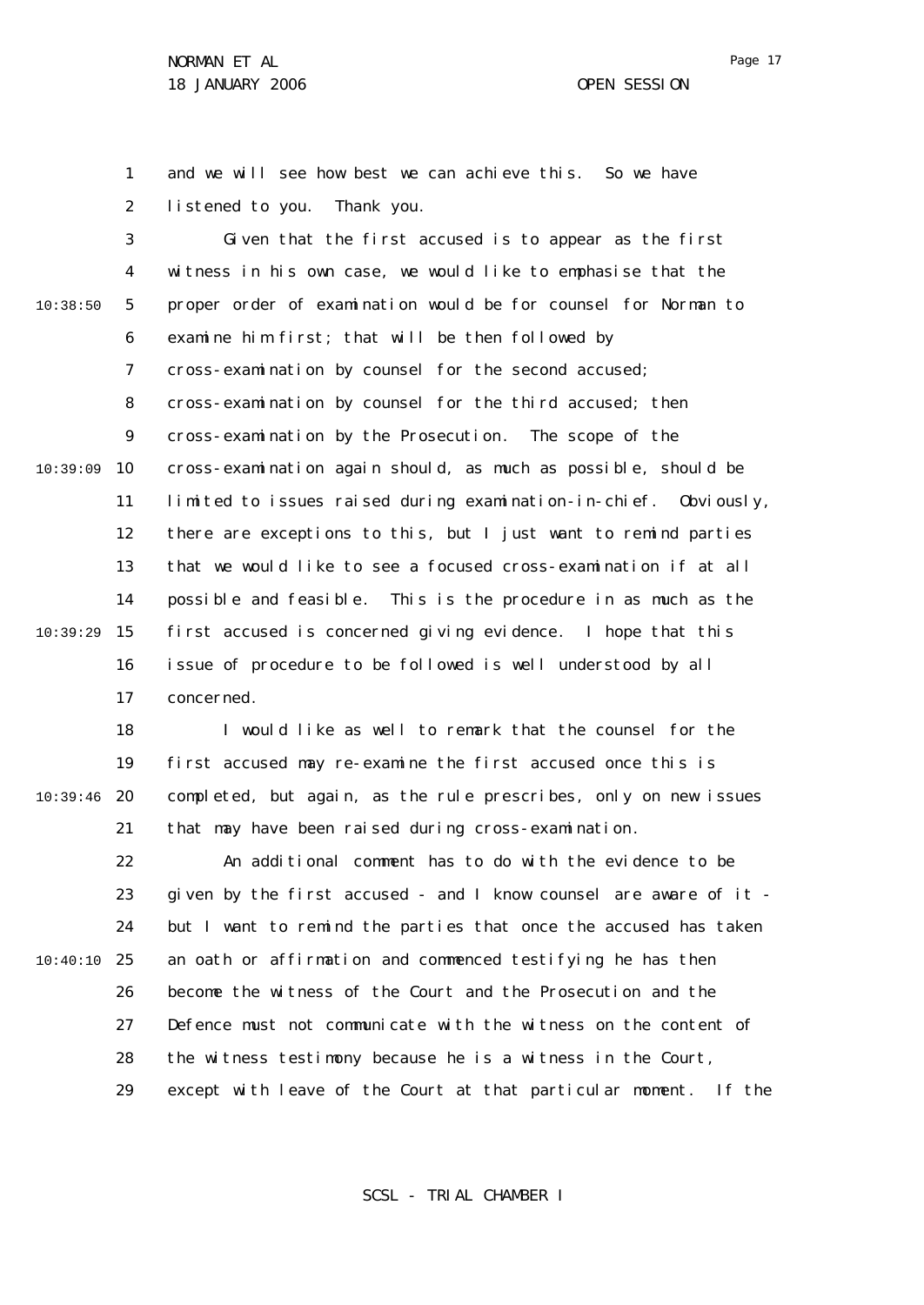1 2 3 4 5 6 7 8  $\mathsf{Q}$ 10 10:41:05 11 12 13 14 15 10:41:27 16 17 18 19 20 10:41:44 21 22 23 24 25 10:42:04 26 27 28 29 10:40:47 Defence wishes to communicate with the witness at that particular moment, they shall inform the other parties of their intent and what is the matter that they wish to raise and this matter may be raised with the Chamber if need be. So, I just want to caution the parties so we avoid any difficulties in this respect. As I say, once the accused is giving evidence, he is a witness with the Court at that particular moment and I just caution about difficulties that may ensue as a result of that. Yes, Dr Jabbi, I see that you are looking at me quite attentively. MR JABBI: My Lord, I just want to inquire whether all you have said is without prejudice to Defence having to see their client out of court if need be as may indeed arise. PRESIDING JUDGE: Obviously, if the witness, if the first accused is a witness giving evidence in this trial in the course of his evidence - I am not talking about after he has finished his evidence - obviously, after he has finished his evidence, I am talking of the accused as a witness giving evidence while he is giving evidence. After he is finished, it's a different scenario. Yes, Mr Bockarie. JUDGE ITOE: That means that if he will be on the witness stand, Dr Jabbi, for one month, you have no right to communicate with him. If he is in the witness stand. If he is giving evidence for one week, two weeks and so on, he is a witness of the Court and so it is only after he steps out that you can communicate with him. Is that understood? MR JABBI: I am in a little doubt there. I was actually trying to -- PRESIDING JUDGE: Once he has finished giving his evidence

SCSL - TRIAL CHAMBER I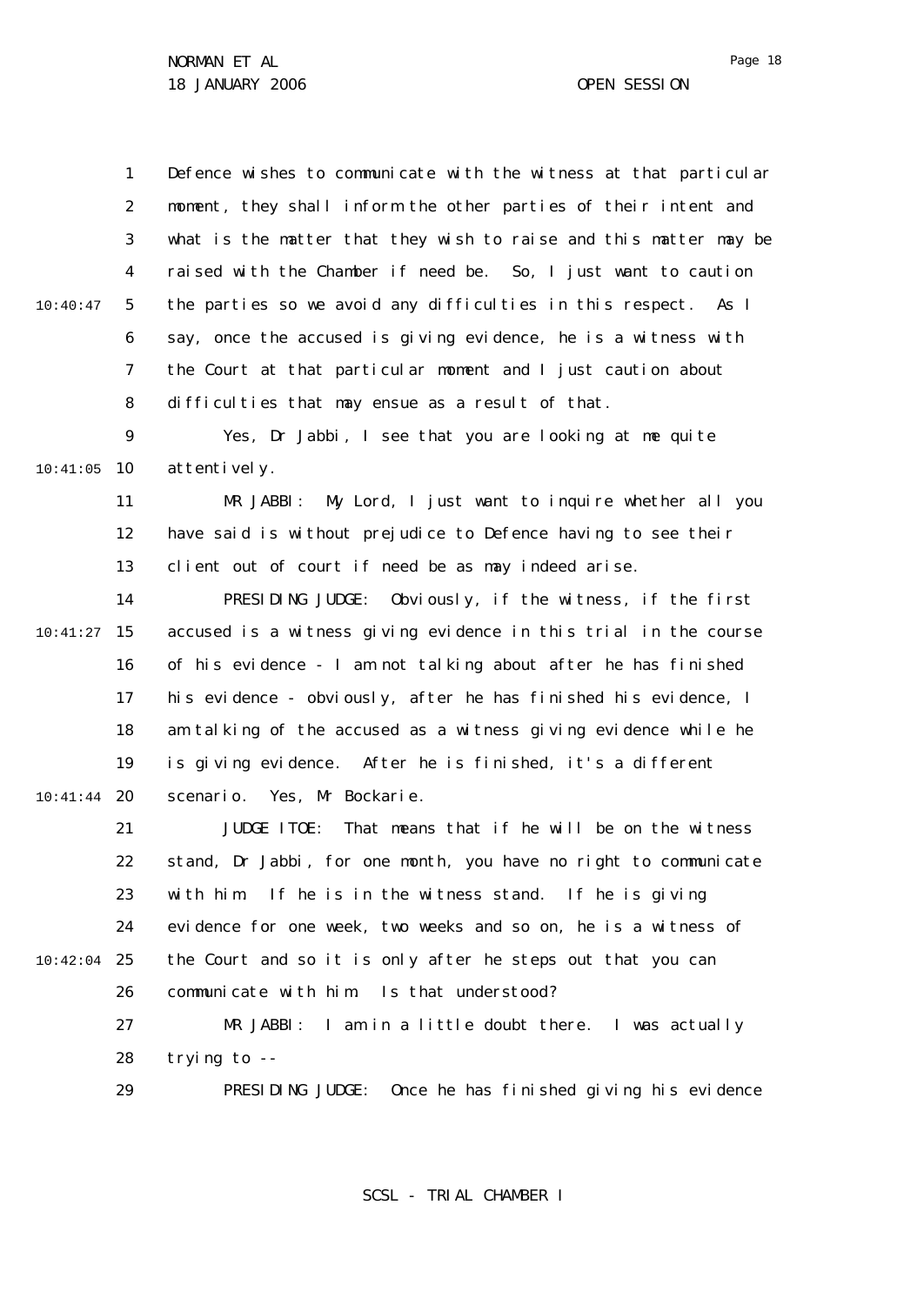|          | 1              | and you are proceeding now to call your second witness from that  |
|----------|----------------|-------------------------------------------------------------------|
|          | $\overline{2}$ | moment on, you can speak to him. But while he is giving           |
|          | 3              | evidence, whether in chief or in cross-examination and so on, he  |
|          | 4              | is a witness of the Court and the communications you may have     |
| 10:42:36 | 5              | with him, if any, must be very restricted and I say only in the   |
|          | 6              | scenario and according to the procedure. You shall inform the     |
|          | $\overline{7}$ | other parties you wish to communicate to him and about what.      |
|          | 8              | Because he is no more, although he is still the client in that    |
|          | 9              | respect in a wider sense, he is a witness of the Court and        |
| 10:42:54 | 10             | communication with witnesses, as you know, have to be curtailed   |
|          | 11             | and a witness may not be spoken to about his evidence. That is    |
|          | 12             | basically the rule. Is it clear now? I am not sure because        |
|          | 13             | looking at you I am not sure whether it is.                       |
|          | 14             | MR JABBI: No, My Lord, I am just concerned about the              |
| 10:43:16 | 15             | possible length of time that he might take and the demands of our |
|          | 16             | own interaction with him for other purposes as a client,          |
|          | 17             | especially when he is in detention.                               |
|          | 18             | PRESIDING JUDGE: If that scenario comes about, as I say,          |
|          | 19             | you may not speak to the witness about his evidence while he is   |
| 10:43:43 | 20             | giving evidence. If you communicate with him, as such, you can    |
|          | 21             | do it only while informing the other parties as to what you want  |
|          | 22             | to talk to him about and say, essentially, "We want to talk to    |
|          | 23             | him about witness three," or whatever it is and not about his     |
|          | 24             | evidence and if there is an objection, the Chamber will have to   |
| 10:44:04 | 25             | decide on that matter.                                            |
|          | 26             | MR JABBI:<br>As Your Lordship pleases.                            |
|          | 27             | PRESIDING JUDGE:<br>That is a piece of advice and caution on      |
|          | 28             | this so we don't get into trouble.                                |
|          | 29             | MR JABBI:<br>It is well taken.                                    |

SCSL - TRIAL CHAMBER I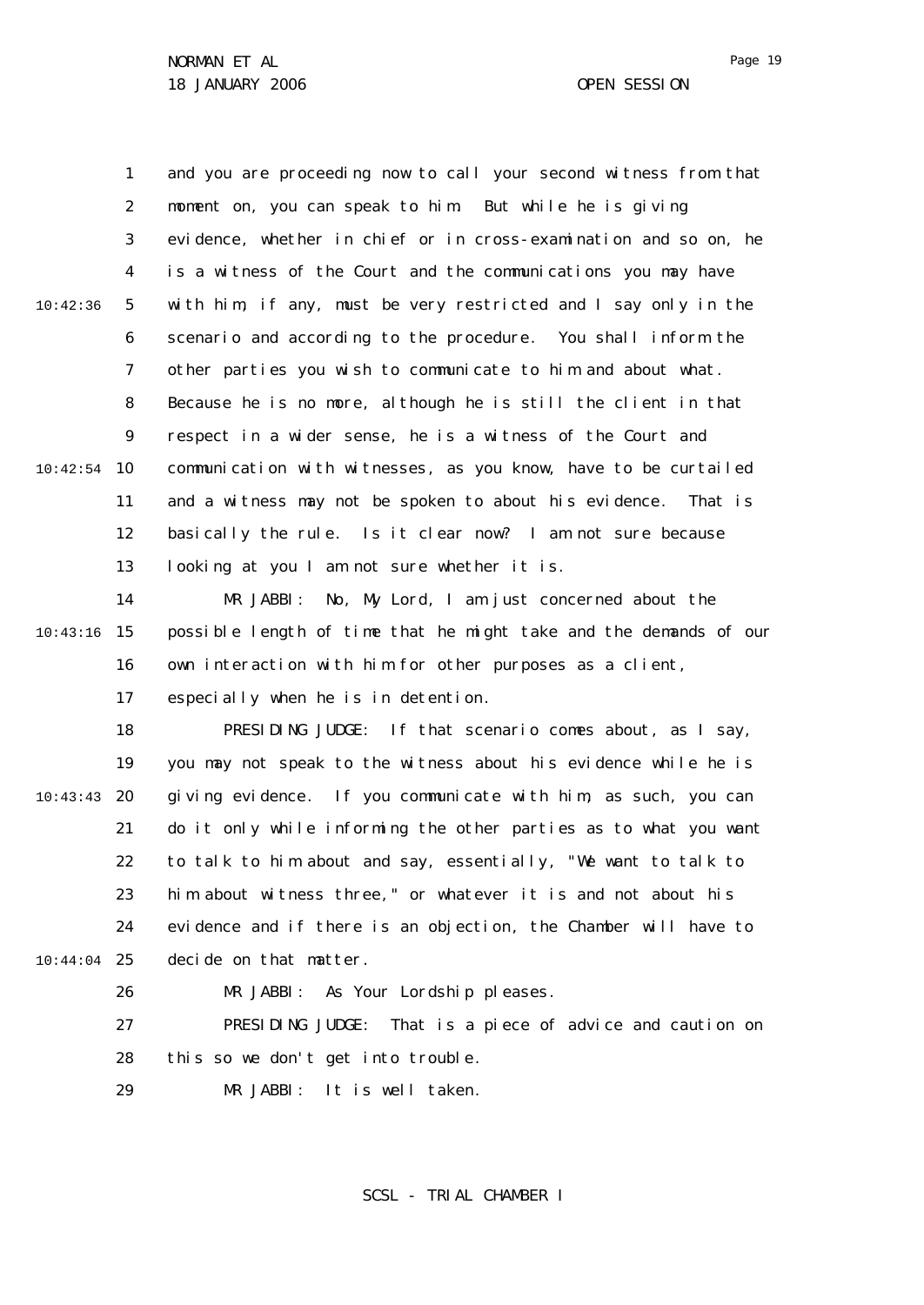Page 20

1 2 3 4 5 6 7 8  $\mathsf{Q}$ 10 10:44:39 11 12 13 14 15 10:45:23 16 17 18 19 20 10:45:58 21 22 23 24 25 10:46:28 26 27 28 29 10:44:23 PRESIDING JUDGE: Thank you. Yes, Mr Bockarie. MR BOCKARIE: Yes, Your Honour, it is a question, if I rightly got you, you said cross-examination will be limited to issues raised in examination-in-chief. PRESIDING JUDGE: Should be, I didn't say shall be, but should be. Credibility is always an issue. MR BOCKARIE: Yes, Your Honour. I am just thinking of a situation where it is a common witness and we may like to raise certain issues through that witness -- PRESIDING JUDGE: We will get to that, common witnesses is a different issue. If you allow me, you are moving ahead of me on this issue. MR BOCKARIE: I will, Your Honour. PRESIDING JUDGE: Thank you. I take it now, to clarify another issue with respect to the order of witnesses, Mr Jabbi, but we will get to it later. I take it now from your comments that your next and second witness is to be Dr Demby; am I right? MR JABBI: My Lord, at this stage not yet. We are still expecting -- we don't know yet what the outcome of the motion is going to be, the subpoena motion, but I did order that after the accused has given evidence, our second witness, if everything goes well, will be the President, and the former vice-president might only come in if there are impossible problems with the subpoena. PRESIDING JUDGE: Okay, but we will get to that later on if you allow me, Mr Jabbi. I am the one who has moved ahead of what we were planning to do in our own schedule. We are at this moment seized with the Prosecution request for order to Defence pursuant to Rule 73*ter* to disclose witness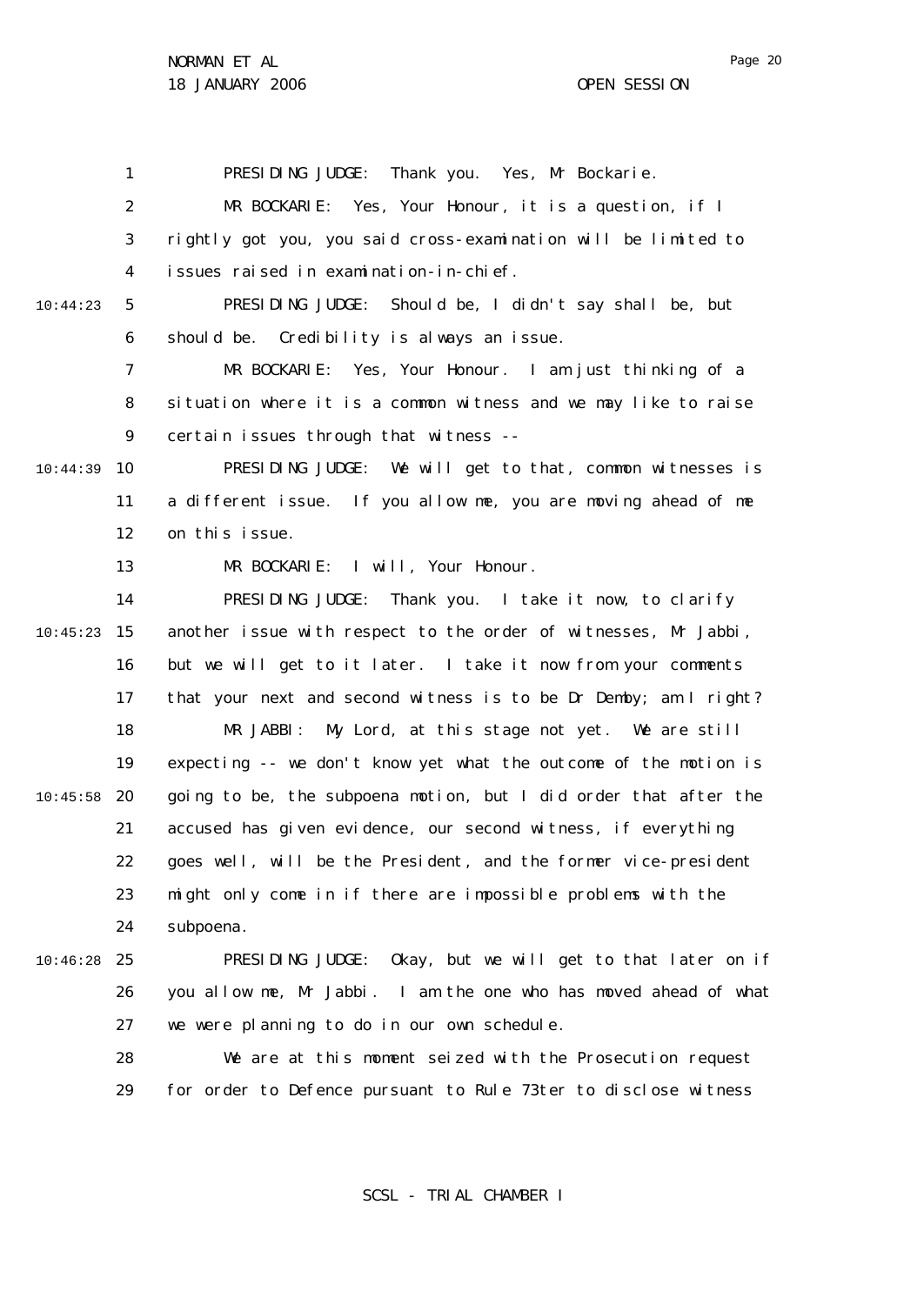1 2 3 4 5 6 7 8  $\mathsf{Q}$ 10 10:47:46 11 12 13 14 15 10:48:08 16 17 18 19 20 10:48:26 21 22 23 24 25 10:48:37 26 27 28 29 10:47:15 statements which has been filed on 7 December. The responses were filed by each defence team on 8 December and the Prosecution consolidated reply was filed on 9 December. THE INTERPRETER: Your Honour, if I may, you are going a little fast. The interpreter would like to interpret accurately. PRESIDING JUDGE: Thank you. This motion about the disclosure of the defence witness statement, as I said, was filed on 7 December. The response was filed on 8 December 2005 and the consolidated reply by the Prosecution on 9 December. After we finish with the status conference, we will take a short pause and we should come back and give a short ruling on this that will be followed later on by a more detailed reasoned ruling. Does the Prosecution wish to add anything in this respect about the submission? As I say, we will proceed based on the written submissions for the time being. Mr Kamara or Tavener? MR TAVENER: We have nothing further to say. PRESIDING JUDGE: Thank you. Dr Jabbi? MR JABBI: I don't have any positions yet. PRESIDING JUDGE: Mr Bockarie? MR BOCKARIE: The same, Your Honour. PRESIDING JUDGE: Mr Lansana. MR LANSANA: None, Your Honour. PRESIDING JUDGE: This issue will be disposed of shortly after we have paused and we'll move to the next issue on our own agenda, which is the issuance of a subpoena to President Kabbah, which is the issue that Mr Jabbi has just raised. As I indicated earlier, and the discussion about the status conference, we will hear oral arguments about that tomorrow morning and following that, we will take this matter under advisement. I should

SCSL - TRIAL CHAMBER I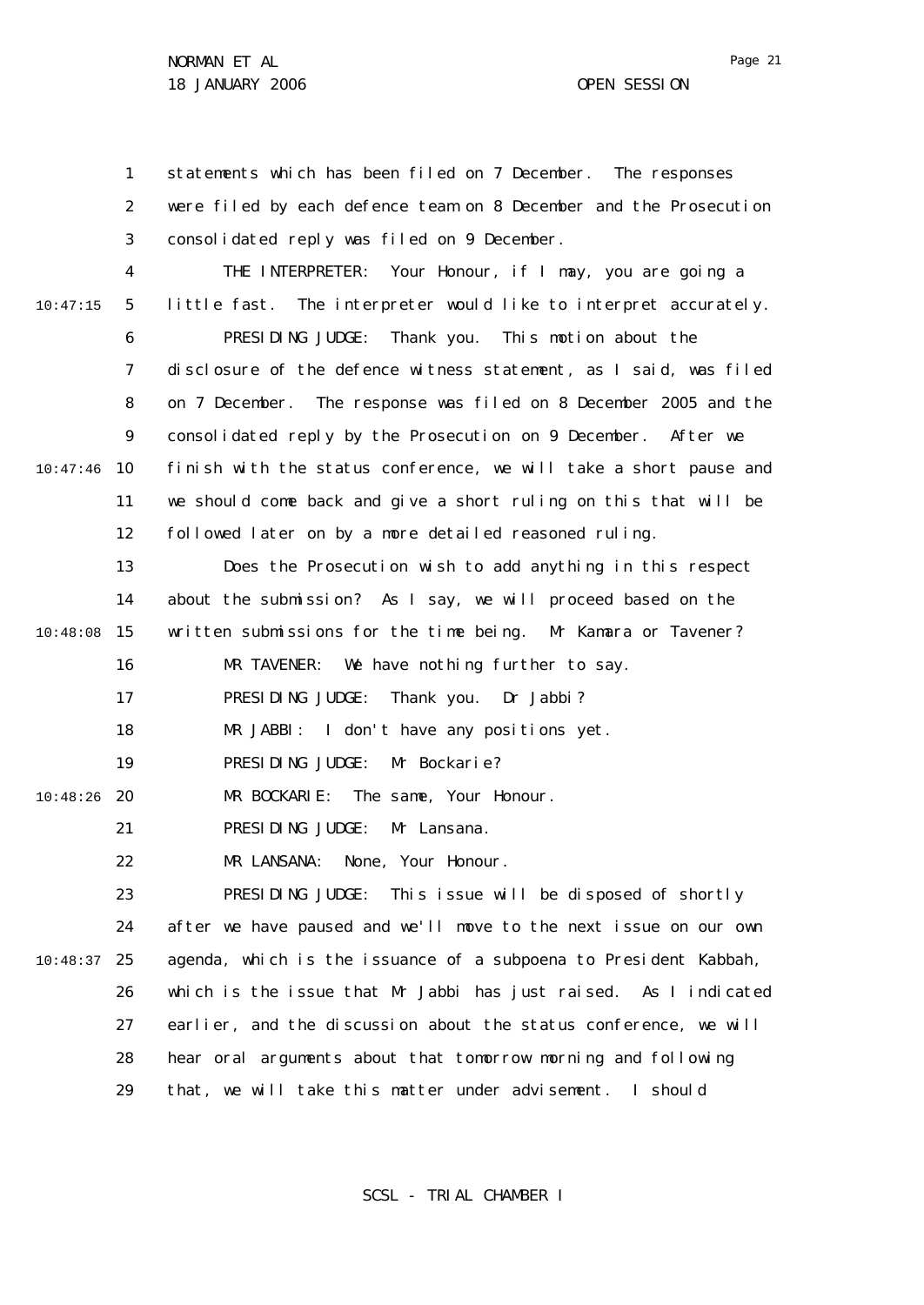1 2 3 4 5 6 7 8  $\mathsf{Q}$ 10 10:49:46 11 12 13 10:49:25 mention to you, Mr Jabbi, for the preparation of your order of witnesses that it is highly unlikely that the decision will be rendered either in the morning or in the afternoon tomorrow. This is a very important and serious matter. We want to give it proper consideration as well. I would suggest that you look at your other witnesses, having in mind the possibility that that decision may not be - it will certainly not be given before your first witness is called. This is an absolute certainty. Whether it will be done before you get to number two, I don't know. If the first witness testifies for a month, it is likely to be done before that. That's why I say if he testifies for a day, it is unlikely. I am just mentioning that so you can prepare your order of calling witnesses with that in mind.

14 15 10:50:09 16 17 MR JABBI: As far as we are doing that, My Lord, we will also hope that the time of the testimony of the first accused and the fairly extended cross-examination that will take place might be enough for a decision to have been reached, My Lord.

18 19 20 21 10:50:29 PRESIDING JUDGE: It is quite possible. I don't want you to be under the impression that if it is possible we will and we would like to do that as soon as we can. But it will be as soon as we can is not likely to be before this coming weekend.

> 22 MR JABBI: Thank you, My Lord.

23 PRESIDING JUDGE: Yes, Mr Tavener.

24 25 10:50:49 26 27 28 29 MR TAVENER: Your Honour, the problem that that causes is that if the President -- the ruling about the President and the mechanics of bringing him here, including the taking of a statement from him, are not resolved for a month, he will not be able for this session. The Prosecution is still in the invidious position of not knowing who the second -- it may well be the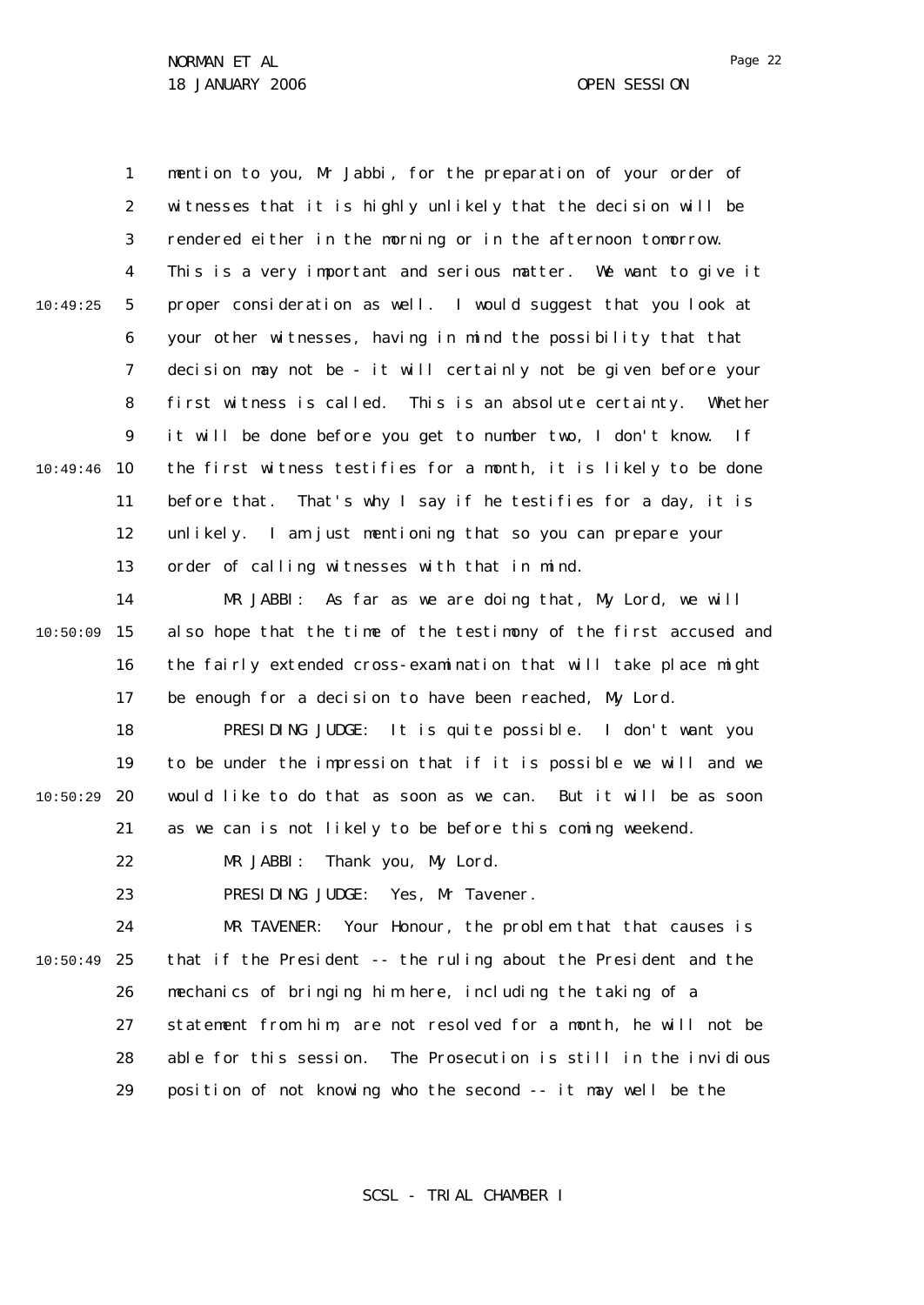1 2 3 4 5 6 7 8  $\mathsf{Q}$ 10 10:51:55 11 12 13 14 15 10:52:17 16 17 18 19 20 10:52:39 21 22 23 24 25 10:52:48 26 27 28 29 10:51:29 ex-vice-president, it may not be. We don't know whether that summary of Mr Demby is accurate. Then we move on to other witnesses such as Mr Penfold, Mr Hirsh, both of whom held offices with their respective foreign office's State Department. We don't know, and I am seeking confirmation now, that those respective employers have allowed those people to testify. Sorry, I am looking at the summary. I will start again. So whether those persons, Mr Penfold and Mr Hirsh will be available at some time, if at all. But going back to the list I now have in front of me, I would like confirmation Mr Demby will be testifying second and is available to testify second in this session, perhaps even from next week, some time next week, and whether the other persons we have on the list, nominated from four to 15, will all be available in this session to testify. I understand the witness number 16, we haven't had confirmation, but that particular witness may not be called, that person not appearing on the original witness list. I don't know about the position there. In short, the Prosecution would like to know who is the second witness and whether they will be available next week, that is putting aside the issue of the President. PRESIDING JUDGE: I understand the second witness is Dr Demby. MR TAVENER: All right. I would like confirmation of that and I would like -- PRESIDING JUDGE: Am I misquoting you, Mr Jabbi? MR TAVENER: And that he is available -- he is available next week. JUDGE ITOE: But it is not for you to confirm that he is available. He is not your witness.

SCSL - TRIAL CHAMBER I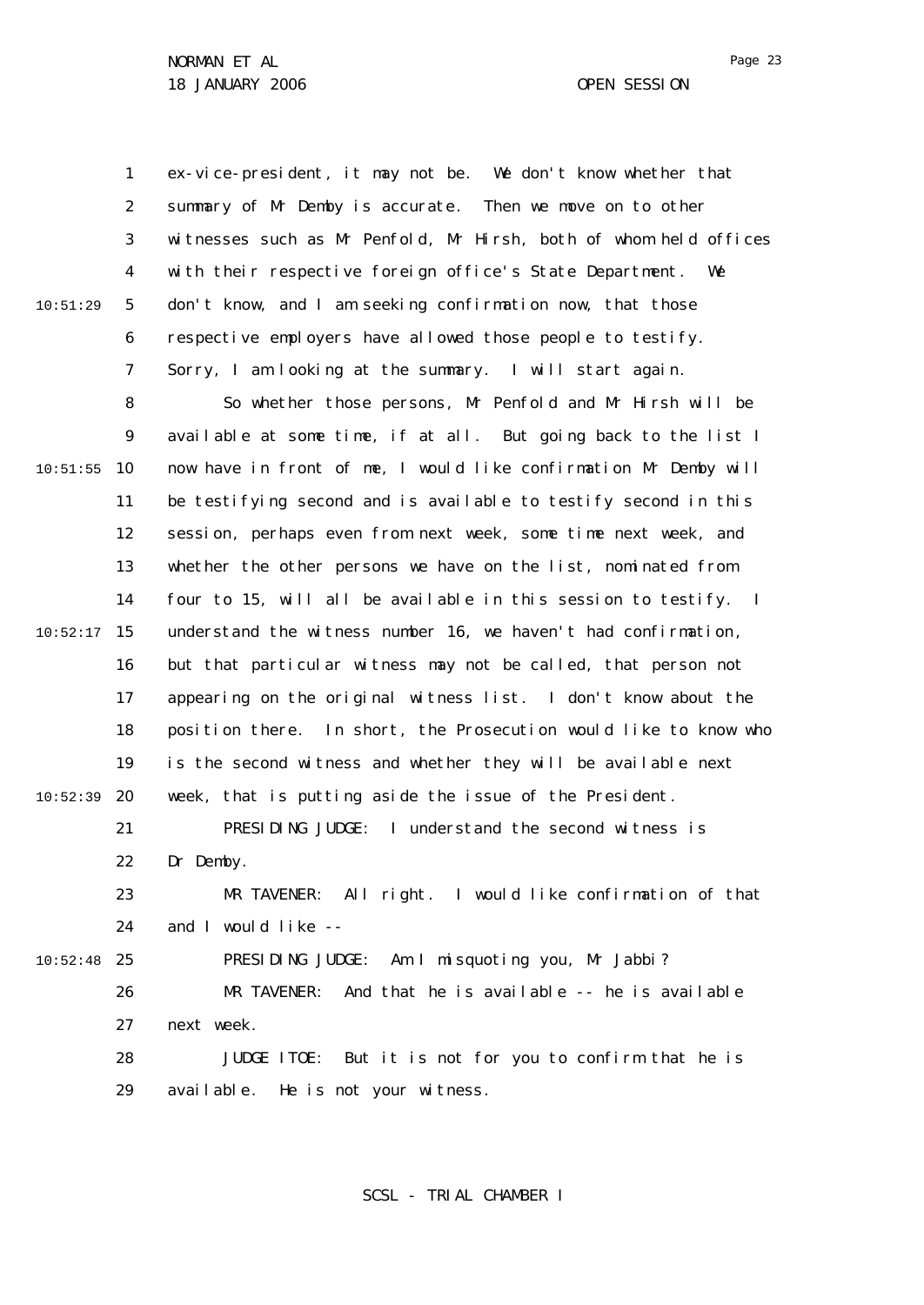1 2 3 4 5 6 7 8  $\mathsf{Q}$ 10 10:53:32 11 12 13 14 15 10:53:48 16 17 18 19 20 10:54:14 21 22 23 24 25 10:54:41 26 27 28 29 10:53:13 MR TAVENER: No, I would like to know who -- I would like confirmation of the order of the witnesses and their availability. JUDGE ITOE: I just wanted to say that it is not for you to confirm that he is available. It is for the Defence to confirm that he is available. Dr Jabbi, is he available? MR JABBI: Pardon, My Lord? PRESIDING JUDGE: Is that witness, Dr Demby, available to be called as a witness, either next week or the week after? In other words, when we are ready to move to witness number two? MR JABBI: He will be. PRESIDING JUDGE: He will be? MR JABBI: He definitely will be. My Lord, I was just going to say that the Presiding Judge's overall assessment of the situation in respect of the subpoena situation and also the possibility of Dr Demby coming as second, I would have thought would have disposed of this matter for the moment. We are very sensitive to the need to let the Prosecution know in good time who the next witness will be. But as we have just indicated, the question of the subpoena is still pending and we believe that, as was put by Your Lordship, it is possible a decision could come maybe early next week or so. JUDGE ITOE: No, we don't want to make such a commitment. I wonder if you followed the Presiding Judge properly. He doesn't want to make a commitment as to a time frame when that decision will come. That I think is -- MR JABBI: Yes, My Lord. I believe what he actually said was that it is unlikely that it would be available by the end of this week.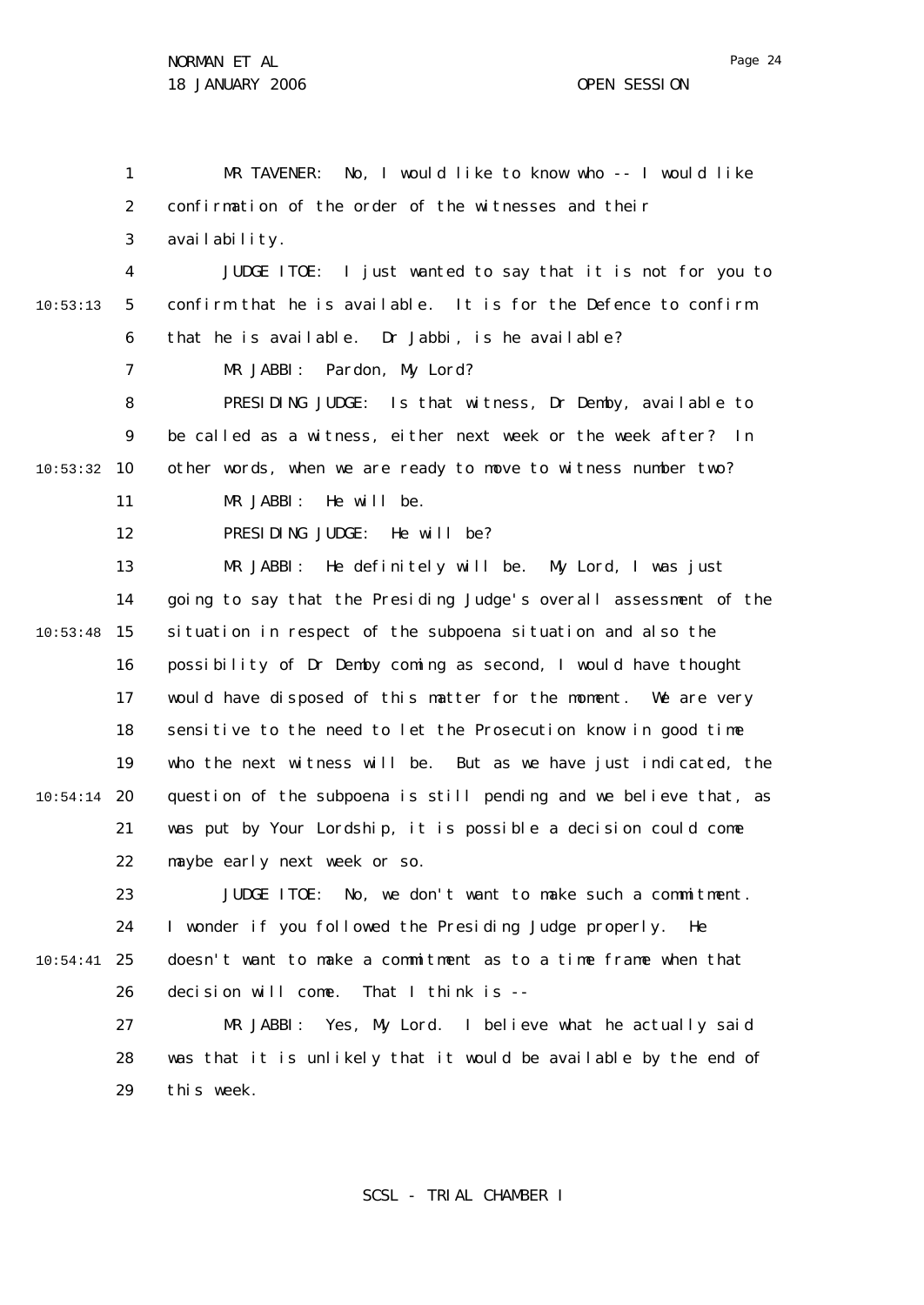Page 25

1 2 3 4 5 6 7 8  $\mathsf{Q}$ 10 10:55:31 11 12 13 14 15 10:55:44 16 17 18 19 20 10:56:08 21 22 23  $24$ 25 10:56:13 26 27 28 29 10:55:03 PRESIDING JUDGE: Highly unlikely. MR JABBI: Highly unlikely. PRESIDING JUDGE: Indeed. MR JABBI: And that means that it is, at least, not unlikely; that some time next week it could be available. PRESIDING JUDGE: That is one way to look at it. MR JABBI: We cannot be very definite about how to put that situation for now, except that we promise to be sensitive to the requirements of the situation in terms of notifying the Prosecution about the next witness after the first accused. PRESIDING JUDGE: Dr Jabbi, I thank you for these comments. As I say, it is a delicate situation. This is an important issue. We want to take the time to look into this issue about this particular witness, but at the same time, we are also concerned that the proceedings should move ahead. You have made the alternative arrangement to say that if that decision is not there at that time, you are prepared to move with the one next on your list as being Dr Demby. We are satisfied with that. MR JABBI: Yes, but it is a very definite format that my learned friend wanted to put on it. PRESIDING JUDGE: I understand. MR JABBI: I am just trying to caution. PRESIDING JUDGE: But we control the process, not the Prosecution. MR JABBI: Thank you very much. PRESIDING JUDGE: I understand their concerns, but we are concerned as well. The order of witnesses for the first accused again, I do have some observation to make in this respect, and I know it has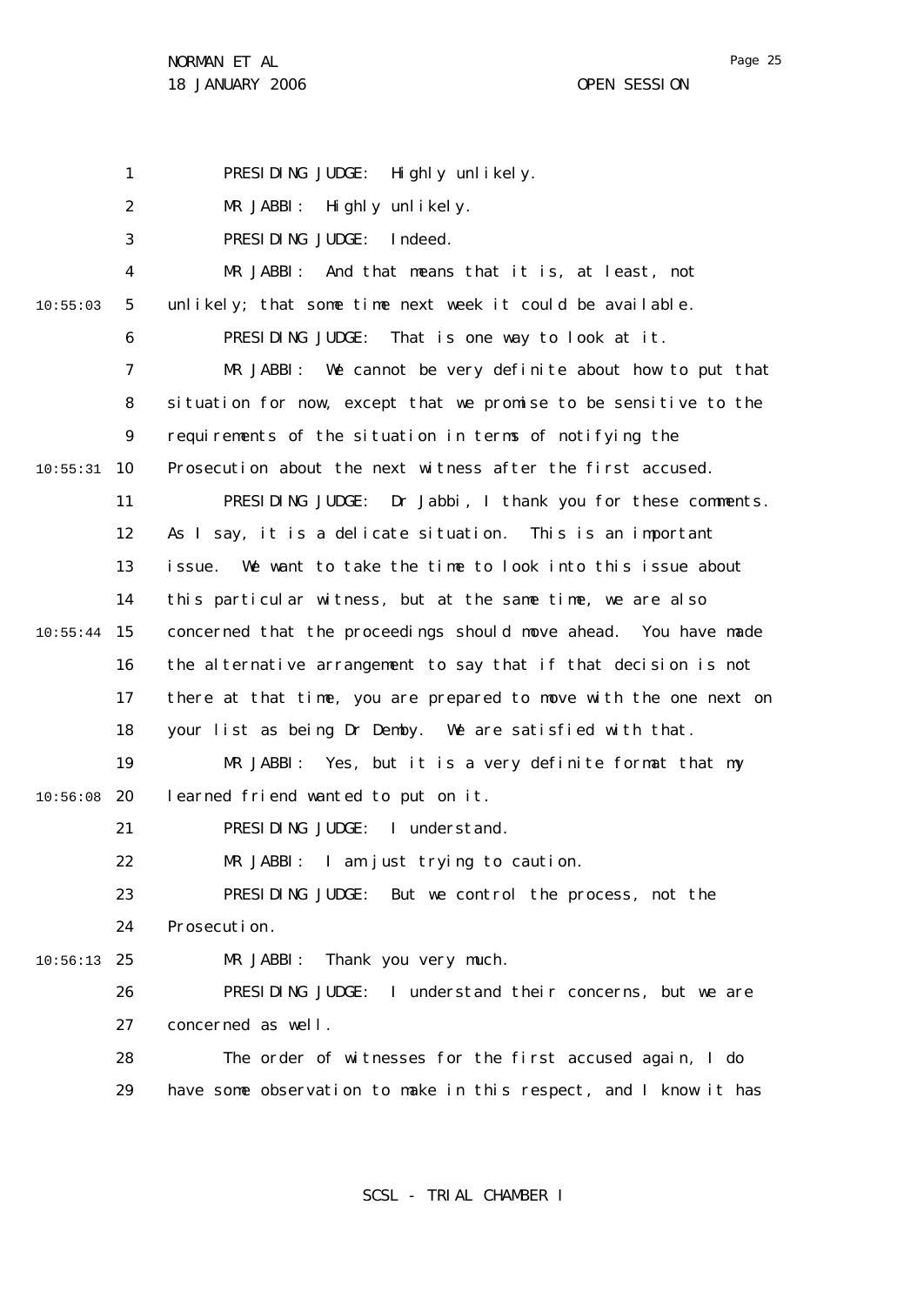|          | 1  | been alluded to by Mr Tavener as well. Excluding your witness     |
|----------|----|-------------------------------------------------------------------|
|          | 2  | number two now, which might be an alternative, as such, but, in   |
|          | 3  | other words, if the Court grants your application and             |
|          | 4  | President Kabbah is called, and that decision is made before, he  |
| 10:57:02 | 5  | would be your witness number two. If not, then you are going to   |
|          | 6  | proceed with Dr Demby and so on until that decision is rendered,  |
|          | 7  | and when that decision is rendered, presumably then we will have  |
|          | 8  | to see if and when it is possible to have that witness. But we    |
|          | 9  | will deal with that situation in due course, whenever and if we   |
| 10:57:21 | 10 | get there. Leaving aside, for the time being, given the motion    |
|          | 11 | that is still outstanding, but the order that you have listed in  |
|          | 12 | your documentation is still for Dr Demby to be number two and is  |
|          | 13 | followed up by the witnesses as you have listed them.<br>Thisis   |
|          | 14 | your intention at this time; am I right?                          |
| 10:57:45 | 15 | MR JABBI: Yes, My Lord, that is correct.                          |
|          | 16 | MR KAMARA: Your Honour, if I may be heard?                        |
|          | 17 | PRESIDING JUDGE:<br>Yes.                                          |
|          | 18 | MR KAMARA:<br>There has been a tradition the Court has            |
|          | 19 | followed with reference to witnesses. That is once witnesses are  |
| 10:58:23 | 20 | on the stand, we always have a stand-by witness. I am bringing    |
|          | 21 | this point in the event that the first accused, if anything       |
|          | 22 | happens that he is able to continue, we shall have a stand-by     |
|          | 23 | witness to proceed. I guess I am right in the part that this      |
|          | 24 | Court has adopted. As such, with advising my learned friends on   |
| 10:58:46 | 25 | the other side, that following that tradition, if we are going by |
|          | 26 | it, that we have a stand-by witness, as we've always done while   |
|          | 27 | presenting the case for the Prosecution. If anything happens,     |
|          | 28 | Chief Norman is unable to proceed, then number two or number      |
|          | 29 | three should be available and then the proceedings are not        |

SCSL - TRIAL CHAMBER I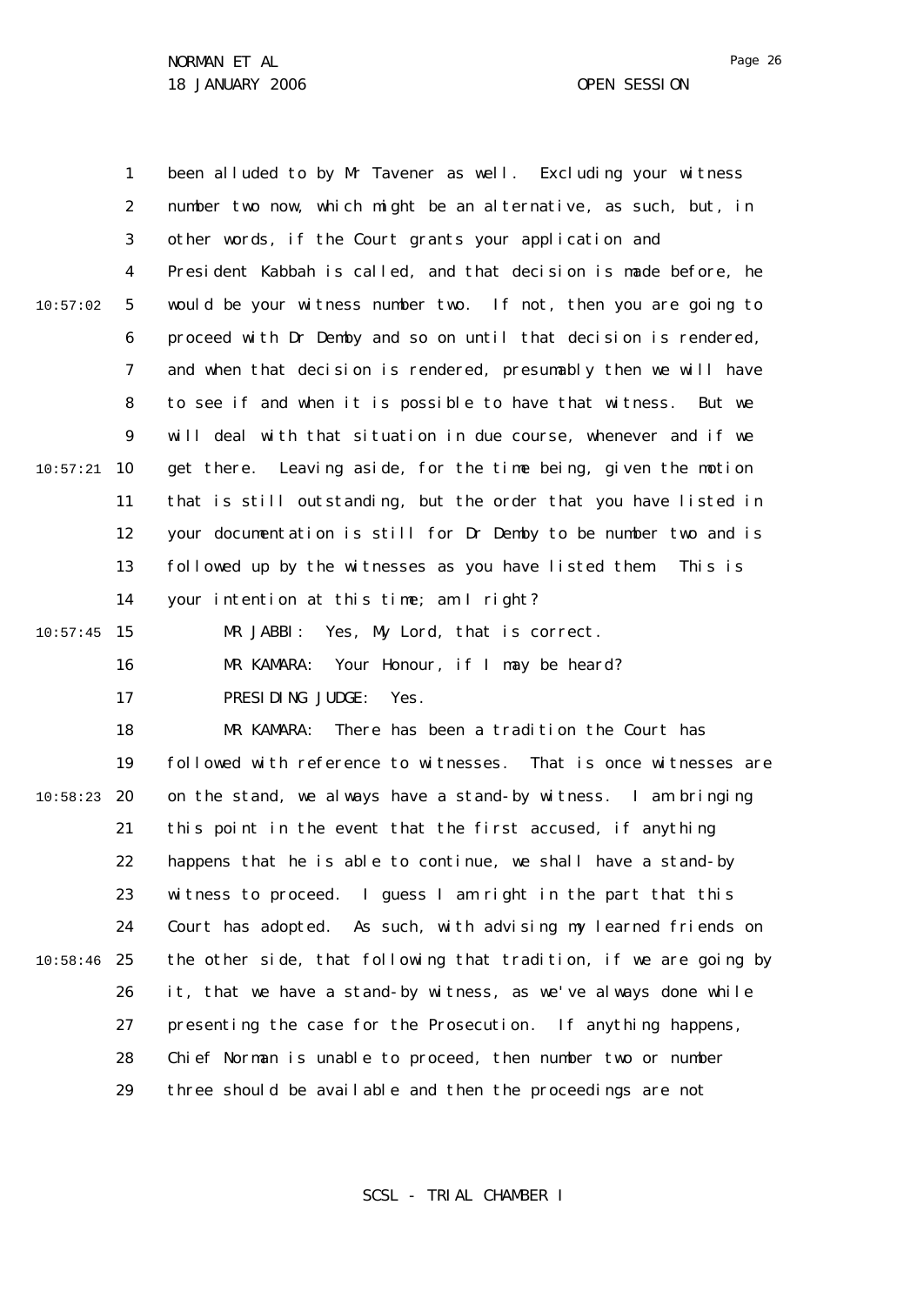1 interrupted. Thank you, Your Honour.

2 3 PRESIDING JUDGE: Thank you for your suggestion, Mr Kamara. Yes, Mr Sesay.

4 5 6 7 8  $\mathsf{Q}$ 10 10:59:38 10:59:15 MR SESAY: I believe the essence of this list, the list which has now been presented to the Court is for the Prosecution to have an idea of the sequence that these witnesses will have to testify. So the issue of a stand-by witness does not arise in this case because if Chief Norman is not in a position to testify, as we did with the second witness, President Kabbah, then the next witness will have to follow.

11 12 13 14 15 10:59:54 16 17 18 19 20 11:00:16 21 22 23 24 25 11:00:37 PRESIDING JUDGE: Yes, but this is not of concern only to the Prosecution. It is of concern to the Court as well. What Mr Kamara is suggesting here is that we have asked the Prosecution to always have stand-by witnesses so we don't get into a scenario where we have to adjourn for a day simply because no witnesses are available at the particular time, so this is the suggestion that is being made. Should, for example, Mr Norman decide not to come or he is sick for a week, or whatever it is, as such, we want to be sure that you have prepared your other witnesses with that in mind, that you should have witnesses available all the time so we are not caught in a scenario where we have to adjourn simply because no steps have been taken to have witnesses available when we need them, when you need them. MR SESAY: Your Honour, I am quite confident that our witnesses will be available.

26 27 28 JUDGE THOMPSON: Well, the thing is simply that on any one day you must endeavour to have two witnesses in court. I think that is simply what it means.

29 MR SESAY: We will do so, My Lord.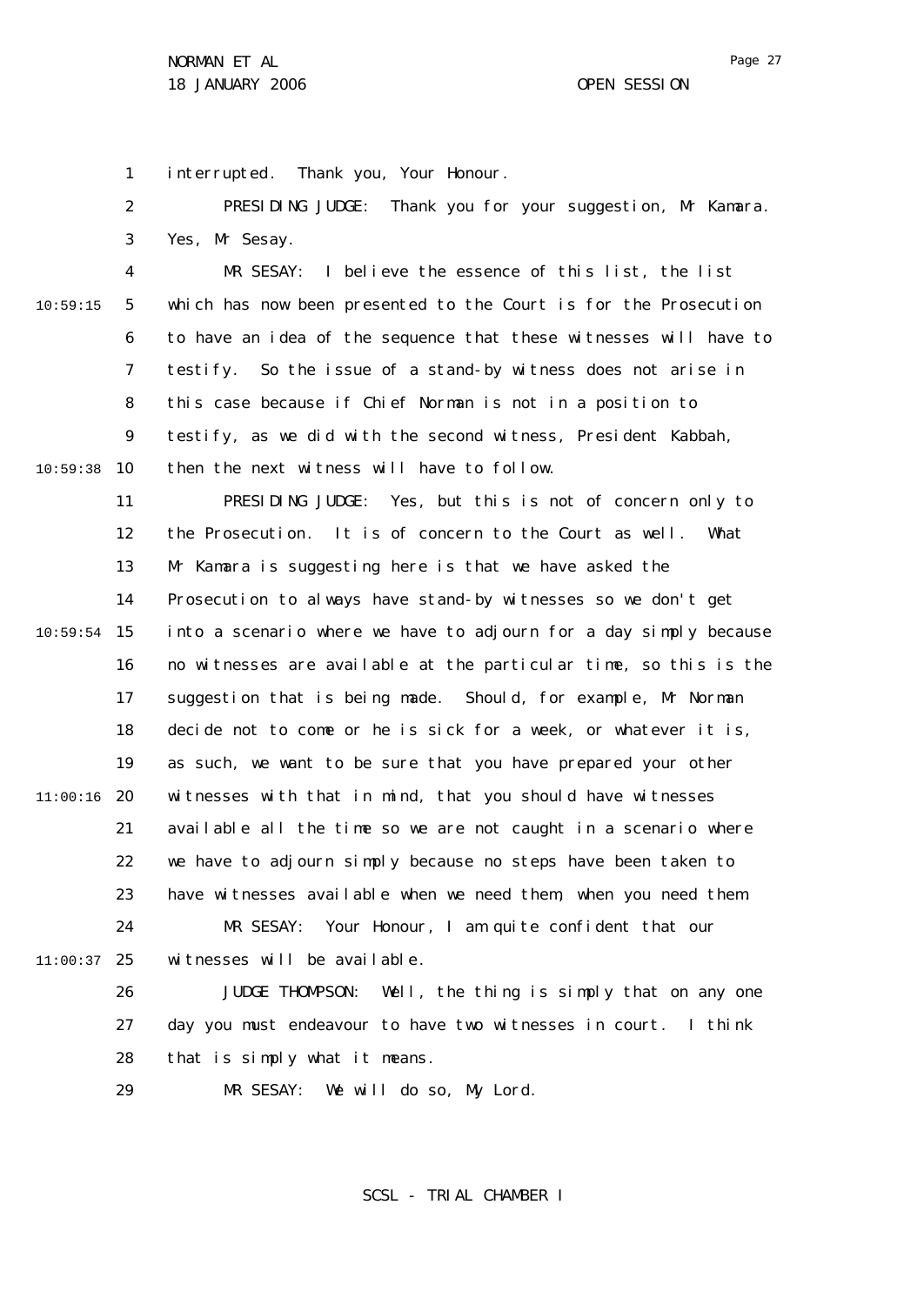1 2 3 4 JUDGE THOMPSON: So that in case something happens, witness A is not able to testify, there will be a witness sitting there waiting to come and testify, so that the day is not lost. That is what we are trying to say.

11:01:05

7

5 6 MR SESAY: I will endeavour to make sure that they --[Overlapping speakers].

JUDGE THOMPSON: That's what availability means.

8  $\mathsf{Q}$ 10 11:01:22 11 12 13 14 15 11:01:41 16 17 18 19 20 11:02:02 21 22 23 24 25 11:02:22 26 27 28 29 MR JOHNSON: Your Honour, if I may, please, just to add a little bit to that. Mr Kamara's and our principle concern is certainly with additional witnesses, as we go down the list of witnesses, as with the Prosecution, there will always be another witness ready to testify. I do think we might want to address that, however, a little further. I think this is what my colleague was bringing up in the case of Chief Norman. Of course, the Rule does say that Chief Norman must give evidence and thereafter call his witnesses. So maybe in the event of that one exception with Chief Norman, if the case arose, we would want to consider it and of course this was our concern earlier when Mr Tavener mentioned a witness coming in. I mean, if we wanted a delay to cross Chief Norman, a witness coming in in the interim. Our concern is that I believe the rule is stating that Chief Norman should indeed finish his testimony direct and cross before any additional witnesses are called then, of course, I think the normal rules would kick in at that time that there always be a witness waiting to go. If for some reason a summary or a statement was inadequate and the Prosecution needed additional time to prepare for cross-examination, that then another witness could indeed be called and cross could be delayed in the case of those witnesses. But my concern is that in the

SCSL - TRIAL CHAMBER I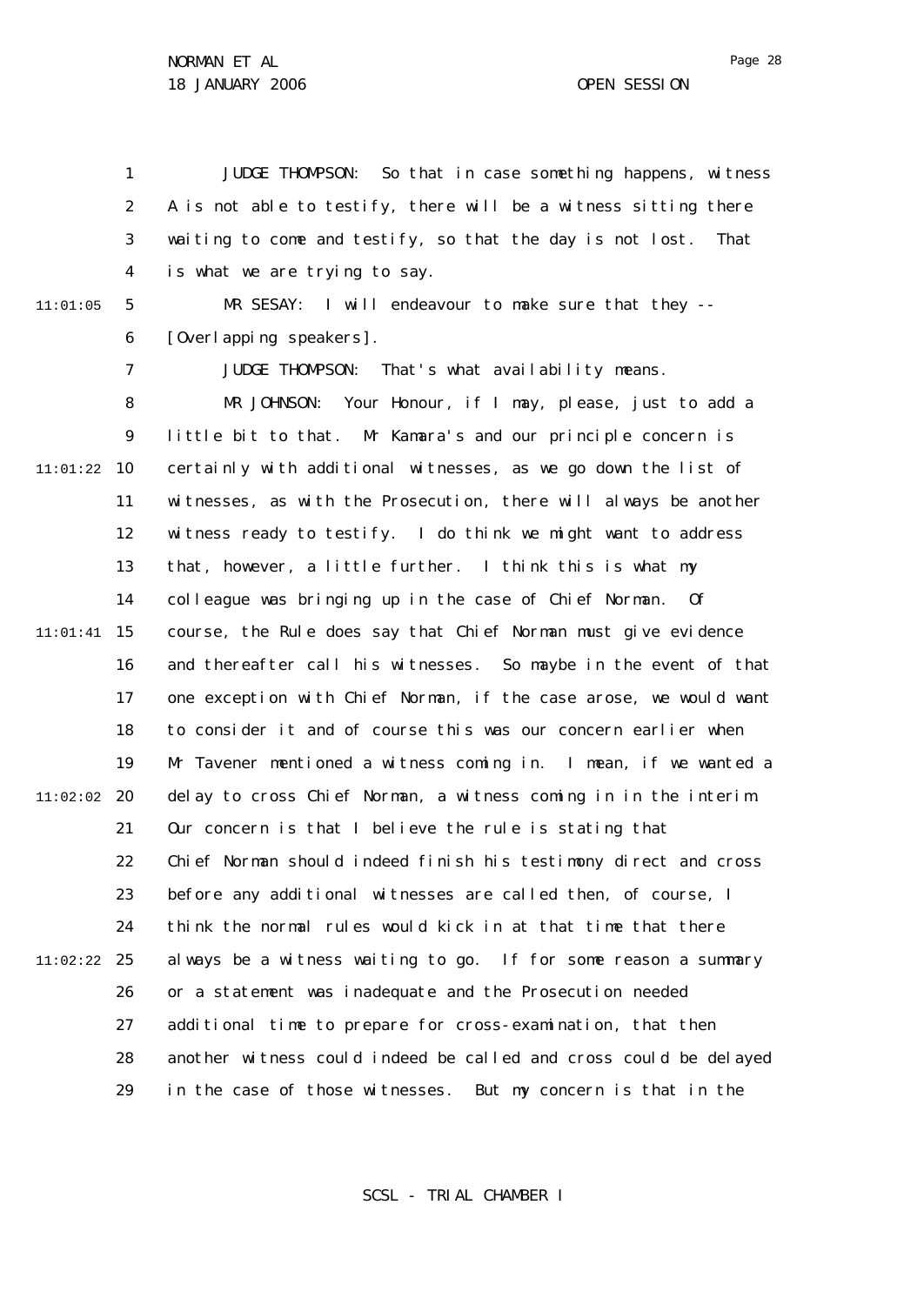1 2 3 case of the accused, I am not sure that rule would apply in that case when we look at Rule 85(C). So that is just my concern; that witness might be a little different.

4 5 6 7 8  $\mathsf{Q}$ 10 11:03:32 11 12 13 14 15 11:03:56 16 11:03:00 JUDGE THOMPSON: Rule 85 is silent on that. It is a question of what practice we develop around it if I see -- he only says that after the accused has testified then he proceeds to call his witnesses. It doesn't really give us any guidance as to what to do in a situation where we need to fill in a deficiency. The practice has always been to go, as learned counsel said, by the stand-by witness concept; somebody available in court to testify. The situation can become a little complicated. Those are my random thoughts, anyway. MR JOHNSON: Well, Your Honour, if I only might suggest - I don't think we need to belabour this right now - if we would get to that issue with Chief Norman that we might reserve judgment on that, because hopefully the case will not arise: He will start

17 18 19 20 11:04:13 21 and we'll go through and then we never have to address this, but we would reserve the right that if some of those situations possibly would come up in Chief Norman's testimony, that we could revisit whether it would be appropriate to put an intervening witness in in that case.

22 23 24 25 11:04:31 26 27 28 29 PRESIDING JUDGE: We will, certainly. I would ask, at least, that there be consultation between the two sides. That was done while the Prosecution was leading its case, I would imagine, and I would hope that the same would happen with the Defence when they are leading their case. If there are difficulties, and it does happen with witnesses, for whatever reason, one witness is all of a sudden sick and cannot appear, that proper notification and notices will be given to the other

SCSL - TRIAL CHAMBER I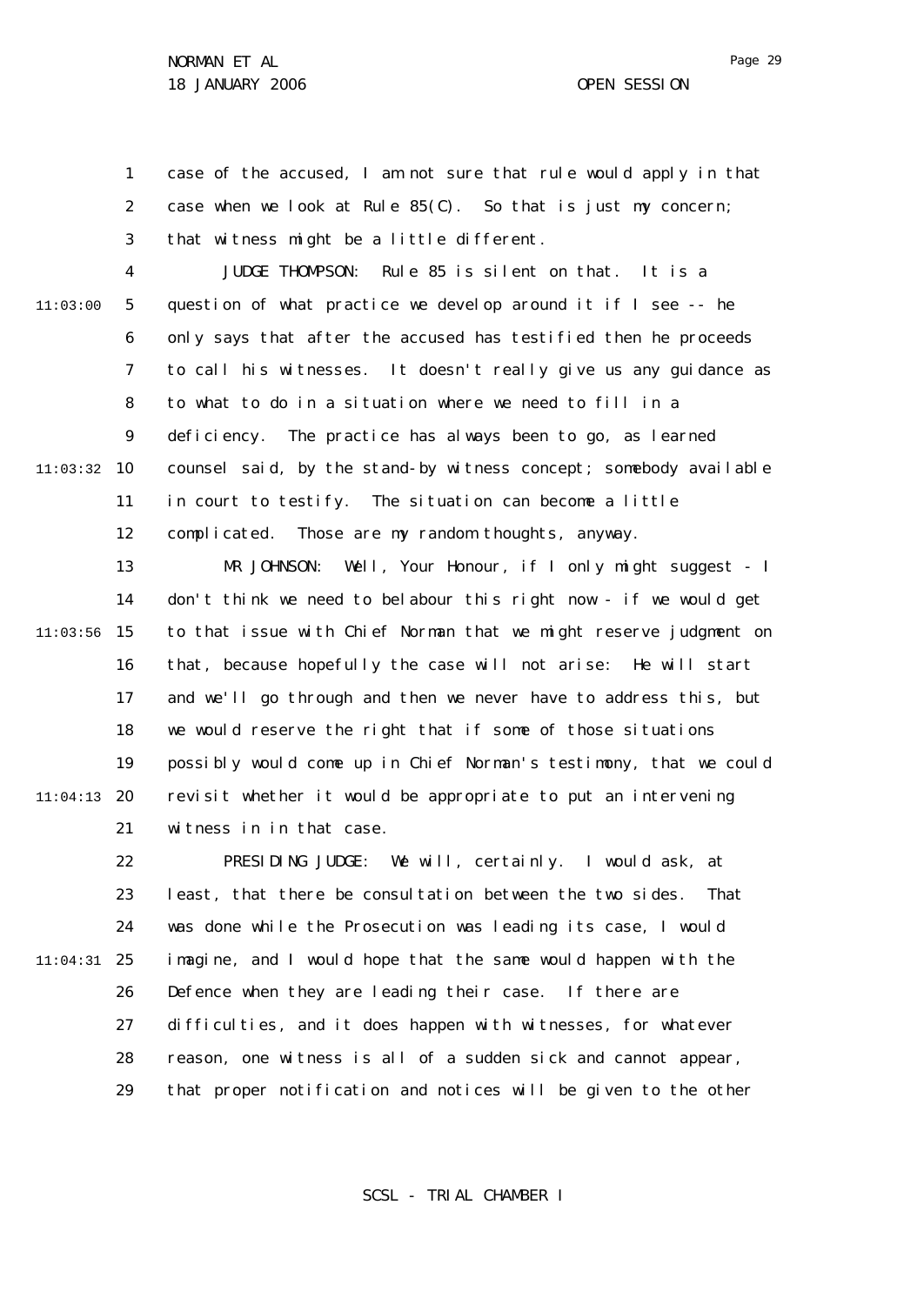1 2 3 4 5 6 7 8 11:05:05 side and a suggestion that we would like to pursue this witness because. So I would hope there is this kind of preparation as well so we can proceed as expeditiously as we can and avoid unnecessary delays. I would hope that that happens. You are right, Mr Johnson, we will see how it goes once we are through with witness one. If there is a comment to make adjustment, we'll ask for a suggestion and make the necessary adjustment as we move along.

9 10 11 12 13 14 15 11:05:49 16 17 18 19 20 11:06:12 Before I move to the other matter, the other witnesses for the first accused, a few questions that have to do with the other witnesses that you have produced, the Prosecution have pointed out in their notice and the Chamber also observed that the last witness appearing on your list, witness number 16, was not previously included in the list of witnesses that you had submitted on 5 December. I would like to hear from you as to was that a mistake, what is the problem, and if you add this is indeed a new witness that was added to the list, there is a procedure to be followed, and I would invite the counsel for the first accused to follow that procedure, if that is the case. I would like to hear from you on this issue.

21 22 23  $24$ 25 11:06:42 MR JABBI: Your Honour, the exclusion of this witness from the filed witness list was simply what may be called a typographical error. In all the preparatory lists that we had before the witness list was filed, this witness was on the list. I myself did not realise that the name had been omitted.

> 26 27 28 29 My Lord, in the circumstances, we intend to proceed as if the witness is a new witness. In fact, I should also say that this witness is already available and on the basis that we have thought the name was not omitted on the list. So we will take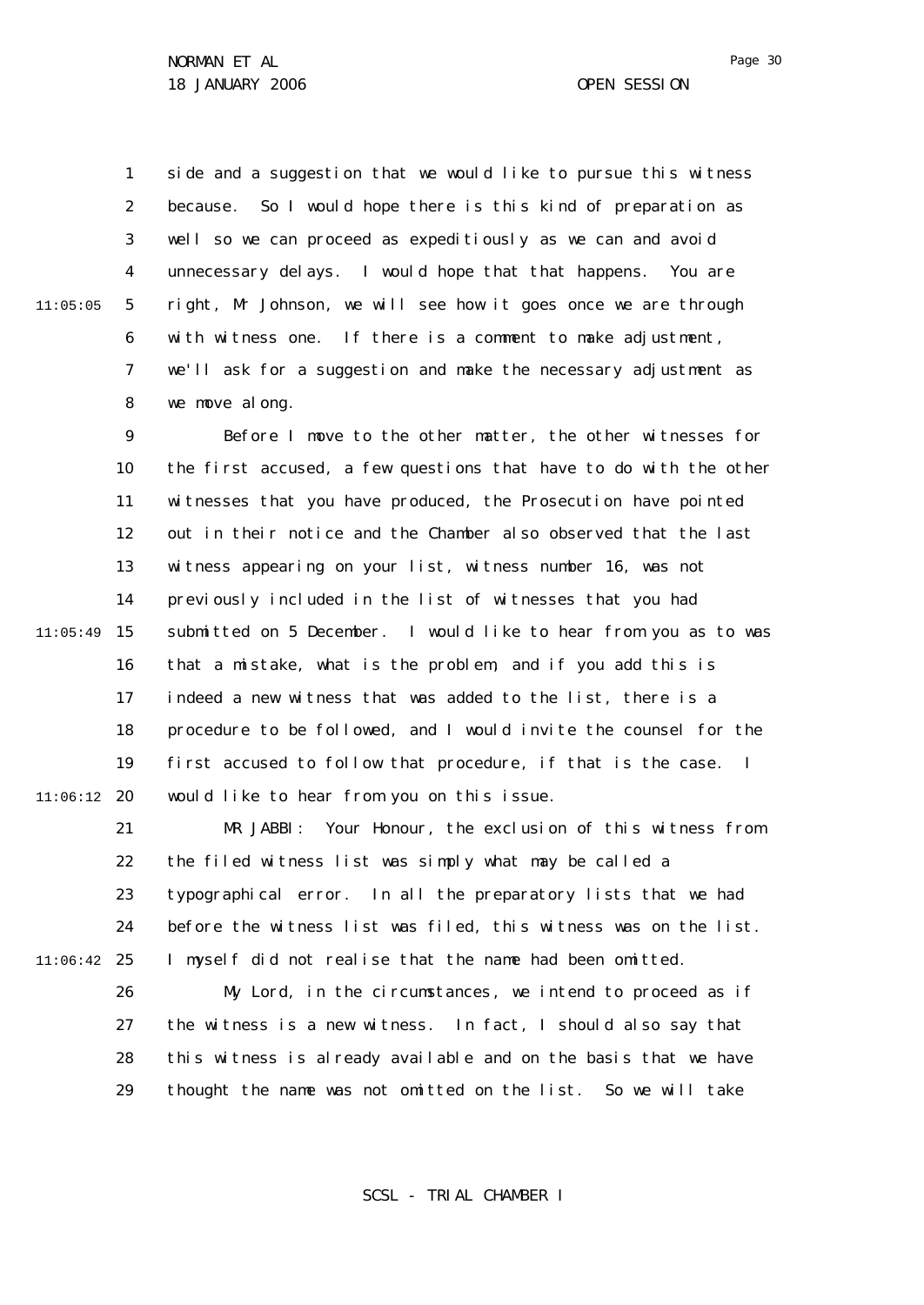1 2 3 4 5 6 7 8  $\mathsf{Q}$ 10 11:07:47 11 12 13 14 15 11:08:41 16 17 18 19 20 11:09:13 21 22 23 24 25 11:09:26 26 27 28 29 11:07:18 the appropriate measures proceeding as if this witness is a new witness, My Lord. PRESIDING JUDGE: That is fine. MR JABBI: Thank you very much. PRESIDING JUDGE: That answers my question. Mr Jabbi, witness 32 and 33 of your witness list, this witness appears to have the same name. These two witnesses appear to have the same name, same occupation, although their areas of testimony are different. Are we talking of the same witness talking of two different issues, or it just happens to be two witnesses that have exactly the same name? I would like to have some clarification on that. MR JABBI: My Lord, may I just the numbers again, please? PRESIDING JUDGE: Thirty-two and 33. MR JABBI: My Lord, it is not the same witness. There is a repeat, I believe, of 32, a repeat of the name by mistake. It is not the same witness, My Lord. PRESIDING JUDGE: It is a different witness? MR JABBI: It is a different witness. PRESIDING JUDGE: So the mistake is in the repeat of the name. MR JABBI: It is in the repeat of the name. JUDGE THOMPSON: And also the occupation too. MR JABBI: Well, the entire information there is a repeat. JUDGE THOMPSON: It is misleading. MR JABBI: It is exactly repeated from 32. JUDGE THOMPSON: Quite right. So in other words, we are talking about two different persons. MR JABBI: Two different people, and the name and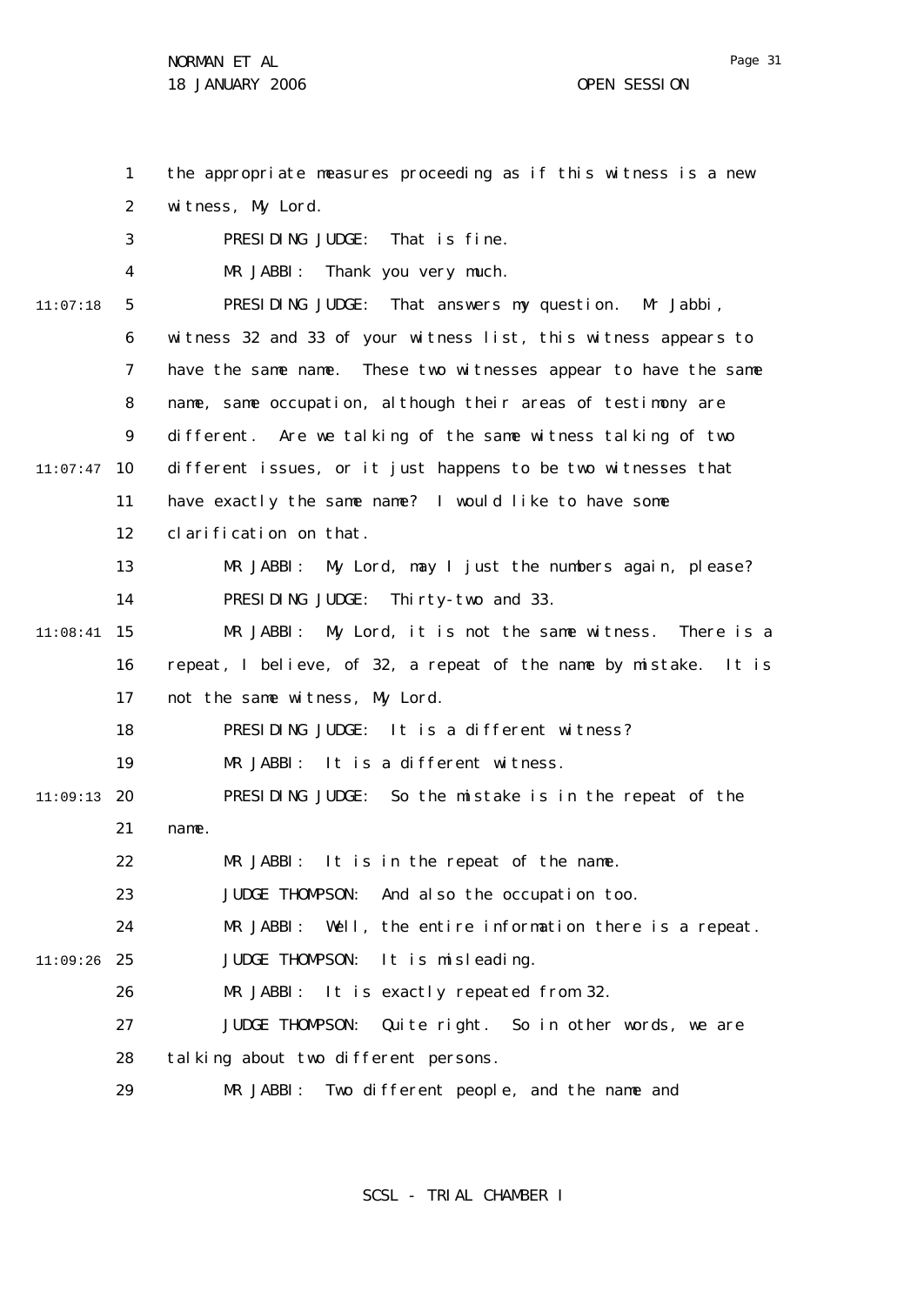1 2 3 4 5 6 7 8  $\mathsf{Q}$ 10 11:09:59 11 12 13 14 15 11:10:31 16 17 18 19 20 11:10:55 21 22 23 24 25 11:11:21 26 27 28 29 11:09:46 particulars of 33 having been left out. JUDGE THOMPSON: Yes, because the areas of testimony are different. MR JABBI: They are different, My Lord. PRESIDING JUDGE: So you will clarify that as well? MR JABBI: Yes, indeed, My Lord. PRESIDING JUDGE: Mr Tavener, I see you have your -- MR TAVENER: I was just curious about the name of witness 33. I am sure the Defence will tell us at some time. PRESIDING JUDGE: Yes, they will. Indeed, if they intend to call that witness, being a different witness than 32, they will have to give you the name. One other issue I would like to clarify with you, Dr Jabbi, and as well with Mr -- witness 15 on your order of the first 16 witnesses, his name is Bockarie. I am not sure how you pronounce the second name, but -- MR JABBI: Beiloko. PRESIDING JUDGE: Is this the same as witness 26, which is Bockarie Beiloko? MR JABBI: It is the same, My Lord. PRESIDING JUDGE: It is the same witness? MR JABBI: Yes, My Lord. PRESIDING JUDGE: So number 15 and 26 is a duplication. MR JABBI: My Lord, the list with the 16 names is the proposed order of appearance, and the numbering from 1 to 16 does not necessarily reflect the exact number of some of those wi tnesses. PRESIDING JUDGE: Yes, but the concern I have and I am raising, Dr Jabbi, is simply that it would appear that the same individual is listed twice in your witness list as being number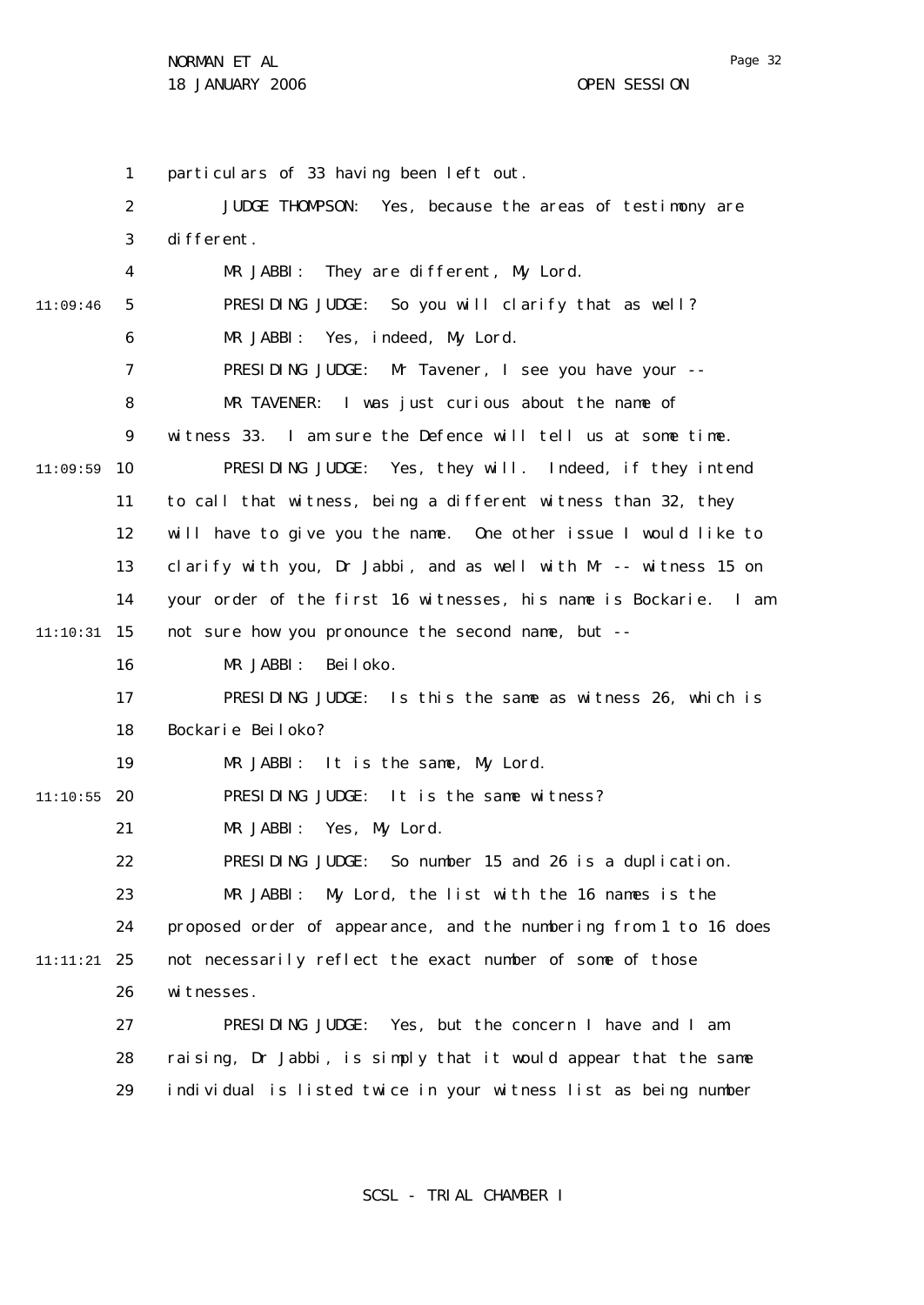$\mathsf{Q}$ 

1 2 3 15 and being number 26. That is my question. Is it the same individual we are talking about, or we are talking here of two different individuals?

4 5 6 7 8 11:12:00 MR JABBI: My Lord, the proposed order of appearance, after a certain stage, does not necessarily have the same order in the filed list of witnesses. So number 15 is indeed number 26. Number 15 on the proposed order of witnesses is number 26 on the list of witnesses filed.

PRESIDING JUDGE: Okay, I see.

10 11:12:33 11 MR JABBI: As he is not number 15 on the list of witnesses filed.

12 13 14 15 11:13:05 16 17 18 19 20 11:13:27 21 22 23 24 25 11:13:53 26 PRESIDING JUDGE: Thank you. Before I move to another area to finish with you, Dr Jabbi, you had expressed, in some of your proceedings, fear that some of your witnesses had expressed initial fear to come forward because of "alleged intimidation". The Chamber has noted the submission at the pre-defence conference and invited counsel to probe the matter further with the Witness Protection Unit. Do you have any new comments about that, or is this a matter that has been disposed of? MR JABBI: Yes, My Lord. Insofar as the witnesses who are now available to come before the Court are concerned, that situation has indeed plagued us at the stage of tracing witnesses. And it has effectively, so far, prevented us from getting some of the witnesses we might have wanted to get. But those that have become available are no longer prey to this si tuation.

27 28 29 PRESIDING JUDGE: But I thought at the pre-defence conference that you had been invited to look into this matter because you had made comments that you had heard about this but

SCSL - TRIAL CHAMBER I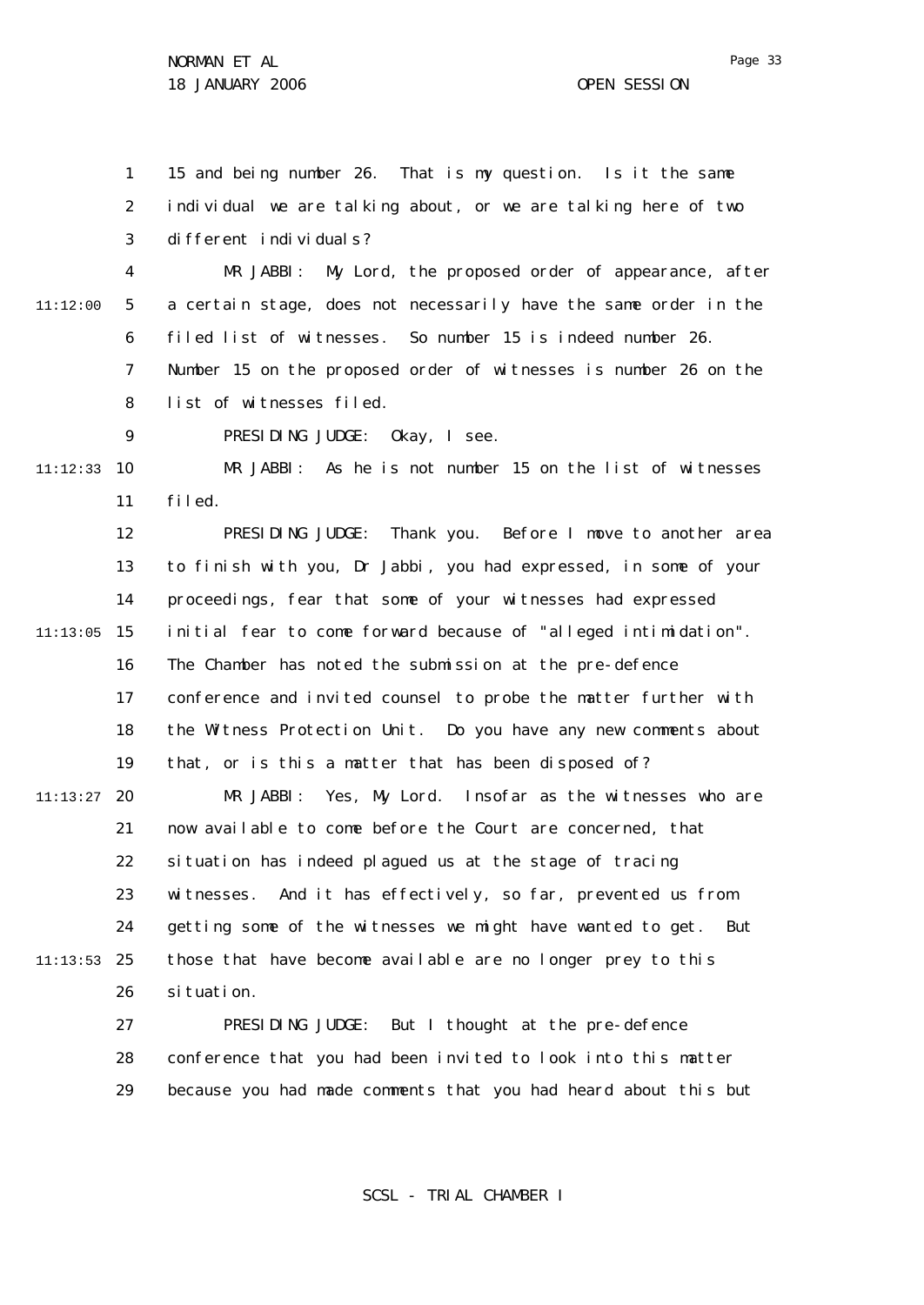1 2 3 4 5 6 7 8  $\mathsf{Q}$ 10 11:14:55 11 12 13 14 15 11:15:16 16 17 18 19 20 11:15:22 21 22 23 24 25 11:15:37 26 27 28 29 11:14:39 that you had no firm indication any more than heard that some witnesses might have felt intimidated by some comments that had been made - some comments or actions, I'm not sure what it was by the Special Court Outreach team. So you probed into this but you are saying now even if it happened, but you cannot affirm or deny if it has happened, but whether it has or not, it has no impact on the witnesses you are calling. That is what you are sayi ng. MR JABBI: No impact on the witnesses we now have available to appear before the Court. From the pre-defence conference time we have not had time to access the other witnesses in order to probe this. Very, very distant places. PRESIDING JUDGE: So you are saying the situation that existed at the pre-trial conference is no different now. You have not probed the issue at all. MR JABBI: No, I have probed the issue, My Lord, but only with respect to those witnesses who are available -- PRESIDING JUDGE: To come. MR JABBI: Let's say in Freetown. PRESIDING JUDGE: Okay. MR JABBI: We have not been able -- we have quite a long list and they stay in very different places and distant places. We have not been able to go round them in order to check that out. But so far as those who are available in Freetown are concerned, that is no longer a problem. I have already checked it out. PRESIDING JUDGE: But did you discuss this matter with the Witness Protection Unit, or you have just done that on your own? MR JABBI: Well, My Lord, I thought I would only have had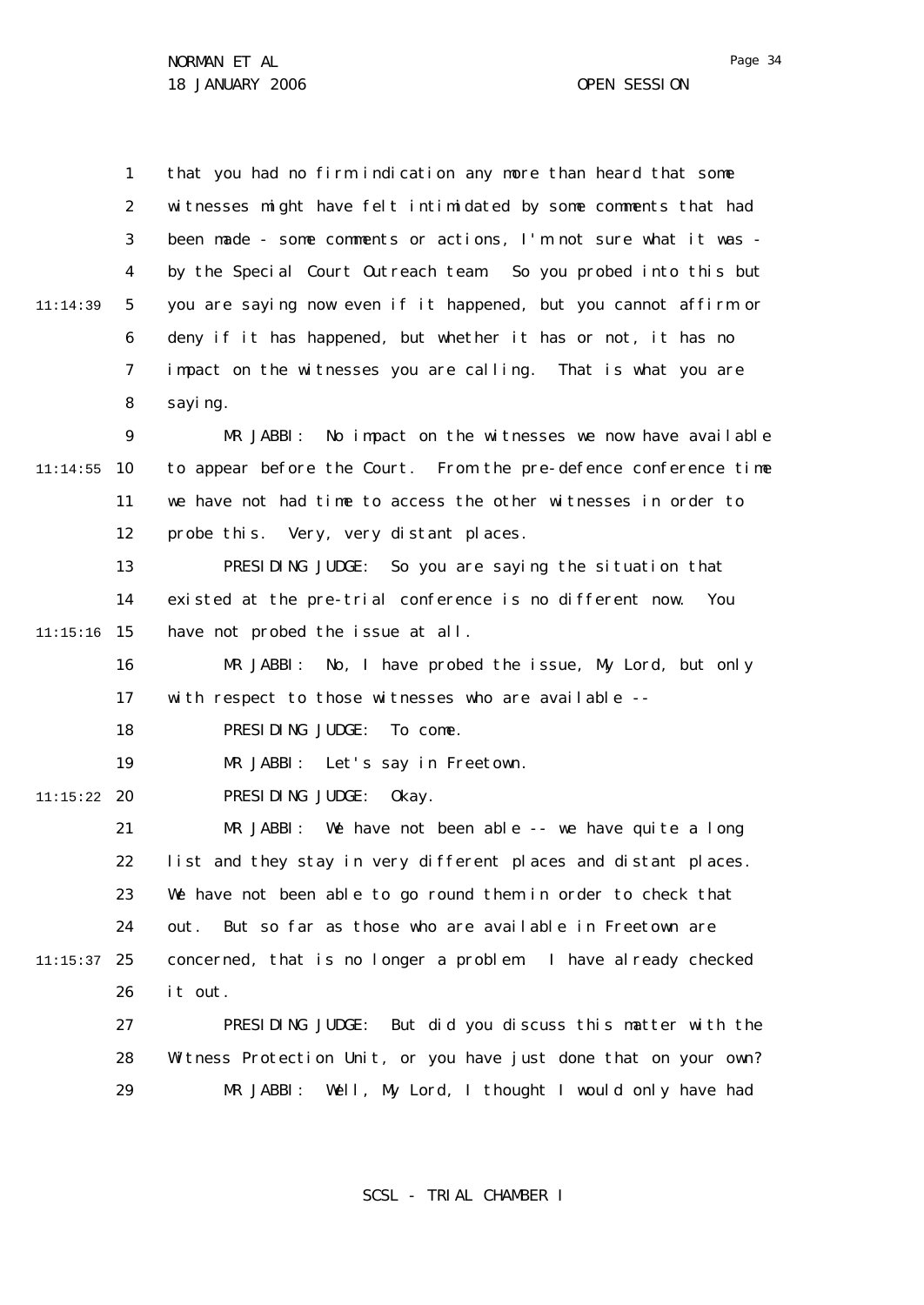1 to discuss it with them if the problem was still there.

2 3 PRESIDING JUDGE: Okay. And for the time being there is no problem.

11:16:07

4

5

PRESIDING JUDGE: Thank you.

MR JABBI: Thank you very much.

6 7 8  $\mathsf{Q}$ 10 11:16:47 11 12 13 14 15 11:17:18 16 17 18 19 We move now to the common witness issue. We will come to you, Mr Bockarie, in this respect because that was one of your comments and observations. We have reviewed and compared the witness list of each defence team and noted the following: It appears that each defence team is intending to call at least 18 witnesses who seem to be common to either defence team. For example, witness indicated as number 3 on Norman's order of 16 witnesses and as number 2 on Norman's witnesses, Dr Demby. Same witness is listed on Fofana's revised list witness under number 5. Witness Musa Junisa seems to appear as witness number 57 on Norman's witness list and as number 10 on Fofana's witness list and as number 19 on Kondewa's list. Witness Lahai Bangura appears as witness number 1 on Fofana's list and as number 5 on Kondewa's list.

20 11:17:47 21 22 23 24 25 11:18:07 26 27 28 29 I can only urge all the Defence teams to review their list according to the Chamber's observation in order to identify, first just by looking at the list and the names as I observe, they appear to be the same. I may be wrong. That may be the same name but we are talking of different witnesses. But if they are the same, then there should be a bit of coordination between the three or the two, depending, of the teams that are calling these witnesses to determine how best to deal with that. Because there appears, as I say, some witness that are common to the three defence teams, and there is at least 18 of them that are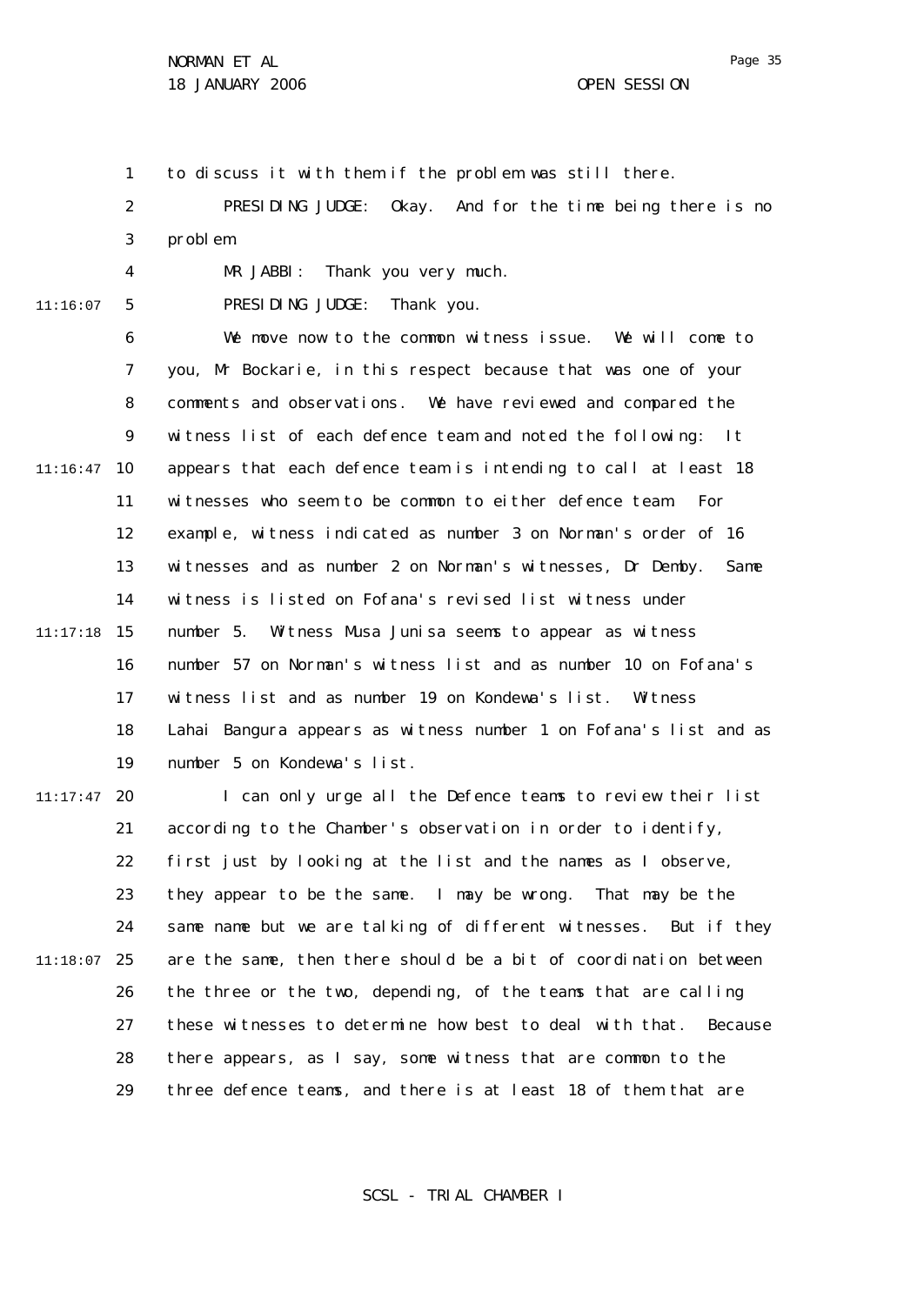29

1 2 3 4 5 6 7 8  $\mathsf{Q}$ 10 11:19:08 11:18:46 common to either the three or to at least two defence teams. So I would like to hear from all of you in this respect. As I said, looking at the list I can give you the names all along. The spelling at times is a bit different so I am not absolutely sure these are the same individuals, but they appear to be the same. If that is the case, what is the position? If they are being called obviously by the first accused as part of his case, as number one example is number 27 or 28 and it is number 5 on the second accused, well, when you get to number 5 second accused the first accused will have already exhausted his list.

11 12 13 14 15 11:19:23 16 17 18 So what is the respective position in this respect? Can I hear from you, Dr Jabbi, first? And I can only insist at this stage that, in order to move in a proper way, there must be discussions between all defence teams on these witnesses. As I say, just on my own look of the witnesses shows that there is at least that number of witnesses that are common to one or more teams as such. How best to proceed with that, and I would like to hear from you, Dr Jabbi, first.

> 19 20 21 22 23 24 25 26 27 28 MR JABBI: My Lord, the defence teams have commenced discussion on this issue, although those discussions have not yet been concluded. But we are already beginning to have an understanding that some of those common witnesses will at some appropriate time be treated as witnesses of a certain accused person who may call them. We have not yet specified which will be which. But I think it will be easy in the end to come to some conclusion so that some of them will be the witnesses of some accused person in particular, and then cross-examination by the others goes on.

JUDGE THOMPSON: So it means that the number 18 will shrink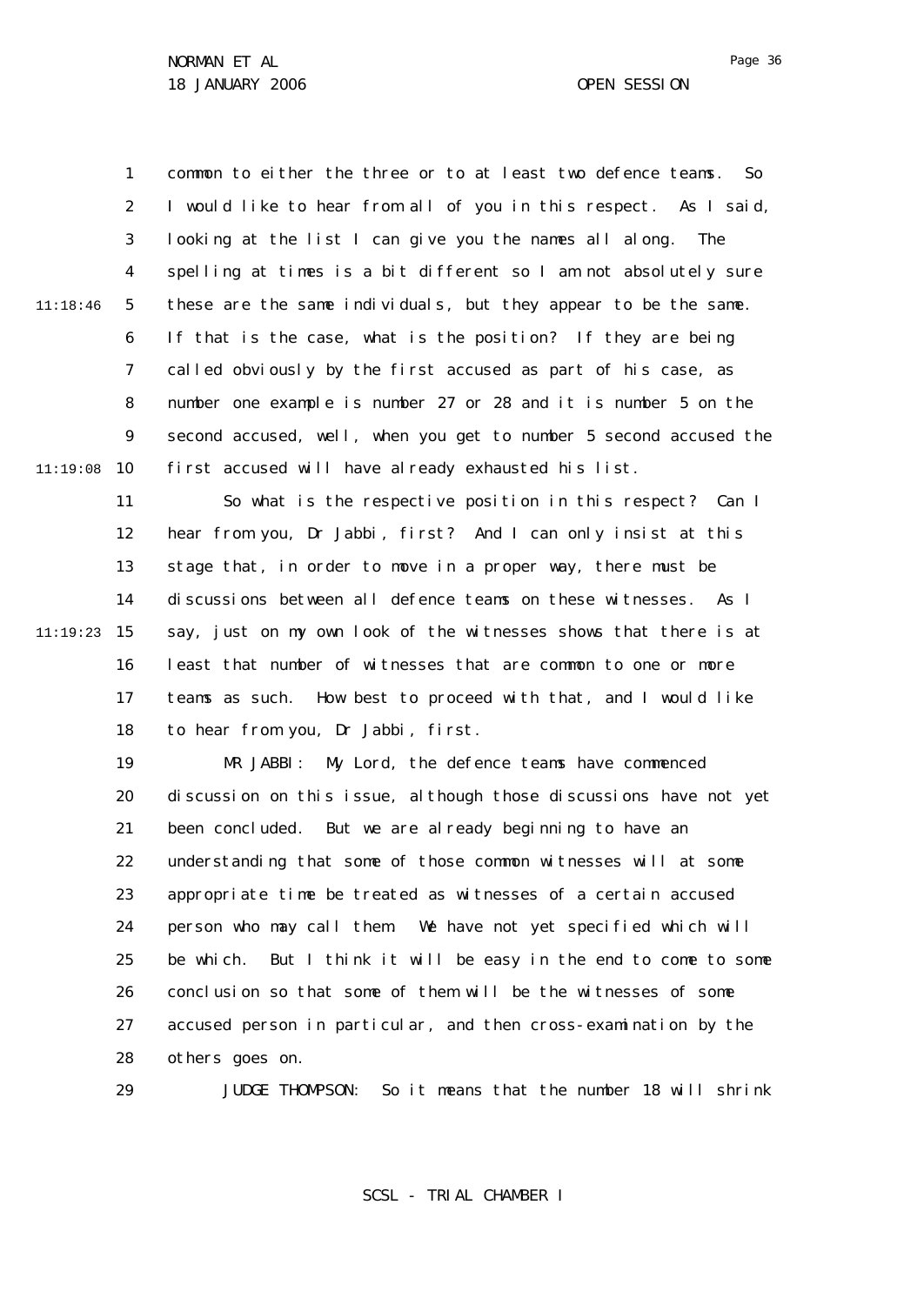1 at some point.

| $\overline{2}$ | MR JABBI: In terms of the sense of having them as                 |
|----------------|-------------------------------------------------------------------|
| 3              | witnesses for all two or three accused, that number will          |
| 4              | certainly shrink.                                                 |
| 5              | JUDGE THOMPSON: So what would be the advantage of the             |
| 6              | shri nkage?                                                       |
| 7              | $MR$ JABBI: My Lord, the advantage would be $-$ - one             |
| 8              | advantage, at least, will be that a witness may not have to be    |
| 9              | called two or three times. That is one issue that my colleague    |
| 10             | Arrow Bockarie was in fact already pointing to. We have not       |
| 11             | concluded. But if, for example, let's say witness number 9 on     |
| 12             | the first accused's list is also a witness to the others, it may  |
| 13             | well be that the first accused may call that witness and he       |
| 14             | automatically drops out of the other lists and cross is done. Or  |
| 15             | it could well be that by the time we come to that witness Defence |
| 16             | may have decided that perhaps such a witness should be the        |
| 17             | witness of the second accused --                                  |
| 18             | PRESIDING JUDGE: And will not be called as part of your           |
| 19             | case.                                                             |
| 20             | MR JABBI: And will not be called by the first. But we are         |
| 21             | continuing discussions --                                         |
| 22             | JUDGE THOMPSON: Will there be a corresponding shrinkage in        |
| 23             | the global figure of all the witnesses?                           |
| 24             | MR JABBI: I believe so. I believe so. Purely                      |
| 25             | mathematically.                                                   |
| 26             | Mathematically speaking. All right.<br>JUDGE THOMPSON:            |
| 27             | MR JABBI: Yes, indeed.                                            |
| 28             | JUDGE THOMPSON: All right.                                        |
|                |                                                                   |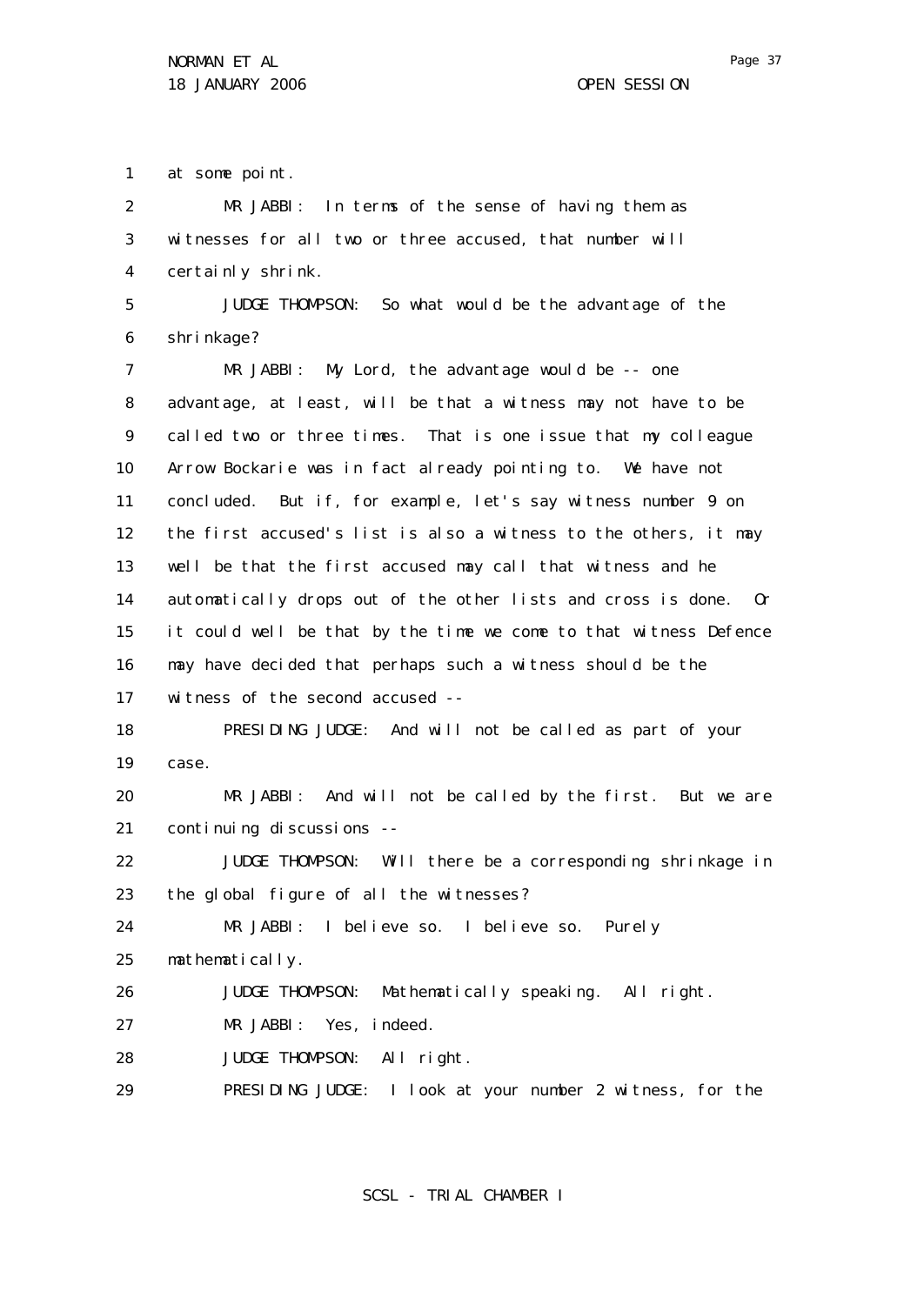29

1 2 3 4 5 6 7 8  $\mathsf{Q}$ 10 11 12 13 14 15 16 17 18 19 20 21 22 23 24 25 26 27 28 time being Dr Demby, and Dr Albert Joe Demby also appears by that name as number 5 on the Fofana list of witnesses. So presumably we are talking of the same individual. MR JABBI: Yes. PRESIDING JUDGE: On the one hand we have Albert Joe Demby, doctor, and the other one it does not say doctor, but I presume we are talking of the same individual. MR JABBI: I believe he is the same individual. PRESIDING JUDGE: But he is number 5 on the witness list for the second accused. Mr Bockarie, you are shaking your head. It is not the case? MR BOCKARIE: Yes, My Lord, what we are saying is we have not indicated the order in which they will be appearing. PRESIDING JUDGE: But we are talking of the same individual, are we? MR BOCKARIE: Yes, we agree, yes, Your Honour. PRESIDING JUDGE: So this is one that is quite clear now, that that witness is certainly to be called by the first accused and that is what I mean by coordination and cooperation. Because if the first accused is calling this witness, we expect that this witness will not subsequently be called again by the second accused because then we are losing our time because he is a witness for the Defence at that particular moment. MR BOCKARIE: Yes, Your Honours, as you were rightly told by Dr Bu-Buakei Jabbi, deliberations are presently on the way. In the first place we need to ascertain whether the issues that are of interest to our defence, whether it is of interest to their defence at all. The deliberation is going to take this

SCSL - TRIAL CHAMBER I

thread, so that we will ascertain whether our defence will be put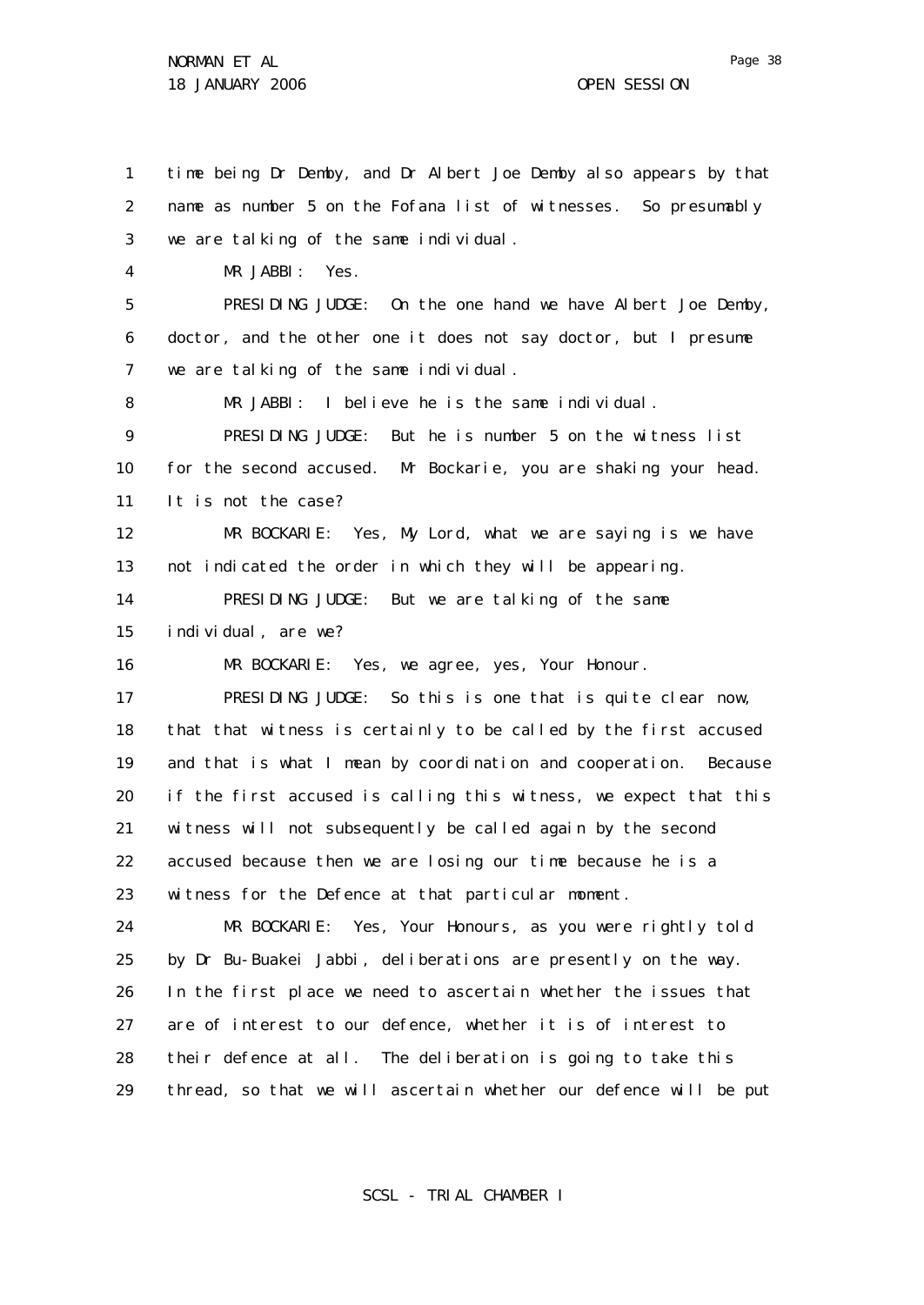1 through them or not. This is what we contemplate doing,

2 Your Honour.

3 PRESIDING JUDGE: Okay.

4 5 MR LANSANA: Your Honour, if I may be heard at this stage. PRESIDING JUDGE: Yes.

6 7 8 MR LANSANA: I will address myself to the concern raised by Justice Thompson when he was talking about the numerical shrinkage of witnesses that the Defence will be calling.

 $\mathsf{Q}$ 10 11 12 13 14 15 16 17 18 19 20 21 22 23 24 25 26 27 28 My observation, or rather my understanding of this situation is that where we have common witnesses, and let's say the first accused calls a witness, we will be cross-examining that witness. But then the situation really is that that witness is a witness for the first accused. So I reckon that the questions in chief would be questions that would be particularly circumscribed to the first accused. And when the second and third accused do their cross, they might be bringing in issues that are pertinent to their own client. But then it will not always be the case that all that they want from that witness with particularity to their client will be done in the cross. So there might be the necessity of calling that witness so that he will testify or she will testify with particularity to their client. When the cross-examination is done, and let's say counsel for the second accused is satisfied that the issues that he would have raised if he were to lead that witness in evidence had been settled, then there would not be the need for counsel for the second accused to call that witness. I think in that situation there would not be the necessity for counsel for the second accused to call that witness.

29 JUDGE THOMPSON: If I get you rightly, then you are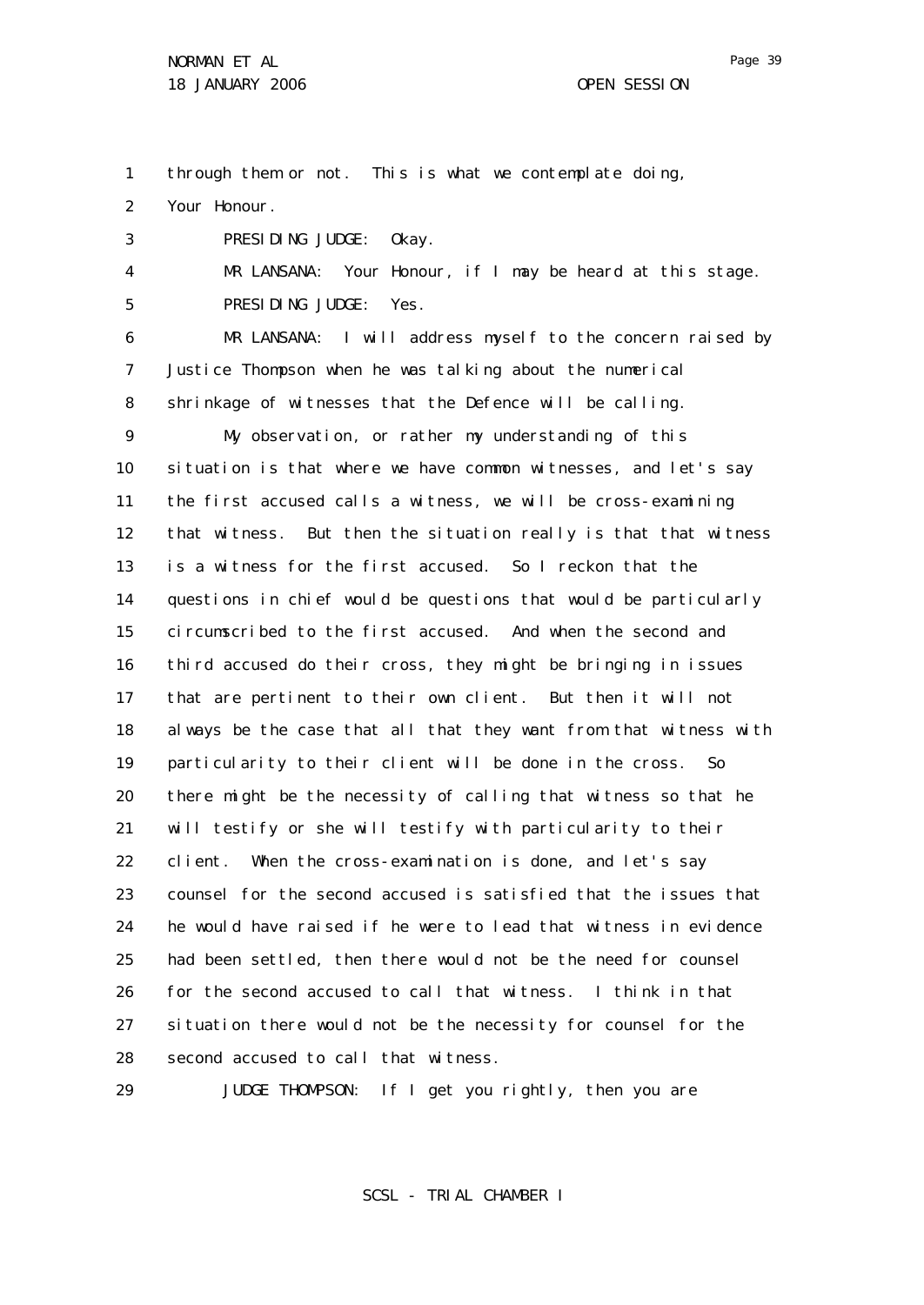1 2 virtually saying there is a possibility here of duplicating witnesses.

3 4 MR LANSANA: There is a possibility of duplicating witnesses.

5 6 JUDGE THOMPSON: Which seems to me to erode the concept of common witnesses.

7 8 9 10 11 12 13 14 15 16 17 18 19 20 21 22 23 24 25 26 27 PRESIDING JUDGE: If it is a common witness my understanding, and I stand to be corrected, my understanding is if it is a common witness you are not cross-examining that witness. If it is a common witness it is common, and therefore he is your witness for all intents and purposes. You are not cross-examining. If it is to be your witness and at the same time you will try to impeach the credibility of this witness, it just does not stand up to reason. So presumably that common witness, that witness that is common to you and some others as such, if it is first accused they would lead examination-in-chief and then we move to second accused. If it is common to the three, it is examination-in-chief by the first accused, examination-in-chief by the second accused, examination-in-chief by the third accused and then cross-examination. That is the procedure. So it is not cross-examination and examination-in-chief. That is not the way it is to be done. MR LANSANA: Your Honour, what I'm talking about is there is a distinction between witnesses that are joint -- [Overlapping speakers] PRESIDING JUDGE: No, no, we don't have joint and common witnesses. There are common witnesses or no common witnesses.

28 29 It does not exist. In our mind there is no difference between a common or joint witness. They are common or they are not common.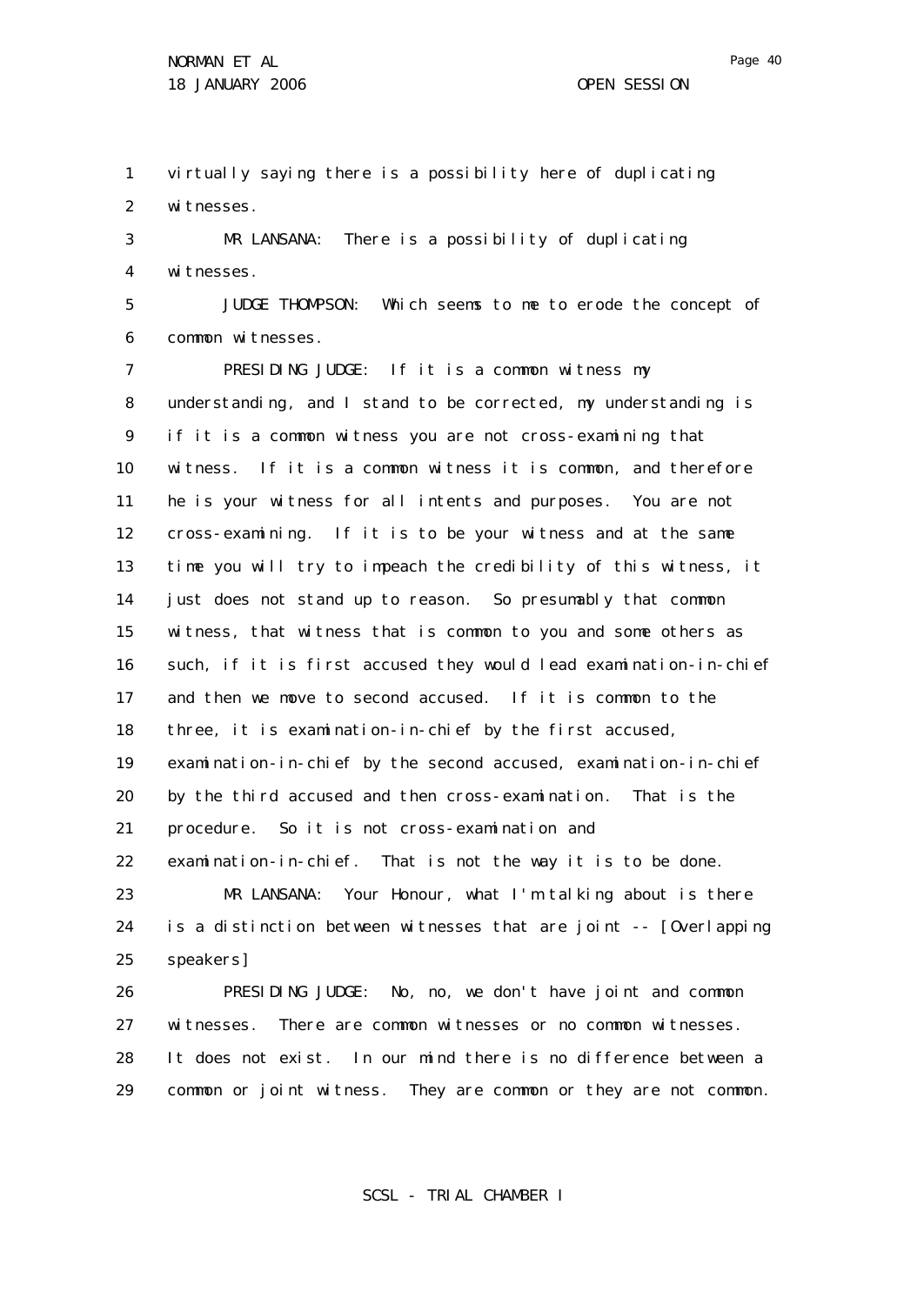29

1 2 3 4 5 6 7 8 9 10 11 12 13 14 15 16 17 18 19 20 21 22 23 24 25 26 27 28 MR LANSANA: My Lord, just talking about, like, the difference between a witness that they are going to call on their witness list and a witness that is on our witness list. PRESIDING JUDGE: It is the same witness? MR LANSANA: The same witness. As opposed to a witness, like an expert witness, that is going to testify on behalf of two accused persons. JUDGE THOMPSON: Let me ask one question. Let me interrupt you there. What is the purposes of the deliberations you are having, or your projected deliberations? What is your definition, because you must have a working definition of a common witness? What definition have you agreed upon? There must be an agreement among all counsel as to who a common witness is and the purposes and objectives in respect of which that witness is going to be called. For some reason it seems as if you are speaking differently from what we probably would understand Dr Jabbi to be saying. Is there a working definition that you have agreed upon as to who is a common witness and the purposes for which a common witness would be called to testify? Because that is very important. MR LANSANA: I understand that, Your Honour. JUDGE ITOE: Or are you making a distinction, Mr Lansana -- JUDGE THOMPSON: Are you making a distinction between a common witness and a joint witness? And if you don't have this agreement among yourselves as to the proper characterisation of this creature, then of course we are going to be in the lurch. MR LANSANA: Your Honour, we came across a difficulty when we had the pre-defence conference, when we had some time

deliberating on joint witnesses or [Overlapping speakers]

SCSL - TRIAL CHAMBER I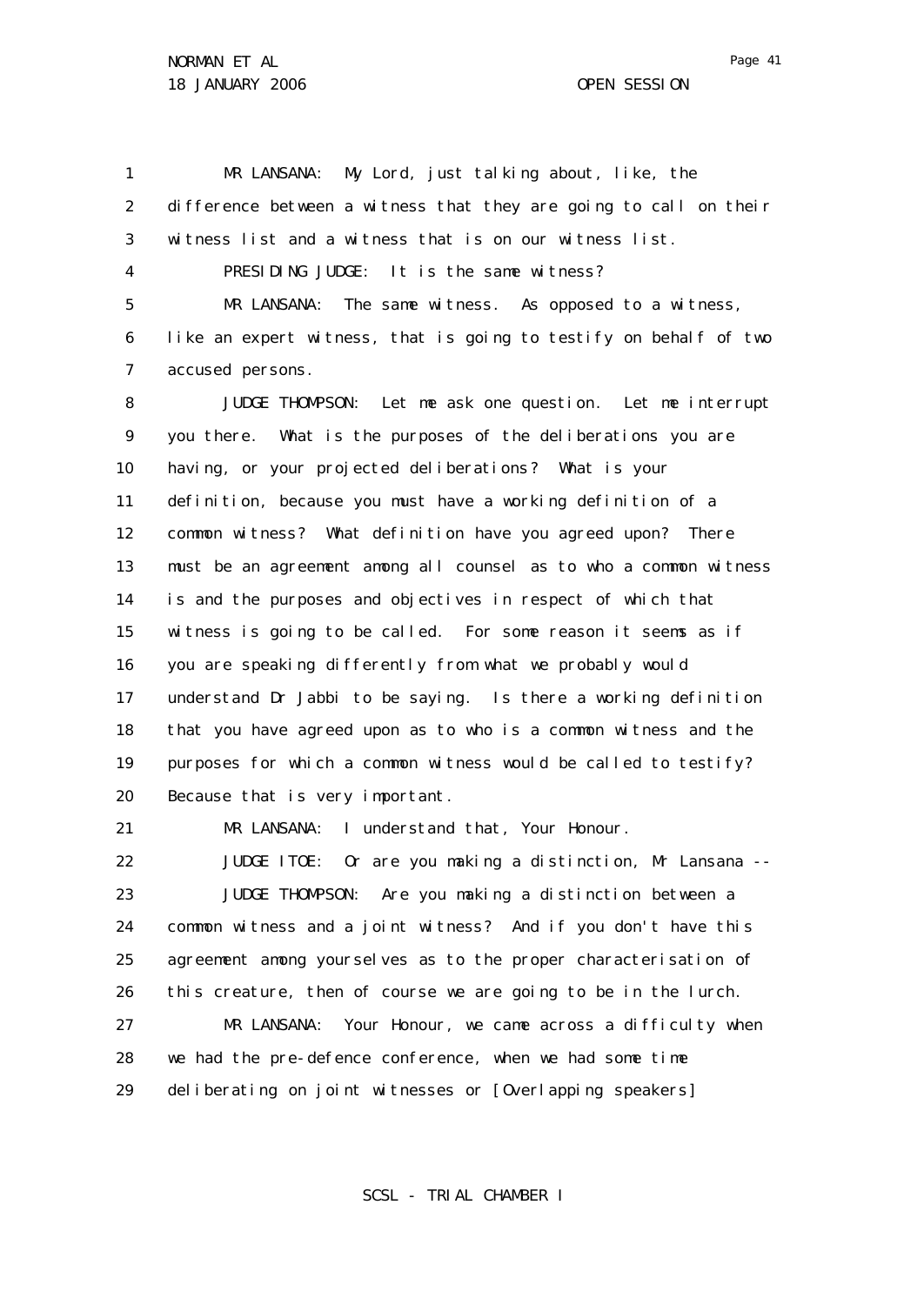1 2 JUDGE THOMPSON: And then I remember at advice that we went to the Oxford dictionary to find out --

3 MR LANSANA: Precisely.

4 JUDGE THOMPSON: For the ordinary meaning.

5 6 7 8 9 10 11 12 13 14 MR LANSANA: Your Honour, my understanding of a joint witness simply is a witness that is going to testify for one accused person, but that witness is also going to be testifying for another accused person. The distinction here is that where a witness testifies on behalf of all three accused persons, that witness is shared and joint. But if a witness is on a witness list for one accused person and on the list of another accused person, that witness is common to both of them, but not joint because he is not specified on behalf of the two of them. JUDGE THOMPSON: Right, okay. Whatever may be the value or

15 16 17 18 the utility of this kind of analysis, which I am not questioning at this stage, what have you, the lawyers, agreed upon as your own working tools in terms of definition? What have you agreed upon?

19 MR LANSANA: Mr Pestman will want to --

20 21 22 23 MR PESTMAN: I understand this topic has been discussed before at last week's pre-trial conference or status conference and I would like to ask permission for Andrew Ianuzzi to take the stand.

24 25 26 27 PRESIDING JUDGE: No, no. We will hear from you; not Mr Ianuzzi. No, no. It is either you or Mr Bockarie. Mr Bockarie was here last week so we can hear from Bockarie, but not --

28 29 MR PESTMAN: There is a risk that I will repeat arguments that have been raised or make points that have been raised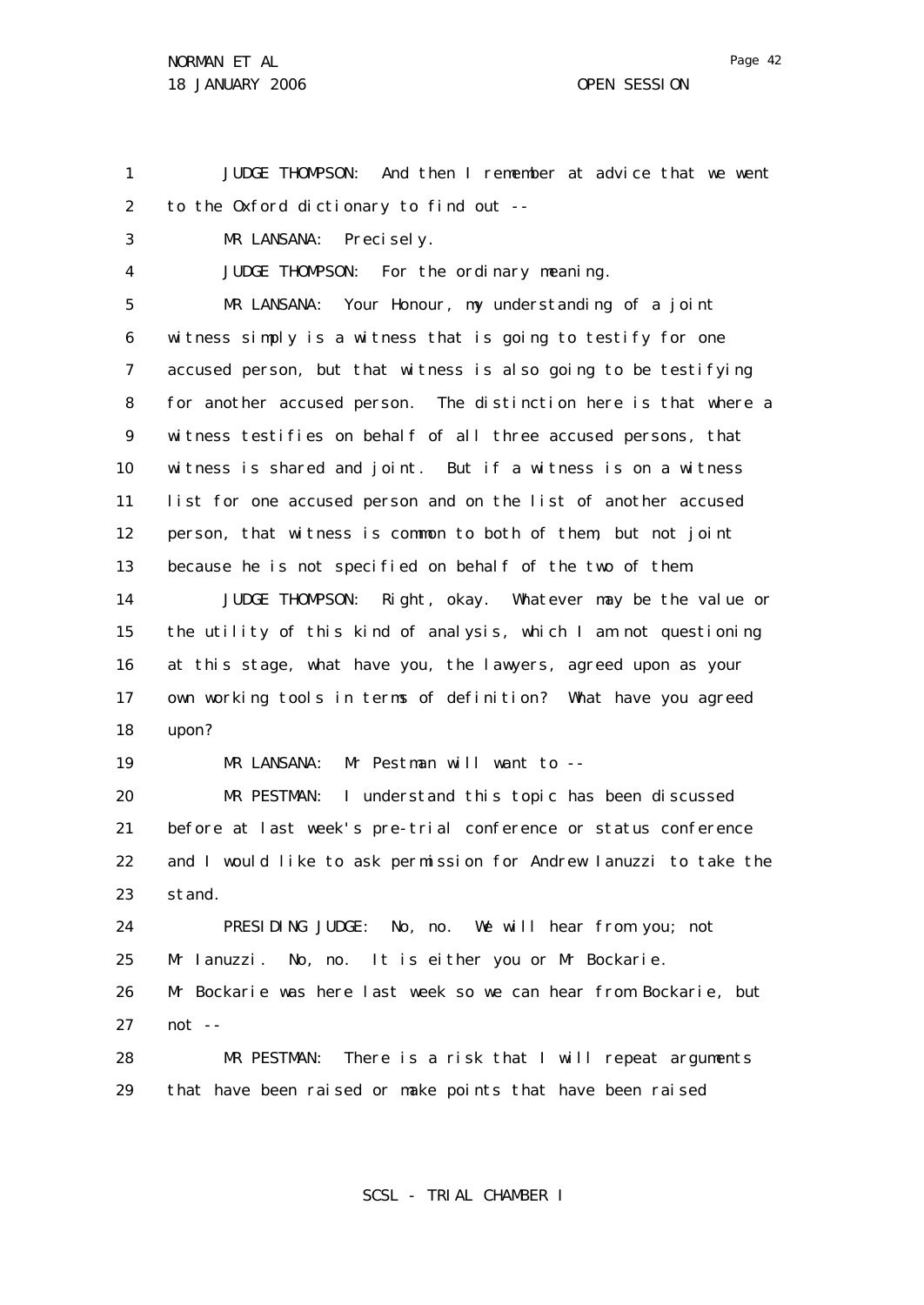1 2 3 4 5 6 7 8 9 10 11 12 13 14 15 11:31:35 16 17 18 19 20 11:31:59 21 22 23 24 25 11:32:14 26 27 28 29 before. JUDGE THOMPSON: As long as they are enlightening. MR PESTMAN: My concern is that of course there would be no problem to follow your suggestion if there is not the possibility -- the possibility would not exist that a conflict of interest would arise. It is, of course, possible that a common witness - not a joint witness, a common witness - will testify against our client, the witness examined on behalf of Mr Norman will testify against our client. [CDF180106B-SGH] And we would like to have the possibility then to cross-examine that witness on that particular point even if it is a common witness. So we would like to reserve the right to cross-examine a witness led by Mr Norman's team if that witness testifies against our client. But we understand your concern and we will, of course, not call a witness again if we are satisfied about the statement given earlier in Mr Norman's case. JUDGE ITOE: Mr Pestman, what would be your position if the evidence given by this particular witness is favourable to your client? What would be your position? MR PESTMAN: Then there would be no need to cross-examine and if we are allowed to examine the witness as well, after the examination by Mr Norman or Mr Norman's team, then there will be no need to call that witness again. That will be my position. PRESIDING JUDGE: What we are trying to achieve here is avoid unnecessary repetition of witnesses and additional witnesses that have absolutely -- does not add anything to the process. I mean, obviously, witness that may be called - we will use the example that you are using - by the first accused may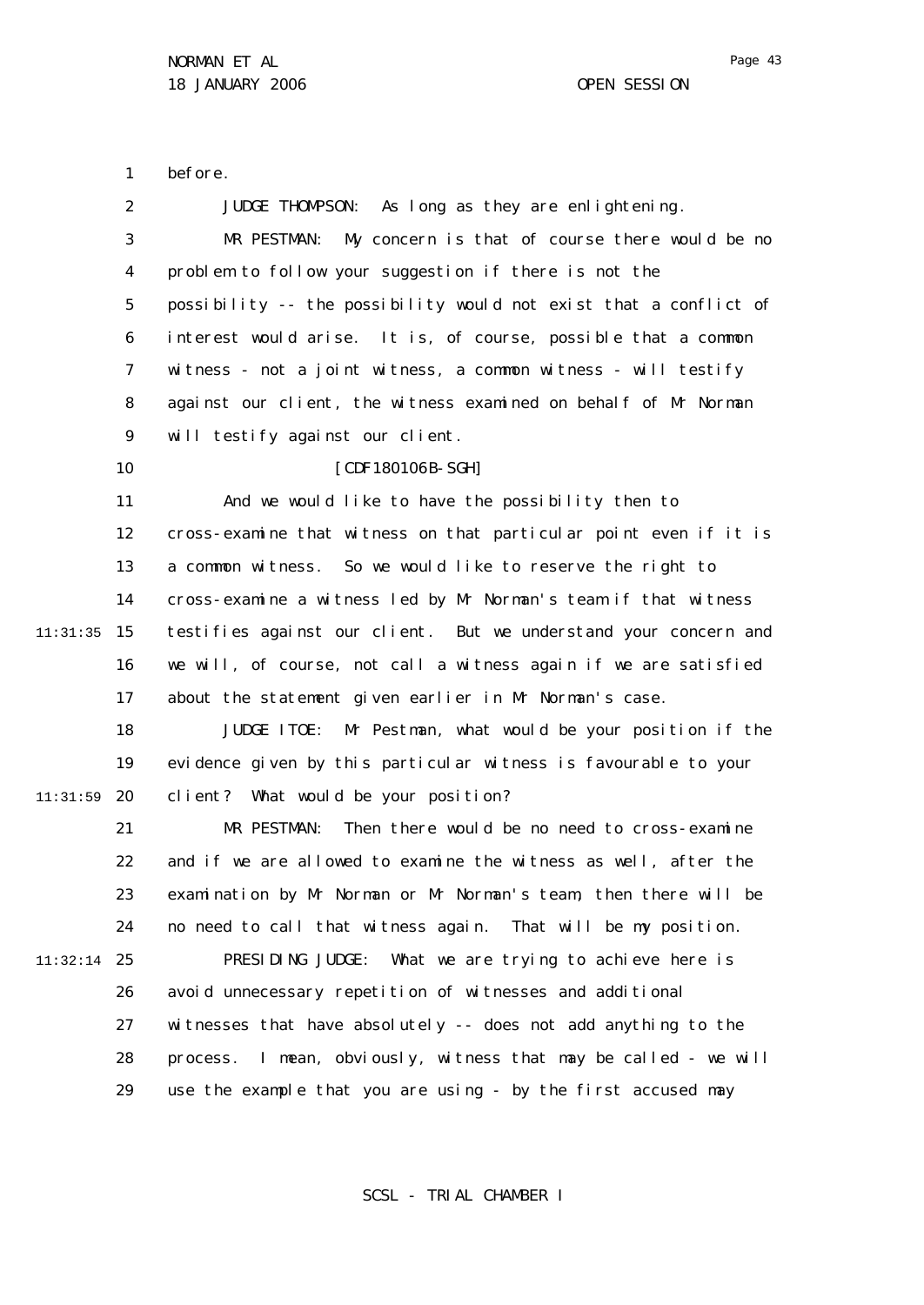1 2 3 4 5 6 7 8  $\mathsf{Q}$ 10 11:33:04 11 12 13 14 15 11:33:20 16 17 18 19 20 11:33:29 21 22 23 24 25 11:33:45 26 27 28 29 11:32:48 speak of matters that are not necessarily in favour of your client as such. You would like to be able to clarify these kind of issues. Well, we will deal with them when we come along, but the principle is unless this is that kind of a scenario normally -- because if you're going to cross-examine a witness, it's because a witness that would be your witness as well might become questionable as to his own credibility. So if you impeach the credibility of a witness that you are calling as such, you are getting into some difficulty yourself. So you understand what I am saying. So then what is the value to you to use this witness as your witness if he is of no help to you at all? I'm talking of practical issues here. MR PESTMAN: Yes, of course, that is a decision we will have to take, whether we are willing to cross-examine and thereby -- PRESIDING JUDGE: That's what I mean. MR PESTMAN: That is a matter of our concern solely, I think. PRESIDING JUDGE: Indeed. If you're cross-examining at that particular time we may tell you that you may not lead evidence on examination-in-chief because you've decided to move in that direction. I agree with you; this is your call. It is not our call. And we are talking here as to how best to proceed with this and we are trying to see how best to achieve this. MR PESTMAN: We're just concerned that we will not have the possibility to cross-examine a witness. I would just like to express that concern. PRESIDING JUDGE: The concern is you are not able to cross-examine because in theory this is your witness too. You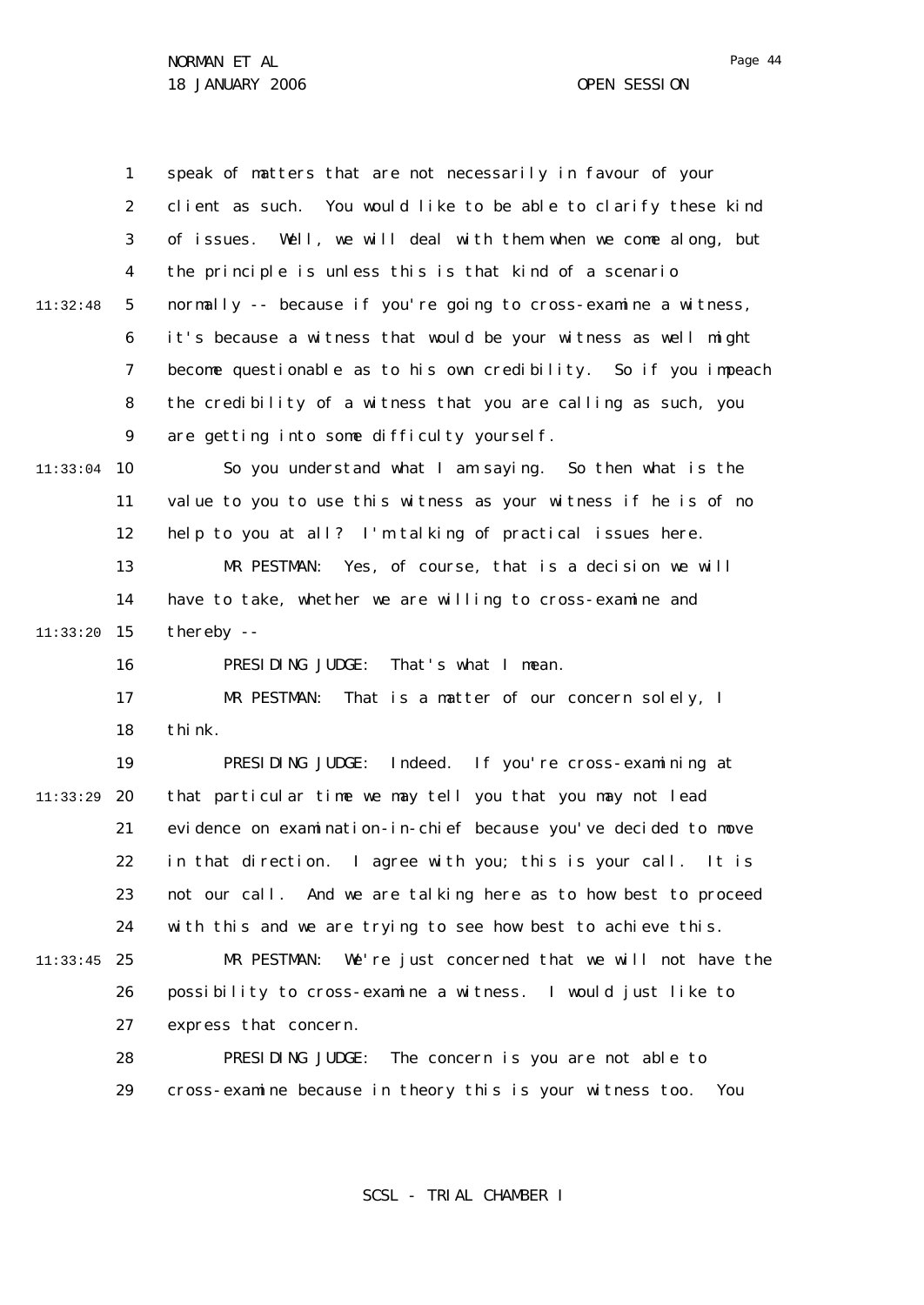1 2 3 4 5 6 7 8  $\mathsf{Q}$ 10 11:34:30 11 12 13 14 15 11:34:48 16 17 18 19 20 11:35:11 21 22 23 24 25 11:35:28 26 27 28 29 11:34:09 cannot have a witness you are calling and cross-examine that witness. That is basically the issue. MR PESTMAN: In practice, it's not only our client. It is also the client for Mr Norman. JUDGE THOMPSON: Let me ask one question: Is it safe to assume that already having identified these so-called common witnesses - whether they are properly so called or not - you al ready have some overview of the evidence that their likely to come and give? Is it safe to assume that you do have an overview of the evidence that these common witnesses are coming to give? MR PESTMAN: Only as far as our case is concerned. I have no overview of what these particular witnesses might say -- JUDGE THOMPSON: But that's the point. I am trying to process in my mind how you could have arrived at the conclusion that they are common witnesses without some kind of analytical exercise as to the substantive nature of what they are likely to come and talk about. Is it the chicken and the egg kind of thi<sub>ng?</sub> MR PESTMAN: Maybe it's all an academic exercise. But we can also cross that bridge when we get there. JUDGE THOMPSON: Indeed. MR PESTMAN: There is one other concern I would like to raise. When a witness is led by Mr Norman's team and we are allowed to examine that witness, a common witness, as well, are we allowed to go beyond the scope of Mr Norman's? PRESIDING JUDGE: Yes obviously. MR PESTMAN: So we are not limited to the --PRESIDING JUDGE: No, no. It is your case too. In the sense if Mr Norman's counsel have not dealt with an issue that

SCSL - TRIAL CHAMBER I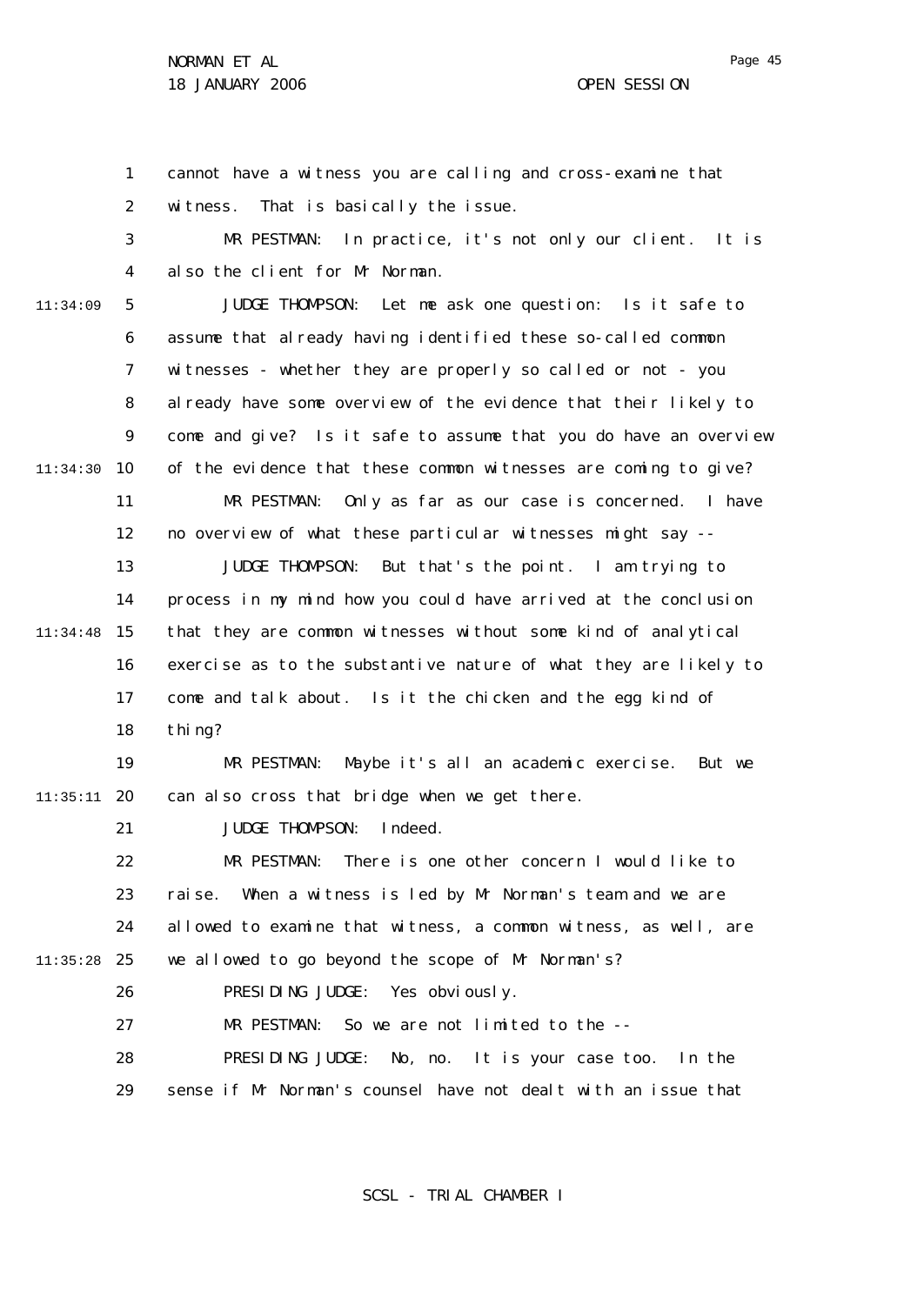1 2 3 4 5 6 7 8  $\mathsf{Q}$ 10 11:36:13 11 12 13 14 15 11:36:35 16 17 18 19 20 11:36:59 21 22 23 24 25 11:37:11 26 27 28 29 11:35:55 you feel is the issue you want from that witness, obviously you are at liberty and you should do it. No, no, there is absolutely no limitation to your examination-in-chief except relevancy. So obviously it has to be relevant to something, otherwise -- But other than that, there is no limitation. MR PESTMAN: I think that will answer my questions. MR JABBI: My Lord, I don't know if I can draw a sort of summary from the discussion so far. JUDGE ITOE: Do not draw a summary because Mr Lansana was on his feet. Can we hear from Mr Lansana, please. MR LANSANA: Yes, Your Honour. Thank you very much. What I was going to address myself to was the question that Justice Thompson asked, whether we have some idea of what these common witnesses are going to testify about. When we last deliberated we did in fact have an idea of exchanging witness statements from one team to the other of these common witnesses so we have a clear idea of what these witnesses were coming to testify on. And my -- I had a doubt that has just been clarified, when Mr Pestman did ask a question regarding how we carry on with the cross. It is just, to me, a matter of nomenclature whether it is going to cross-examination or -- JUDGE ITOE: Or re-examination or a continued examination-in-chief. MR LANSANA: Yes, Your Honour. So my take on it is that what we are actually end up doing would be continuation of examination-in-chief as a carry-over from the examination-in-chief of the witness for the first accused. And if that is clarified -- JUDGE ITOE: To suit your own purposes.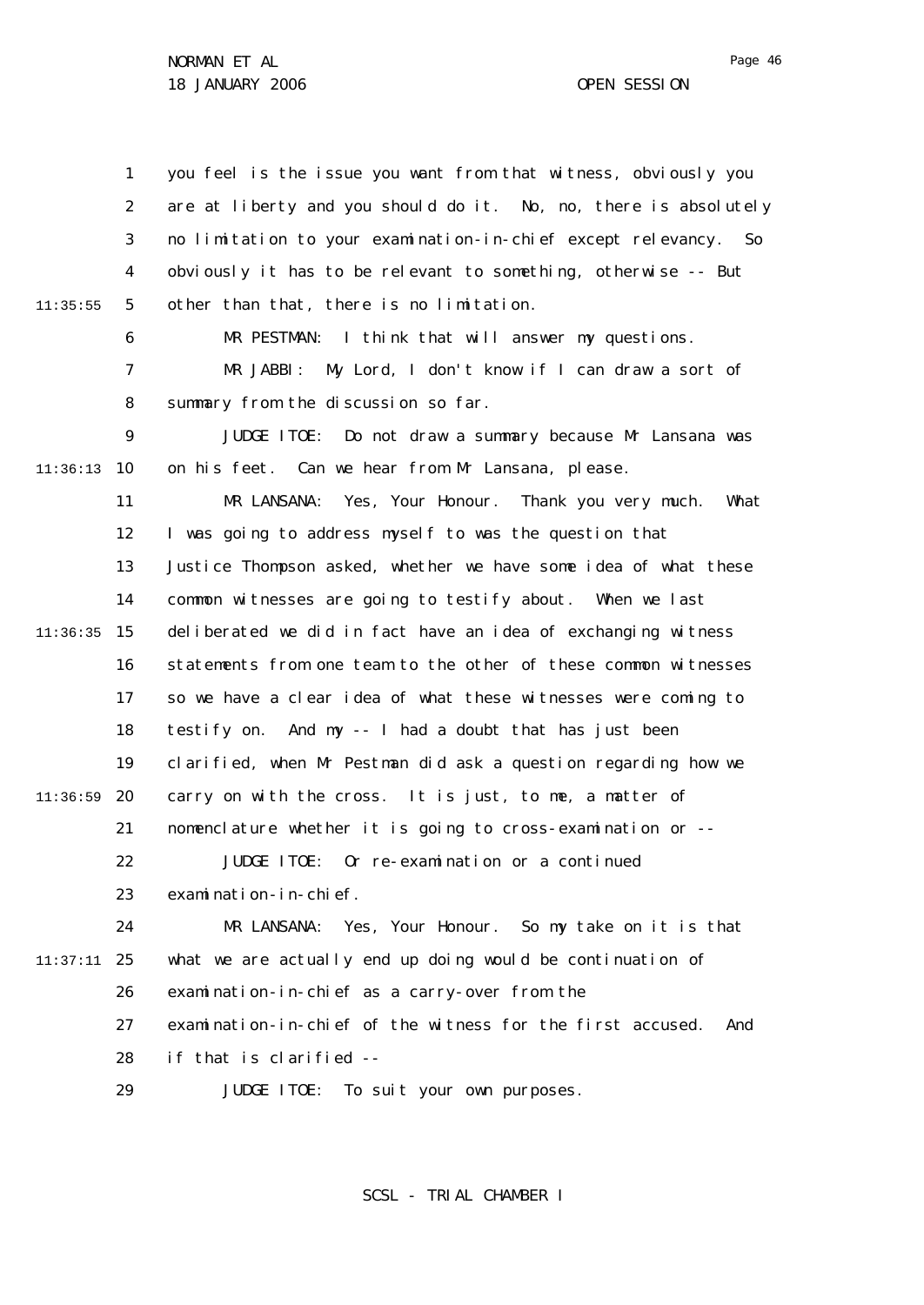1 2 3 4 5 6 11:37:39 MR LANSANA: Precisely, Your Honour. And if that is done then I think we have crossed over the hurdle of having to call that witness again because then we would be satisfied that that which we wanted to go into evidence on behalf of our client is indeed in evidence. There will be no need to duplicate that witness again.

7 PRESIDING JUDGE: That's why we are asking this question.

8  $\mathsf{Q}$ MR LANSANA: Precisely, and I think I am clear on that now. PRESIDING JUDGE: Okay. Dr Jabbi.

10 11:37:50 11 12 13 MR JABBI: Well, maybe he has also said some of the things I wanted to say. Mr Lord, my understanding therefore is, so far as the phrase "common witness" is concerned, it is only the idea of a certain witness being on more than one list.

14

PRESIDING JUDGE: Indeed, yes.

15 11:38:08 16 17 18 19 20 11:38:37 21 22 23 MR JABBI: I believe that is the only reason I believe we are calling them "common witnesses". It may well be that a witness, notwithstanding that he is on more than one list, may give evidence through a particular accused person which the other defence may not wish to challenge, and indeed, in that case there may be no need for cross-examination by that defence team. may also be, on the other hand, that he may give evidence which that defence team may wish to challenge, in which case he will indicate that he wants to do a cross on that witness.

24 25 11:39:03 26 27 28 29 The other possibility is that the evidence he gives may not touch some required evidence that the other team may have listed him for which the team that has called him initially cannot possibly call for. In that case, the defence team in question will have to indicate whether he prefers, with that particular witness, to go on with the continued examination-in-chief, in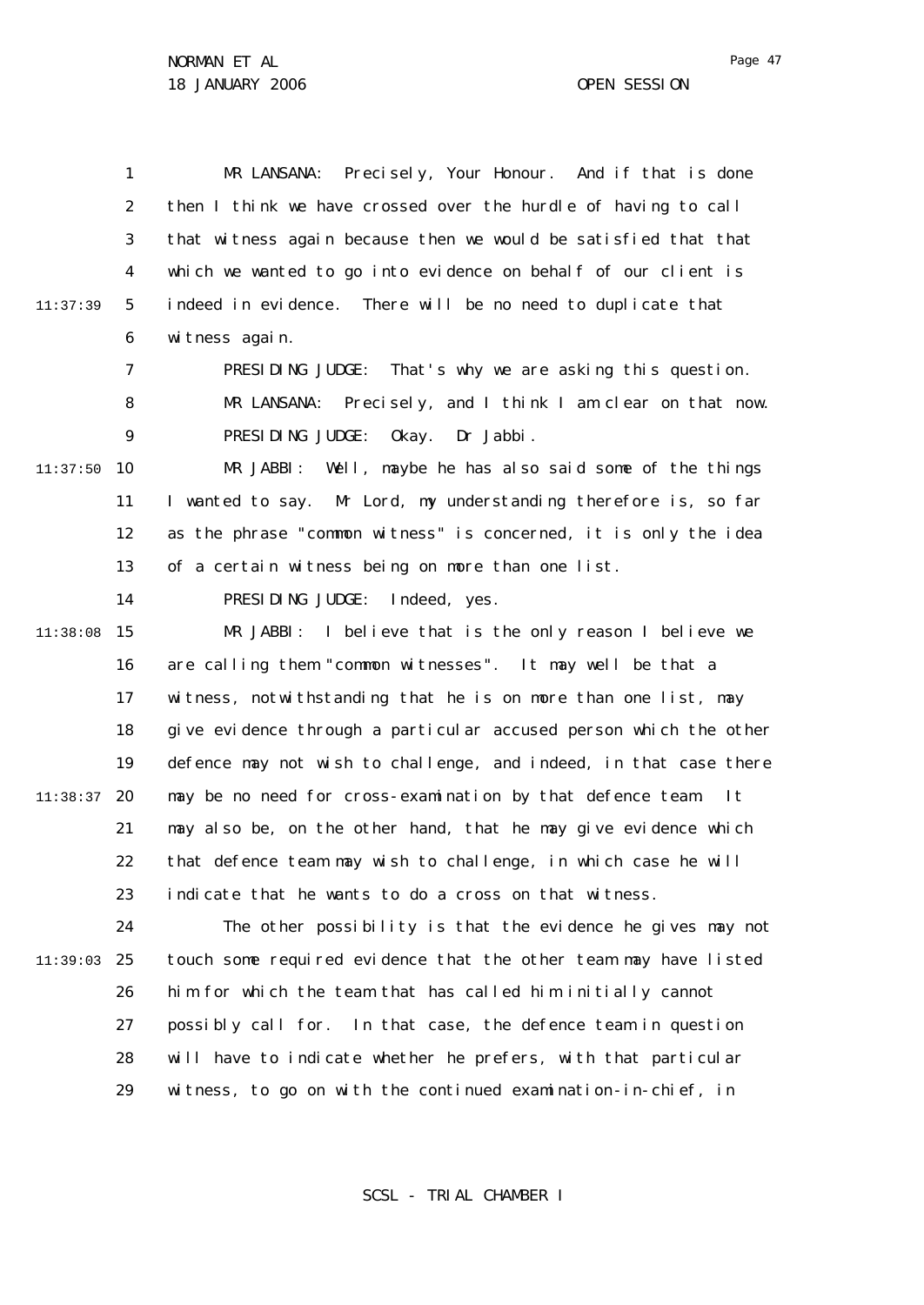1 2 3 4 5 6 7 8  $\mathsf{Q}$ 10 11:40:08 11 12 13 14 15 11:40:16 16 17 18 19 20 11:40:29 21 22 23 24 25 11:40:48 26 27 28 29 11:39:49 which case he cannot cross-examine, of course. That way we help to shrink the number of witnesses even though the examinations-in-chief may not necessarily shrink. But that is my own general understanding of the discussion so far and I believe that would be the most convenient way to proceed. PRESIDING JUDGE: Well, we think so too but again from what you are saying and with all the questions that have been raised, is -- it is clear that there needs to be more consultation and co-operation between all of the defence teams. As you say, "common" may be common as to the subject matter or it may be common only as to the name but the issue you will be talking about is absolutely uncommon. MR JABBI: Yes, sir. PRESIDING JUDGE: But how is it that you want to know is for you to talk together to see what it is. MR JABBI: I am in that process, My Lord. PRESIDING JUDGE: All we have, as far as this Court is concerned, for now is the summary of the evidence and the name of the witnesses. So my comments have to do only with looking at names to see that the same names appear to be in that sense they are common to more than one. So that is all. MR JABBI: We will continue our discussions of this. JUDGE ITOE: And I would say you will continue your discussions and to see whether the evidence of any one of these common witnesses does not implicate any one of the accused present. Because they cease to be common, you know, if they are not on the same wavelength. I mean, if it turns out that one of the common witnesses from your discussions is indeed coming to give evidence that is prejudicial to any one of the accused then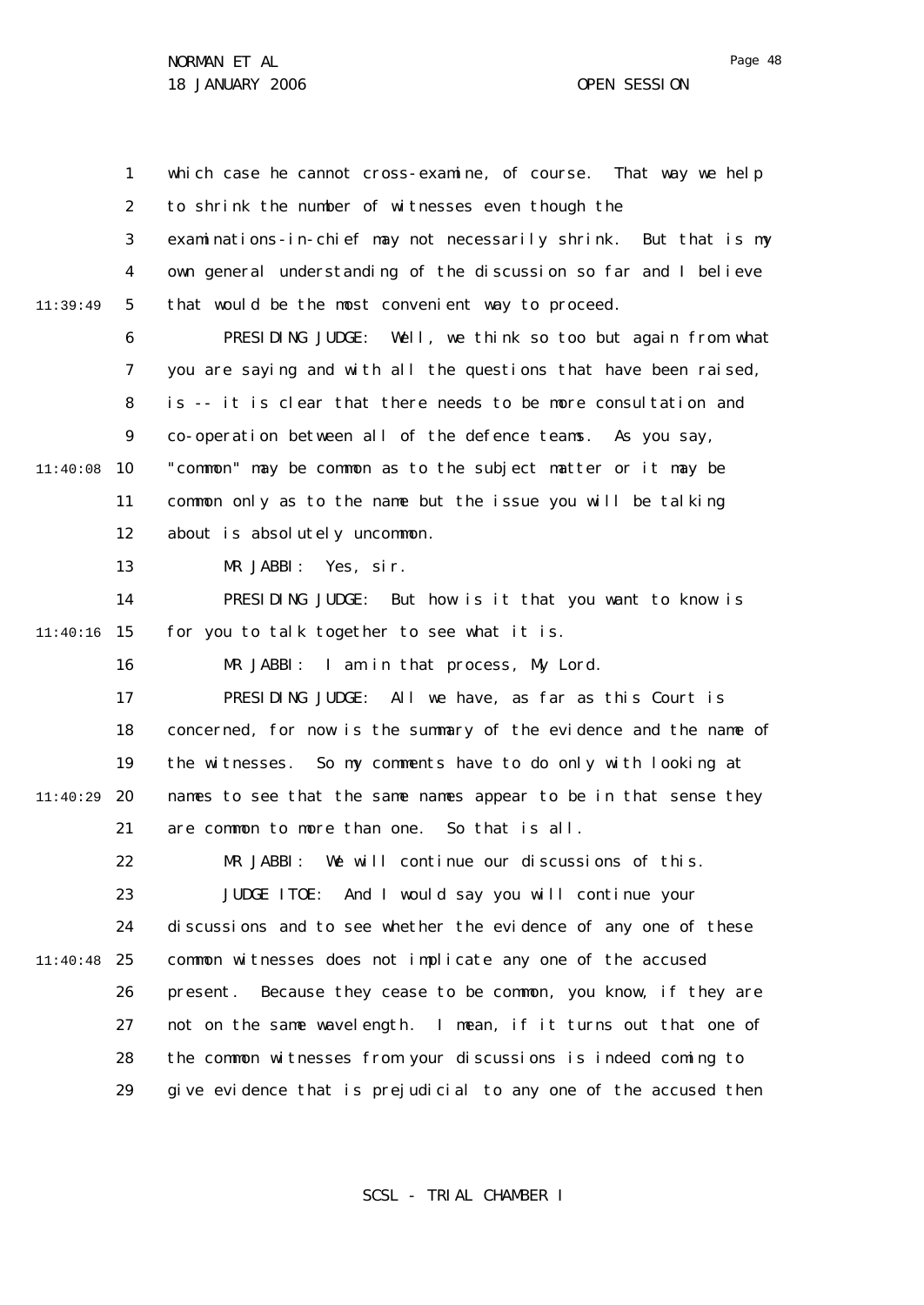1 2 3 4 5 6 7 8  $\mathsf{Q}$ 10 11:41:44 11 12 13 14 15 12:19:27 16 17 18 19 12:19:57 20 21 22 23 24 25 12:20:18 26 27 28 29 11:41:27 you will have to reveal your strategies and to know how to use that witness within the respective defence teams. This is the warning that I thought I should --MR JABBI: Very very well taken, My Lord. PRESIDING JUDGE: That covers essentially our agenda for this morning. We still have to dispose of a few matters and we said we would take a short break and we will do that now, and when we come back we should be able to give some clear direction in respect of at least two issues and that should complete the status conference this morning. So we will break now and come back in a short time. Thank you. [Break taken at 11.42 a.m.] [On resuming at 12.18 p.m.] [Ruling] PRESIDING JUDGE: The Chamber is seized of the Prosecution request for order to Defence pursuant to Rule 73*ter* to disclose witness statements and this request was filed on 7 December 2005. The responses were filed by each defence team on 8 December and the Prosecution consolidated reply on 9 December 2005. The Chamber considered the submissions of the parties on the said motion and hereby issues its oral ruling which will be followed by a written, reasoned decision. The Chamber denies the Prosecution motion in respect of its request for disclosures of written defence witness statements. The Chamber further informs the parties that the consequential order will be issued subsequent to this status conference which will order The Defence to produce which will assist the Prosecution in preparation of further cross-examination. The denial of the prosecution motion in respect of its request for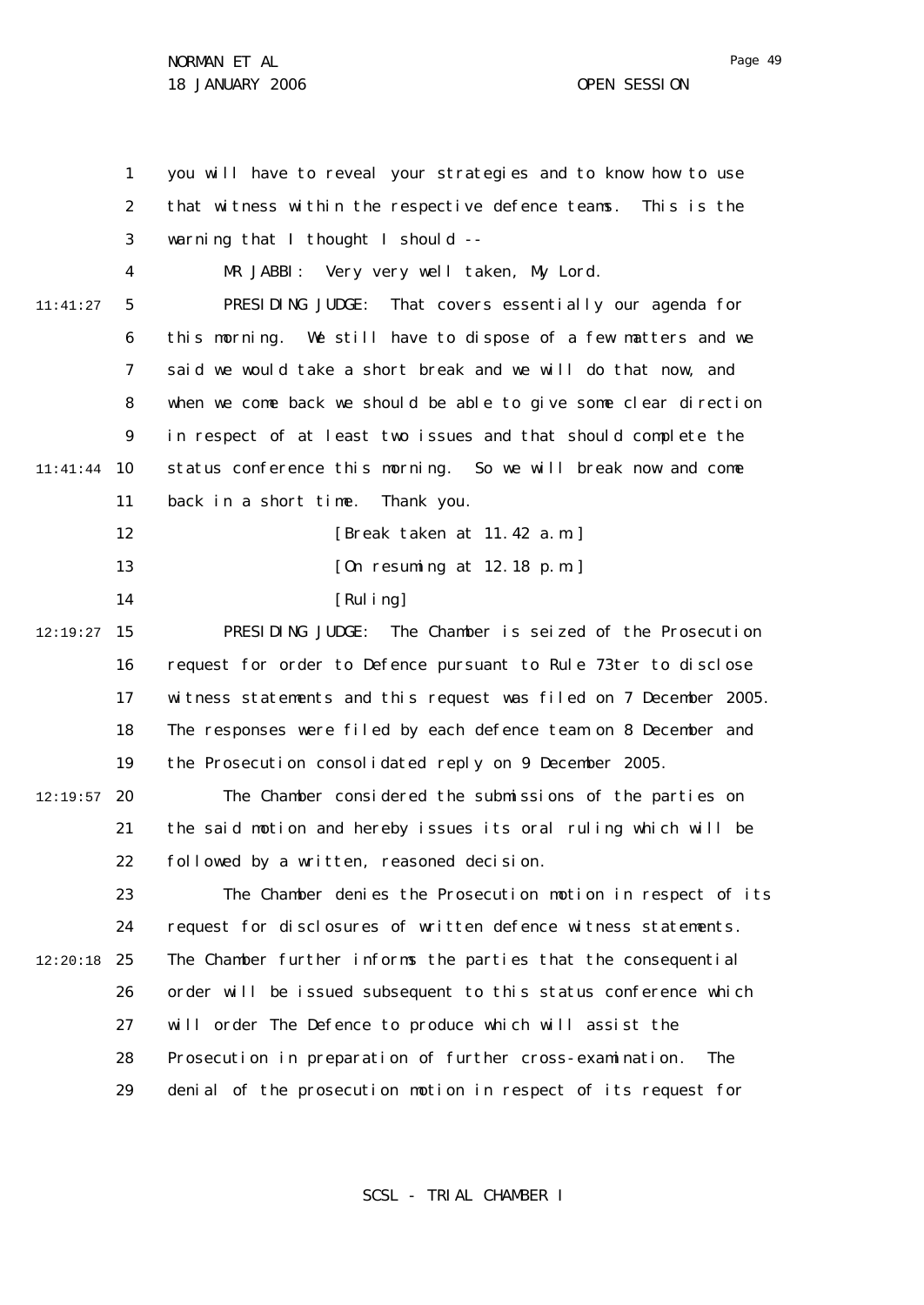1 2 3 4 5 6 7 8  $\mathsf{Q}$ 10 12:21:32 11 12 13 14 15 12:21:45 16 17 18 19 12:22:06 20 21 22 23 24 25 12:22:27 26 27 28 29 12:21:08 disclosure of witness statements is denied at this point in time. And I underline "at this point in time". The Chamber wishes to alert counsel for Norman, Fofana and Kondewa in order for them to be ready to proceed speedily and to start collecting any identifying information which is available for all of their witnesses. This information shall include family name; first name; and nicknames; date and place of birth, if known; names of parents; religion; occupation at the time relevant to the indictment; and current address. By this consequential order the Fofana defence team will be ordered to refile their chart of witnesses which was initially filed on 5 December 2005 by including the real names of the witnesses, summary of proposed testimony, points on the indictment, length of testimony and mode of testimony. THE INTERPRETER: Your Honour is going a little fast for the interpreter. PRESIDING JUDGE: By this consequential order, the Fofana defence team will be ordered to refile their chart of witnesses which was initially filed on 5 December 2005, by including the real names of witnesses, summary of proposed testimony, points of the indictment, length of testimony, mode of testimony, languages. So all of this will form part of the consequential order that we hopefully will be issuing this afternoon, so I am just giving this as preliminary indication what the consequential order will include, so you can get ready to move on with this when it is issued. So we don't have to face any more delays on that so this is essentially what we will do today with this consequential order. So that should for the time being dispose

SCSL - TRIAL CHAMBER I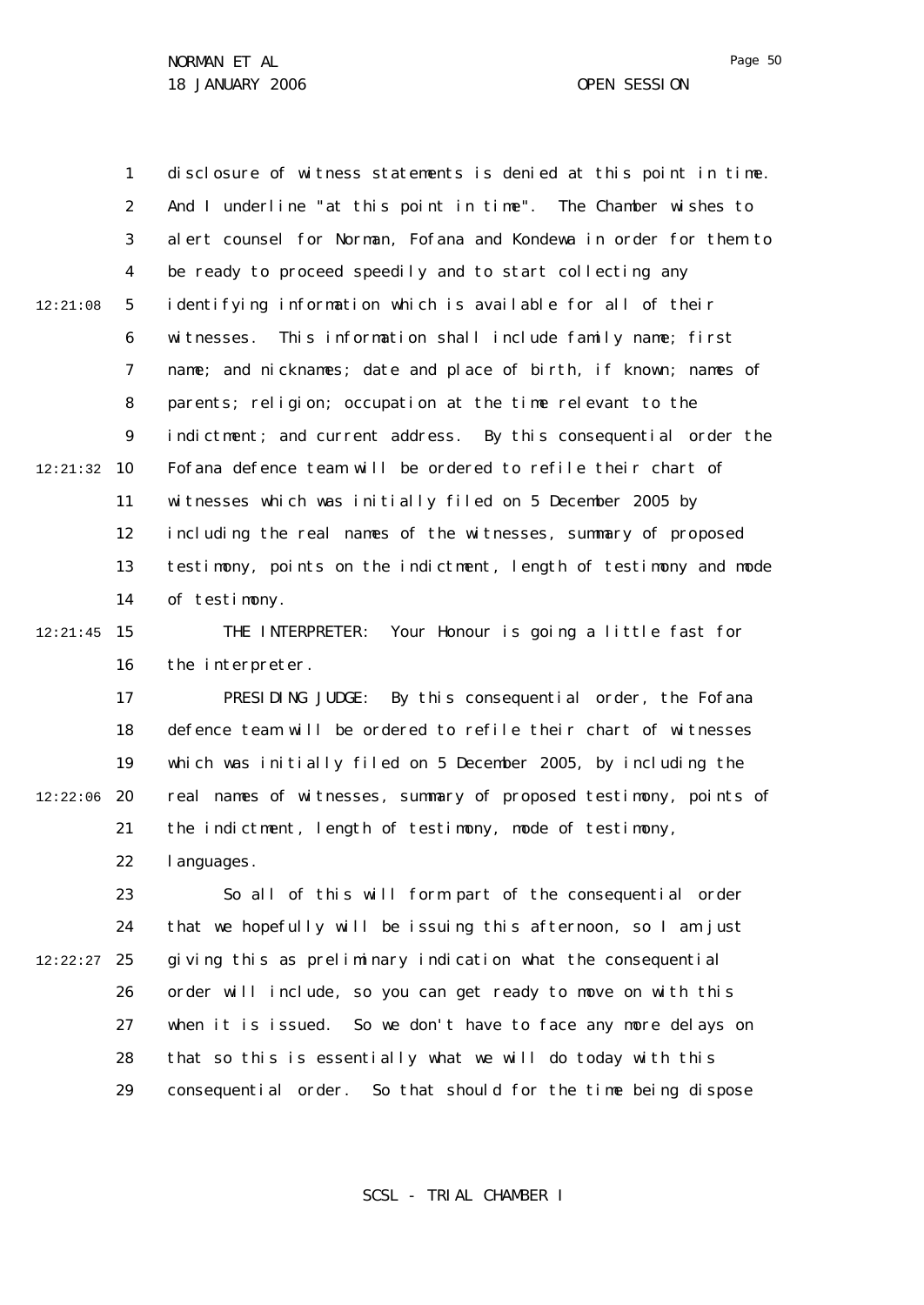1 2 3 4 5 6 7 8  $\mathsf{Q}$ 10 12:23:45 11 12 13 14 15 12:24:04 16 17 18 19 20 12:24:29 21 22 23 24 25 12:24:43 26 27 28 29 12:23:14 of this issue. And we will reconvene tomorrow morning at 0930 to hear oral arguments on the subpoena issue, that is the subpoena to President Kabbah. So, Mr Jabbi, yes. MR JABBI: Your Honour, with your leave I just wish to make a clarification in respect of the witness Wuiyata Sheriff. PRESIDING JUDGE: Yes. That witness we discussed earlier. MR JABBI: Yes, indeed My Lord. My Lord, in fact the situation is that as I said earlier on, by some typographical error the name under item 32 was mistakenly repeated under item 33. But all the information against item 33 is in respect of Wuiyata Sheriff and --PRESIDING JUDGE: Is he witness 16 or 33? MR JABBI: On the filed list she is 33, but on the proposed order she is 16. PRESIDING JUDGE: She is 16. MR JABBI: So My Lord, I wish to request that the relevant amendment be done and that no extra application in respect of her be made as a new witness because indeed she is not. PRESIDING JUDGE: We will see from the other side what they have to say about that and you, Mr Tavener, you wish to --Mr Pestman, we have not forgotten. We'll just dispose of that and we'll come to you. Yes, Mr Tavener. MR TAVENER: Yes, I understand there are two Sheriffs on the list and I'll just confirm later on with defence counsel which one they are referring to. It may be a spelling problem there. Just one other point, Your Honour, which has come up. In terms of the common witnesses will the Defence after their discussion identify to the Court and to the Prosecution which

SCSL - TRIAL CHAMBER I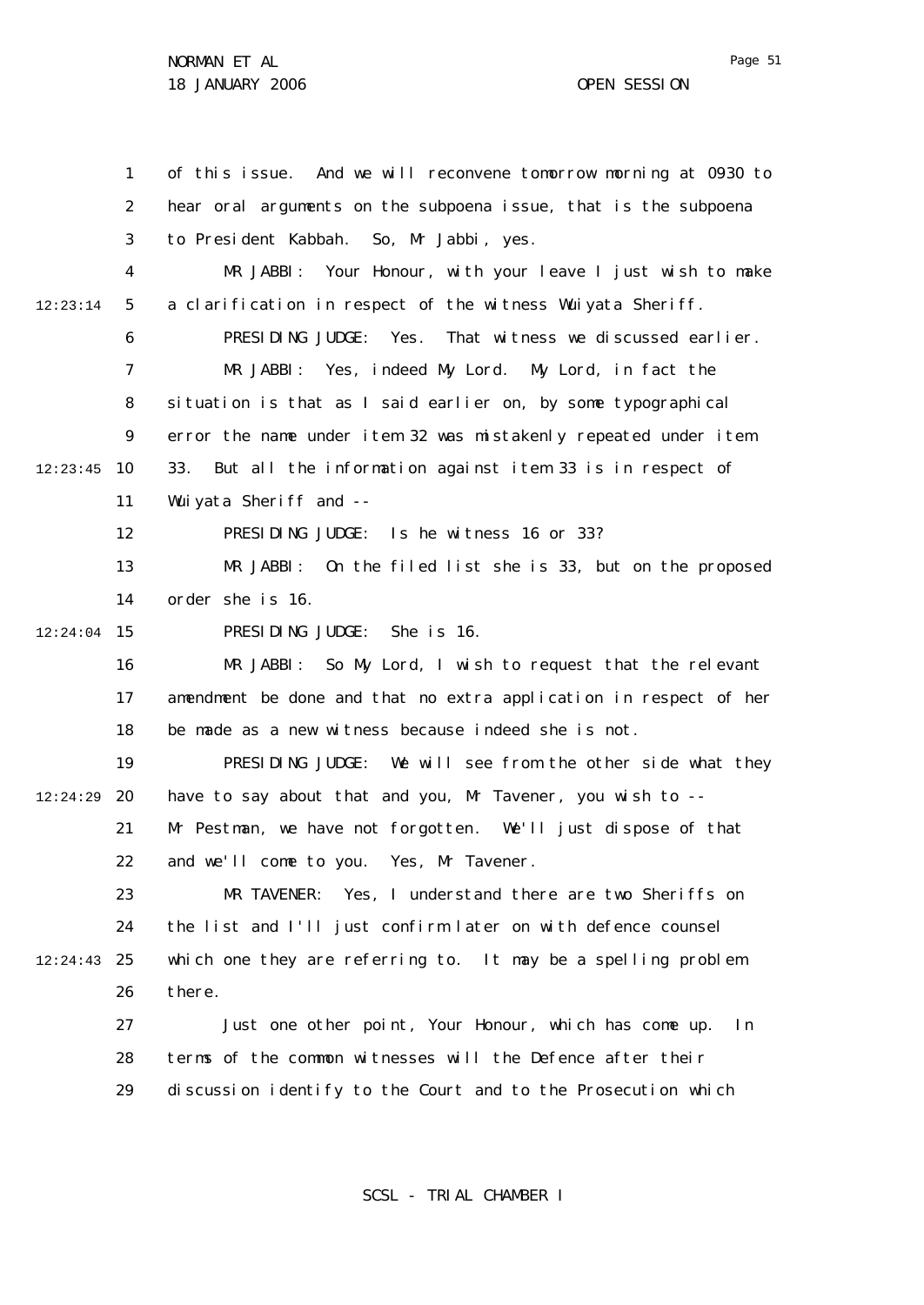1 2 ones are in fact the common witnesses are, as they are called so we know?

3 4 5 6 7 12:25:09 PRESIDING JUDGE: I would hope so. Otherwise, the whole purpose of this discussion this morning was to try to come to that kind of conclusion, so we have achieved some progress in this respect for everybody to know exactly how we are to proceed and especially for the Prosecution in this respect.

> 8  $\mathsf{Q}$ MR TAVENER: Just at the start of each witness so we know what their status is.

10 12:25:22 PRESIDING JUDGE: Indeed.

> 11 MR TAVENER: Thank you.

12 13 14 15 12:25:36 PRESIDING JUDGE: But Mr Tavener, my question was in response to Mr Jabbi's request that that name just be added because he was -- typographical error and the name just disappeared from their list. Can you comment on that.

16 17 18 19 MR TAVENER: That's what we need to do. I understand there's -- from memory, there's two Sheriffs or Sheriffs on the list, on the initial list filed by the first accused. I'm not sure whether the spelling is correct.

20 12:25:51 21 22 23 MR JABBI: Indeed My Lord, there are two Sheriffs on the list. Thirty-three is one we are talking about and it should be Wuiyata Sheriff. Thirty-four is Dauda Sheriff. It's a completely different person. Thirty-four.

24 25 12:26:17 26 27 28 29 MR JOHNSON: Your Honour, at this time I guess what you are asking is should we allow this addition without a good cause motion. And at this time we will take Defence at their word on this one, that this is truly just an omission and allow the witness to be added in but I think we are going to be sticklers from here on out that new witnesses get -- come by good cause.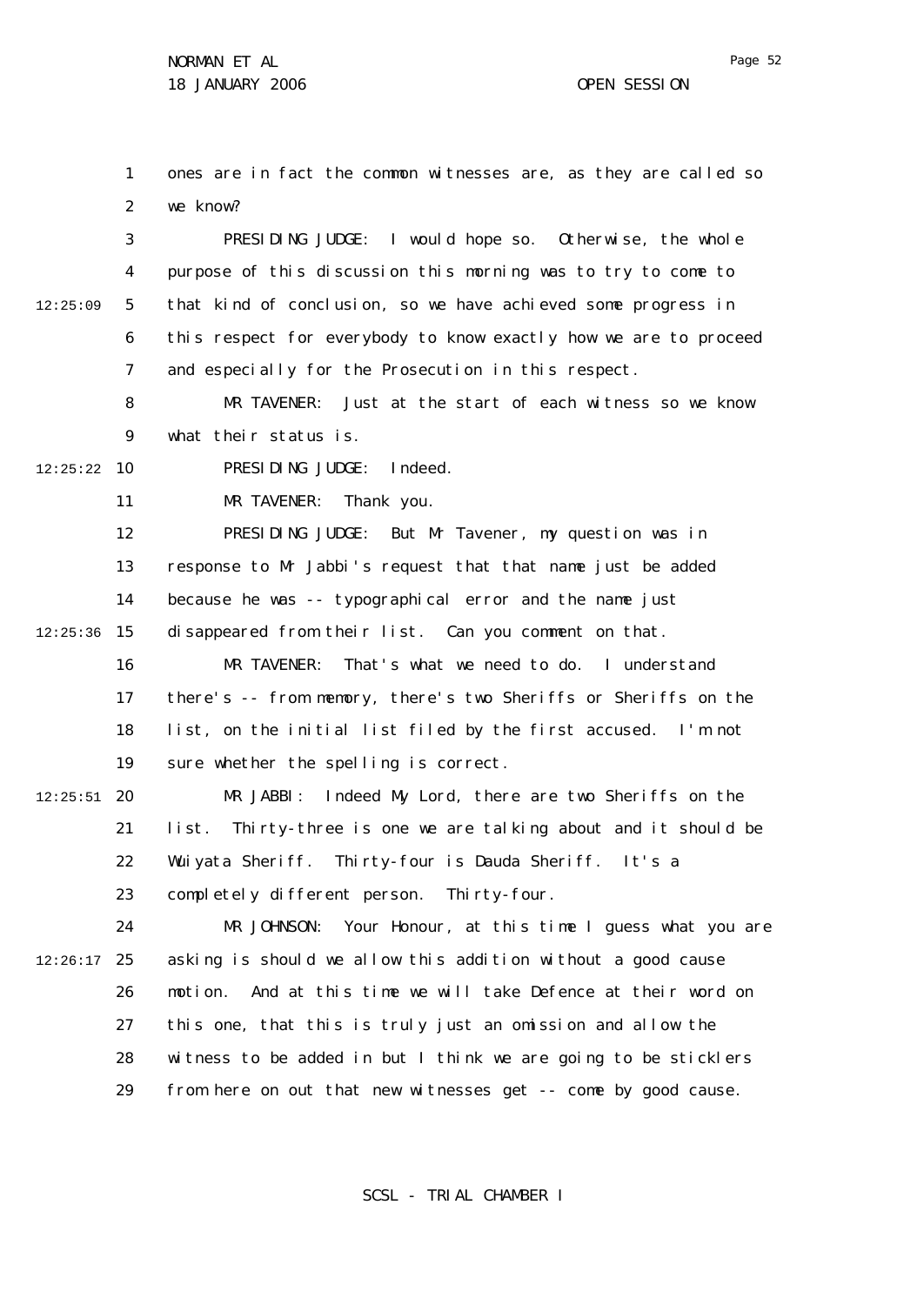|          | 1              | PRESIDING JUDGE: That's the procedure. I appreciate your          |
|----------|----------------|-------------------------------------------------------------------|
|          | $\overline{2}$ | comments in this respect, Mr Johnson. I mean, you are privileged  |
|          | 3              | to object to it if want to and we will dispose of it. But I       |
|          | 4              | appreciate your co-operation in this respect. What they are       |
| 12:26:55 | 5              | asking [indiscernible]. You have stated to the court and we       |
|          | 6              | accept that, that it was an honest mistake and a name has been    |
|          | $\overline{7}$ | misprinted or whatever it was but it didn't appear where it       |
|          | 8              | should have been. And so witness 16 is the witness properly       |
|          | 9              | described with the statement contained under 33.                  |
| 12:27:11 | 10             | MR JABBI: Certainly, My Lord.                                     |
|          | 11             | PRESIDING JUDGE: So you understand what we are saying.            |
|          | 12             | Very well.                                                        |
|          | 13             | JUDGE ITOE: I am sure Dr Jabbi appreciates the concession         |
|          | 14             | that has been made.                                               |
| 12:27:27 | 15             | MR JABBI: Very much, My Lord. I am very grateful to my            |
|          | 16             | colleagues on the other side.                                     |
|          | 17             | JUDGE ITOE:<br>Right.                                             |
|          | 18             | PRESIDING JUDGE: Thank you. Mr Pestman.                           |
|          | 19             | MR PESTMAN: Just a point of order about the hearing               |
| 12:27:36 | 20             | tomorrow morning. We were wondering whether it would not be       |
|          | 21             | useful to invite somebody representing the President to attend    |
|          | 22             | the hearing tomorrow morning.                                     |
|          | 23             | PRESIDING JUDGE: He has been informed and invited now.            |
|          | 24             | MR PESTMAN:<br>They have been invited? Yes. I would be            |
| 12:27:51 | 25             | interested to know, for example, whether they want, the President |
|          | 26             | wishes to respond to the motion we have filed. Thank you.<br>We   |
|          | 27             | will see tomorrow morning.                                        |
|          | 28             | PRESIDING JUDGE: We will ascertain that this afternoon,           |
|          | 29             | that indeed this is clearly understood that they are invited. I   |
|          |                |                                                                   |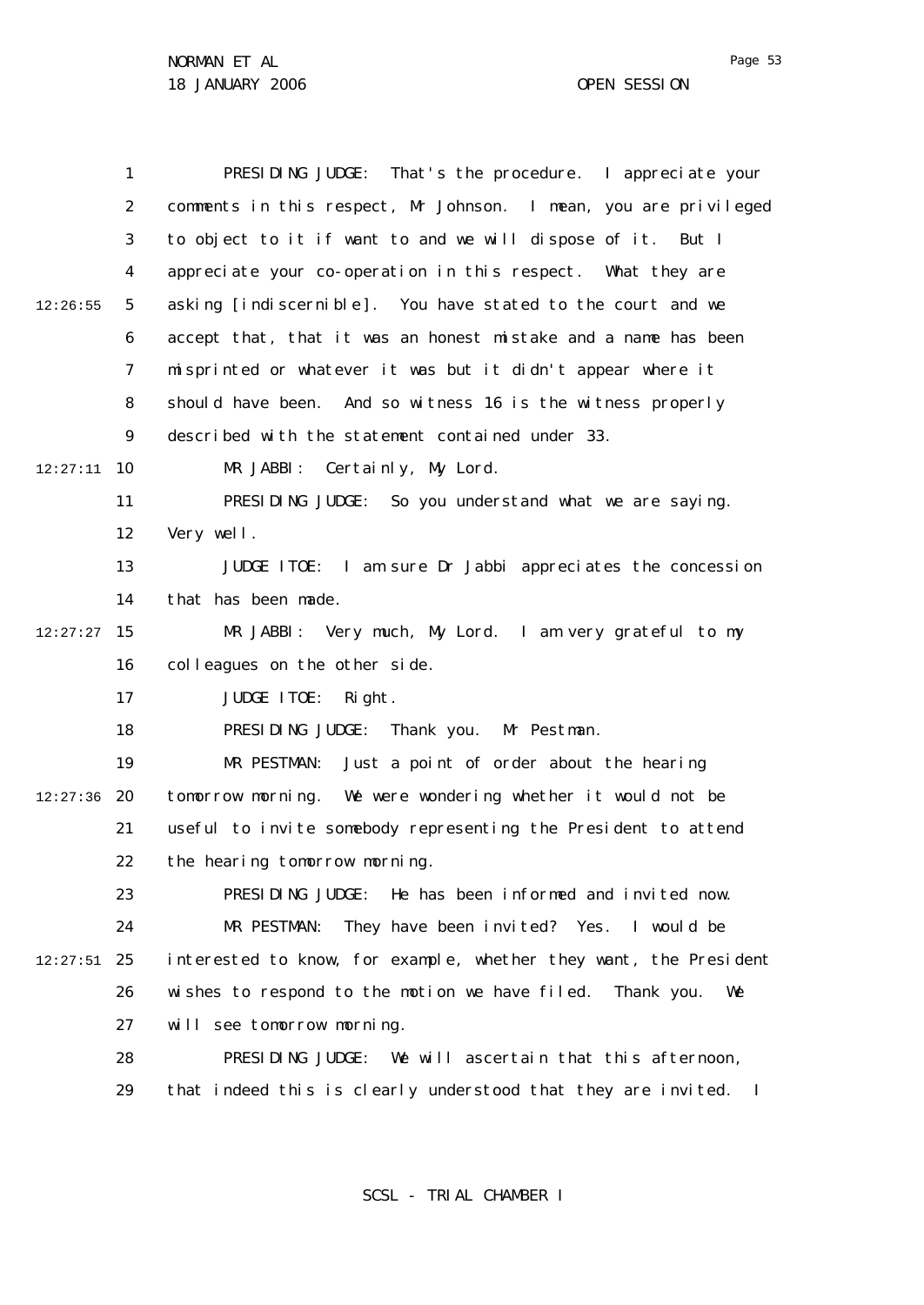1 2 3 4 5 6 7 8  $\mathsf{Q}$ 10 12:28:48 11 12 13 14 15 12:29:12 16 17 18 19 20 12:29:23 21 22 23 24 25 12:29:33 26 27 28 29 12:28:28 that is all we can do for now. Thank you. MR DUMBUYA: Your Honours, I am Dumbuya from The Defence office, the duty counsel for the CDF. I have been asked by the Principal Defender who is unavoidably absent for this sitting to ask that he makes an opening statement. PRESIDING JUDGE: We are aware about that and we will dispose of that in due course. Indeed. I am aware of it because he has forwarded this application to us. MR DUMBUYA: Thank you, Your Honour. And he has asked that if you can give your blessings now so that he would -- JUDGE ITOE: We cannot now. We will let him know in due course. MR DUMBUYA: Thank you, Your Honours. Thank you. MR JABBI: My Lords, I also wish to raise the issue of when the first accused may be required to take the witness stand. PRESIDING JUDGE: Friday morning. MR JABBI: Friday morning. JUDGE ITOE: We are just to come to that, Dr Jabbi. PRESIDING JUDGE: At 9.30 Friday morning is the start of the Defence case. MR JABBI: That is what I was going to ask you, My Lord. PRESIDING JUDGE: This Friday. MR JABBI: Thank you. PRESIDING JUDGE: Thank you. Mr Pestman. JUDGE ITOE: That is after tomorrow. MR JABBI: I was just concerned that perhaps the opening statements might take so short that -- PRESIDING JUDGE: No, we will -- if they are that short, that's fine. We will accept that but we will still proceed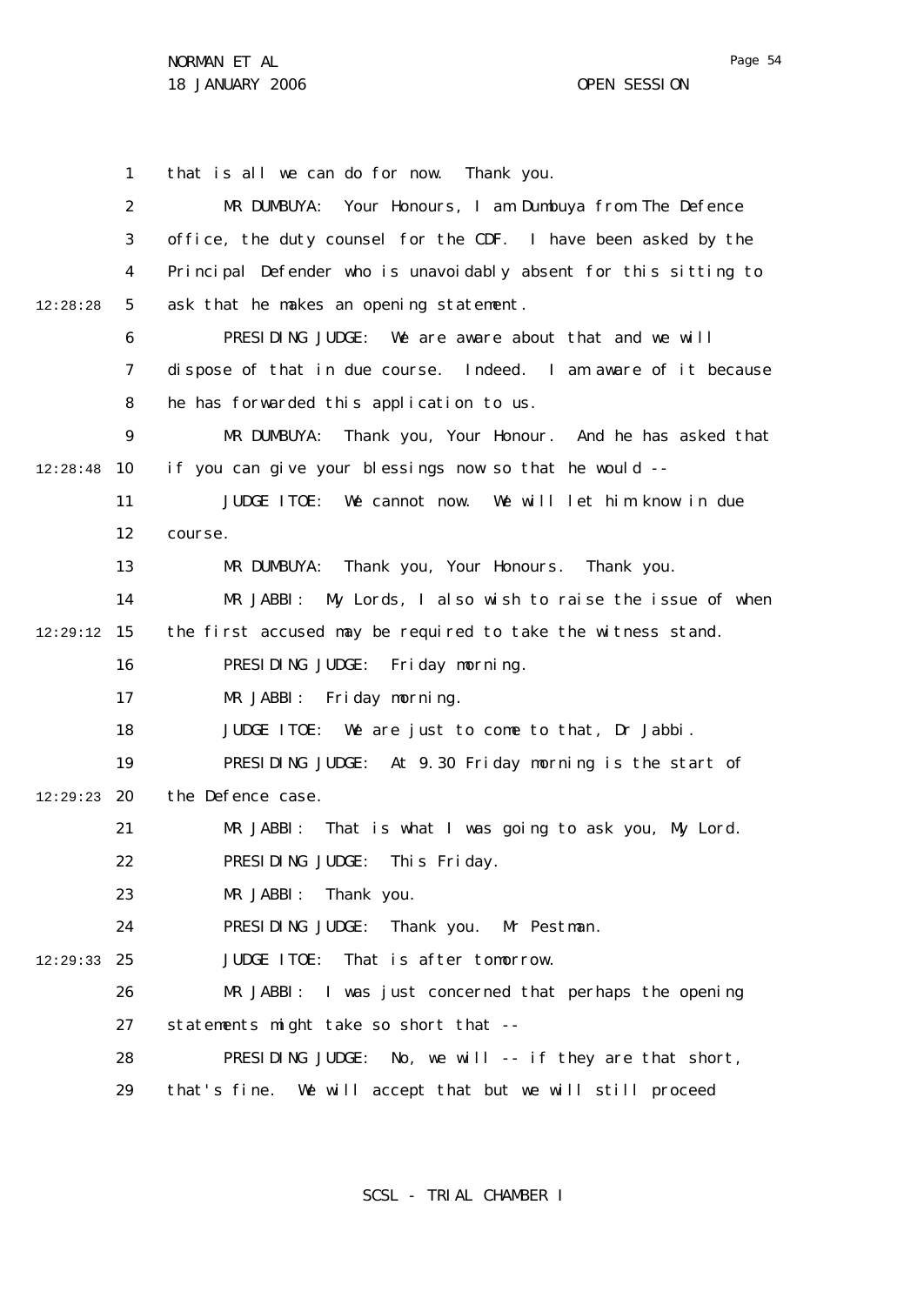1 Friday morning at 9.30 with the first witness.

2 MR JABBI: Thank you very much.

3 4 PRESIDING JUDGE: We will not adjust the schedule for tomorrow. Yes, Mr Pestman.

12:29:57

5 6 7 8  $\mathsf{Q}$ 10 12:30:16 11 12 13 MR PESTMAN: For your information, our opening statement will not take more than 30 minutes, we will try to keep within the set time. I would just like to state for the record that we object to the Principal Defender giving an opening statement. We do not see any reason why he should do so and there is also no provision in the rules to do so. And I certainly don't want the Principal Defender to speak on behalf of our client and whatever his intention is. So, I would like to state for the record that we object to an opening statement.

14 15 12:30:35 PRESIDING JUDGE: Thank you. Mr Johnson, for the Prosecution.

16 17 18 19 20 12:30:53 21 22 23 24 25 12:31:09 26 27 28 29 MR JOHNSON: Thank you, Your Honour. I just want to, I think, reiterate what Mr Pestman has said, of course, this is the first we had heard of an opening statement by the Principal Defender and, of course, I don't know if it is contained in the application or indicates in any way what the content of that opening statement would be, but I think that we may very well take a position and at least initially object to it without knowing the contents or what the purpose of it would be. We would object to that. If we knew the contents and purpose, we might have another position, but at least right now we would have to say we object again for some of the same reasons and certainly there are no provisions in the rules for this kind of thing. Lastly, Your Honour, I would just like to add, based on your decision a few moments ago concerning our motion for statements,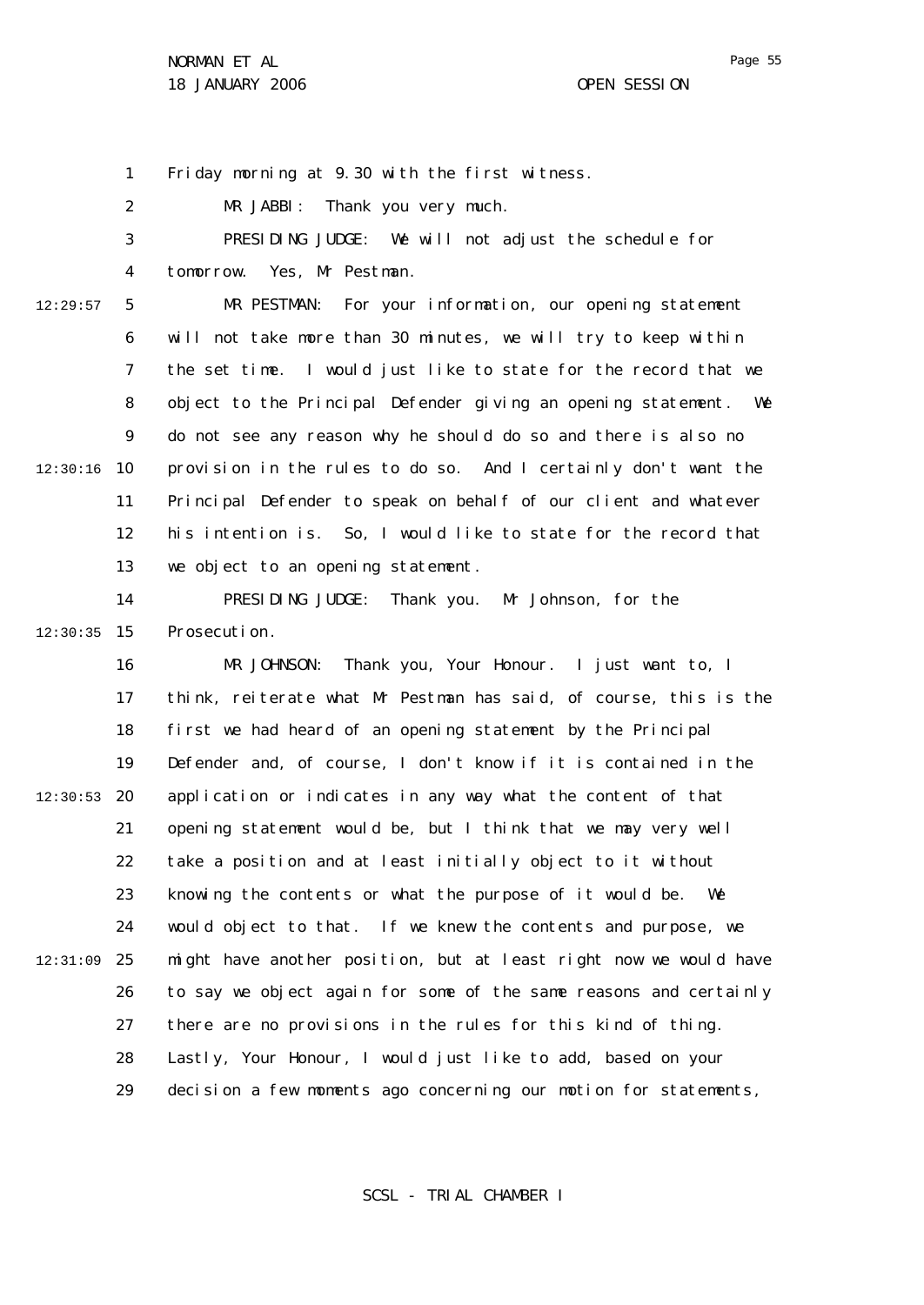|          | 1  | and also I didn't catch all the things you were referring to as   |
|----------|----|-------------------------------------------------------------------|
|          | 2  | to the consequential order that will be issued this afternoon,    |
|          | 3  | but, absent a statement, was there going to be anything in the    |
|          | 4  | consequential order concerning at least a summary on the part of  |
| 12:31:41 | 5  | Mr Norman if he is to begin his testimony on Friday.              |
|          | 6  | Sorry, Your Honours, I have noticed that<br>MR DUMBUYA:           |
|          | 7  | counsel for the second accused and the Prosecutor has just        |
|          | 8  | indicated that he would not like the Principal Defender to make   |
|          | 9  | an opening statement. I am sorry $if I$ used the words "opening   |
| 12:32:11 | 10 | statement". He intends making a statement, not an opening         |
|          | 11 | statement.                                                        |
|          | 12 | PRESIDING JUDGE: In fact, they are stating that they              |
|          | 13 | object to that statement, any such statement being made, an       |
|          | 14 | opening statement, but does that change your position,            |
| 12:32:29 | 15 | Mr Johnson, whether it is opening or a statement rather than      |
|          | 16 | opening statement.                                                |
|          | 17 | MR JOHNSON: No, I don't think, Your Honour, unless we have        |
|          | 18 | some idea of what it is about.                                    |
|          | 19 | PRESIDING JUDGE: Mr Pestman, does your objection still            |
| 12:32:39 | 20 | stand?                                                            |
|          | 21 | MR PESTMAN: Yes, of course.                                       |
|          | 22 | PRESIDING JUDGE:<br>Any other comment in respect of any such      |
|          | 23 | statement by Dr Jabbi.<br>Do you wish to comment on that as well? |
|          | 24 | You may as well.                                                  |
| 12:32:50 | 25 | On the question of?<br>MR JABBI:                                  |
|          | 26 | PRESIDING JUDGE: Whether or not the Principal Defender            |
|          | 27 | should address the Court.                                         |
|          | 28 | My Lord, I do not wish to say anything about it.<br>MR JABBI:     |
|          | 29 | PRESIDING JUDGE:<br>Thank you.<br>Mr Lansana.                     |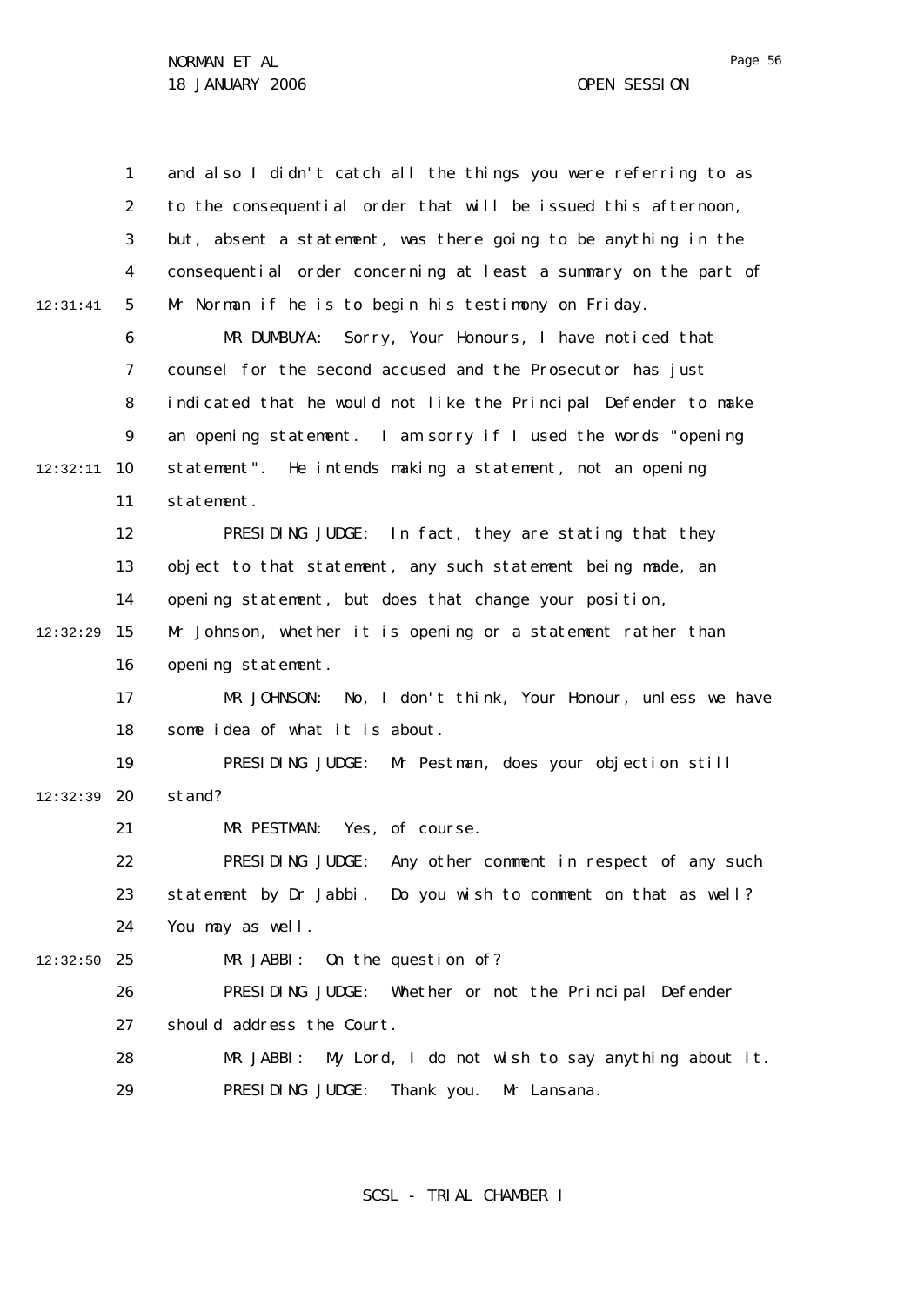12:33:20

1 2 3 4 5 6 7 8  $\mathsf{Q}$ 10 12:33:36 11 12 13 14 15 12:34:14 MR LANSANA: No comment at all. PRESIDING JUDGE: Thank you. Indeed, Mr Johnson, we will address this issue of Mr Norman's statement in the consequential orders we will be issuing this afternoon. MR JOHNSON: Thank you, Your Honour. PRESIDING JUDGE: So, Unless there is any other matter, we intend to conclude the status conference now. Dr Jabbi, any other matter you wish to raise? MR JABBI: Yes, My Lord. My Lord, I am sorry I have to raise this after the observations that Your Lordship made at the beginning, but notwithstanding the transcripts of 15th June 2004, we have been under the impression that the opening statement of the first accused is required by the rules to arise at the opening of the defence case and that therefore it had not been affected by the proceedings of 15th June 2004.

16 17 18 19 My Lord, we would have liked to address Your Lordships on this issue so that it is reconsidered because it may well be that, notwithstanding what happened, he may not have waived his right to an opening statement under Rule 84.

20 12:34:50 21 22 23 24 25 12:35:09 26 27 28 29 PRESIDING JUDGE: But when we dealt with opening statements back in 2004, the whole issue wasn't Rule 84, as such, it was a very clear understanding by this Chamber and this Bench at that time that this is what we were talking about and we gave a wider interpretation to Rule 84 in the sense that we would have allowed and we did allow Mr Norman to make an opening statement at that time, although the normal prescribed procedure is for such statements to be made only at the opening of the Defence. I mean, that was the whole of the argument that went on at the time.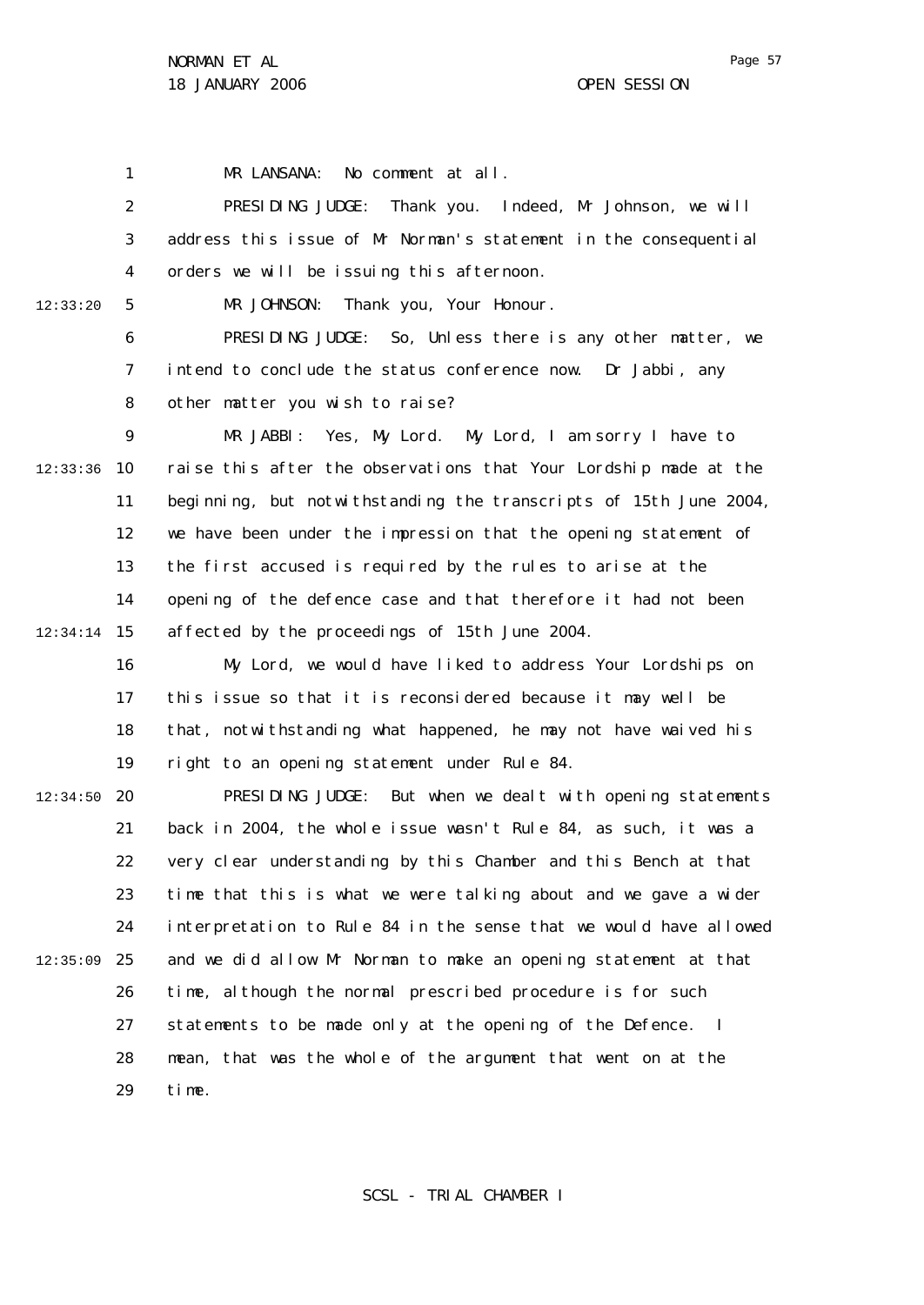1 2 3 4 5 6 7 8 12:35:51 JUDGE ITOE: Yes, and as far as my recollection goes, Mr Norman was put to his election to either make the opening statement at that time and forfeit making it at the beginning of the case of the Defence. And he opted, you know, to make the opening statement at the time that the Prosecution also made its own opening statement. So, I don't see any -- I don't find any good reason for us to come back to this issue which, as far as I am concerned, is to be laid to rest.

 $\mathsf{Q}$ 10 12:36:21 11 12 13 MR JABBI: My Lord, as we have just seen, there was a request just now for the Principal Defender to make a statement which was construed as the phrase "opening statement" and after the objections were indicated, the clarification was made that it is a statement that he wishes to make.

14 15 12:36:45 16 17 18 JUDGE ITOE: They still objected to the statement. MR JABBI: They still objected to the statement. Yes, I am just trying to refer to this question of calling a statement an opening statement, which may not necessarily be in the sense of Rule 84.

19 20 12:37:00 21 22 23 24 25 12:37:19 26 27 28 29 PRESIDING JUDGE: Dr Jabbi, we have disposed of that issue with Mr Norman and there is no re-opening of this issue. I understand you may have instructions to raise this issue again, that is fine. I have said so earlier in this process this morning and, as my colleague Justice Itoe has said, at the time we made it very clear in our mind to Mr Norman that if he were to make an opening statement now he would be precluded from making one later on at the opening of the Defence and he opted for making a statement at the time in the circumstances we know of and therefore, to us he has done his opening statement, in compliance with Rule 84, and, therefore, we are not prepared to